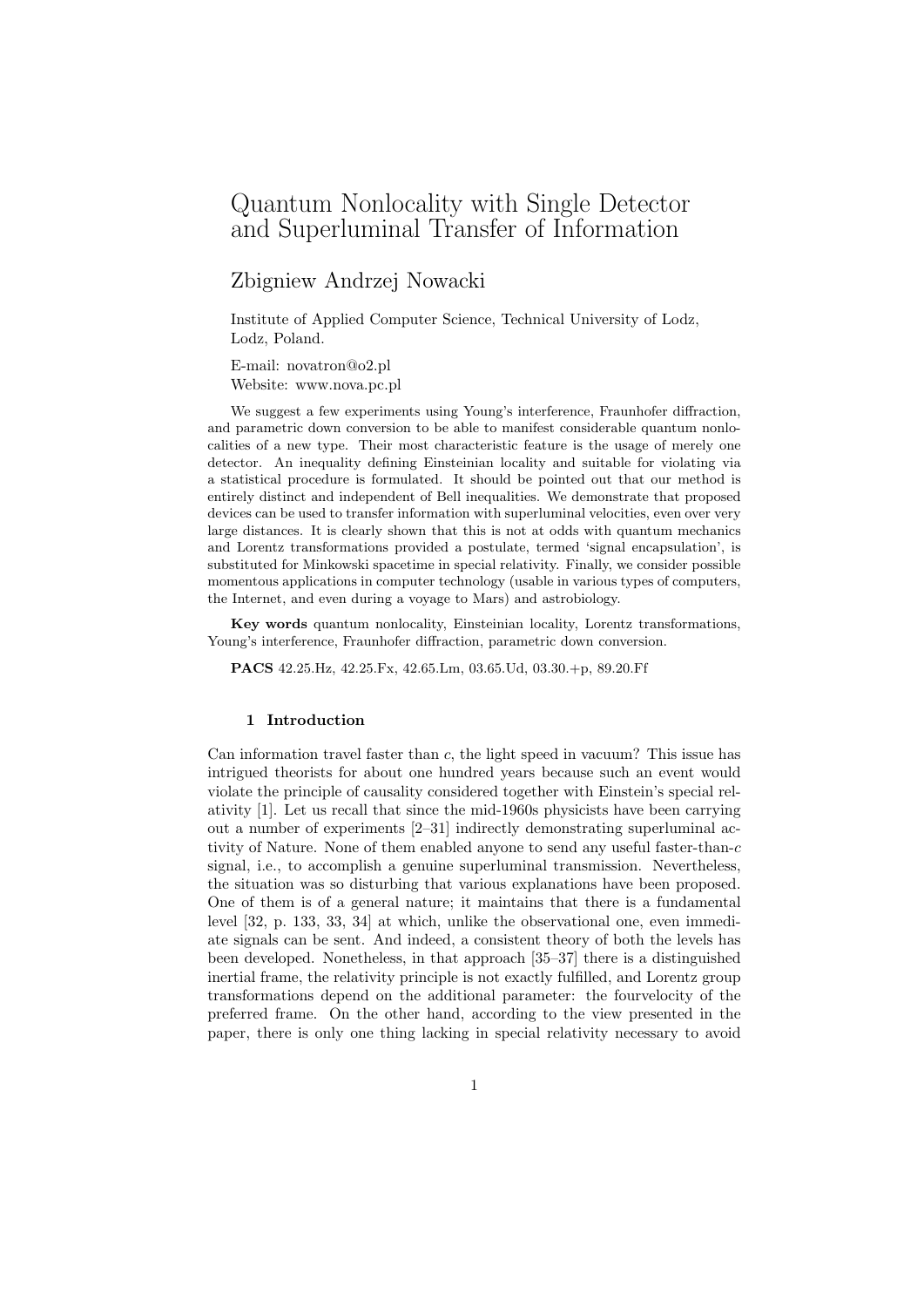contradictions. It is called signal encapsulation, and it replaces the easy and naive assumption that faster-than-c signals do not exist.

Let an experimenter  $O$  send a signal to an event at which two other experimenters  $O_1$  and  $O_2$  are situated. On the basis of naive understanding of signals assumed also by Einstein in special and even general relativity,  $O_1$  will receive the signal without difficulties whenever  $O_2$  is able to do it. In contrast, this will not be always possible on the ground of an interpretation of quantum physics developed by Everett [38]. Suppose that in order to receive the signal,  $O_1$  has to perform a quantum measurement with the possible results 0 or 1 (whose probabilities can differ), where the latter corresponds to the reception of the message. Then, according to Everett's approach, the observer  $O_1$  'branches' into two distinct observers  $O_{10}$  and  $O_{11}$  recording the outcomes 0 and 1, respectively. As their pasts are identical,  $O_{10}$  was at the event, but she could not receive the signal. The encapsulation postulate considered in the work bears a similar consequence: the experimenter located at the target event is not able to obtain the message by using any measurement. However, the reasons significantly differ from those of Everett's theory. Signal encapsulation is, in fact, the third relativistic effect, after time dilation and length contraction, caused by relative velocity. This phenomenon does not lead to fanciful consequences present in the many-worlds interpretation.

The first 'paradox' connected with superluminal velocities was found by Tolman in 1917. All anomalies of this type (cf. Section 7.) contain a characteristic element which is a causal loop. It can be illustrated by an example. If O receives 1, then he takes an action causing that, due to Lorentz transformations and relativity principle, O should get another message with 0 at the same event. Now, according to Everett's approach, O branches into  $O_0$  and  $O_1$ , the latter takes the action, but he cannot obtain 0 by definition. Thus there is no contradiction here. Of course, this ought to be treated only as a very rough conception, since the many-worlds interpretation suffers grievously from a critical defect: it is completely nonrelativistic.

Another mechanism worth mentioning in this context is the so-called reinterpretation principle [39, 40]. It states that signals are carried only by objects appearing to be endowed with positive energy. Unfortunately, the principle does not eliminate (cf. Section 11.) all possible contradictions. In our opinion this is the main reason (as Nature must be exactly self-consistent) for lacking experimental evidence concerning superluminal (i.e., moving at speeds exceeding c) particles termed tachyons. On the other hand, signal encapsulation is entirely self-consistent (cf. Section 8.) and we do not predict the existence of any new particles. The method presented in the paper enables one to perform a faster-than-c transfer of information but not of energy.

The memorable paper [41] of Einstein, Podolsky and Rosen created a stir among physicists and began a discussion whether local causality is strictly obeyed by Nature. Later [42] a practical method of answering this question was found, known today as Bell inequalities. They place bounds on the degree of correlation admissible between measurements made at two spatially separated detectors if local causality is valid. Bell's method has been successfully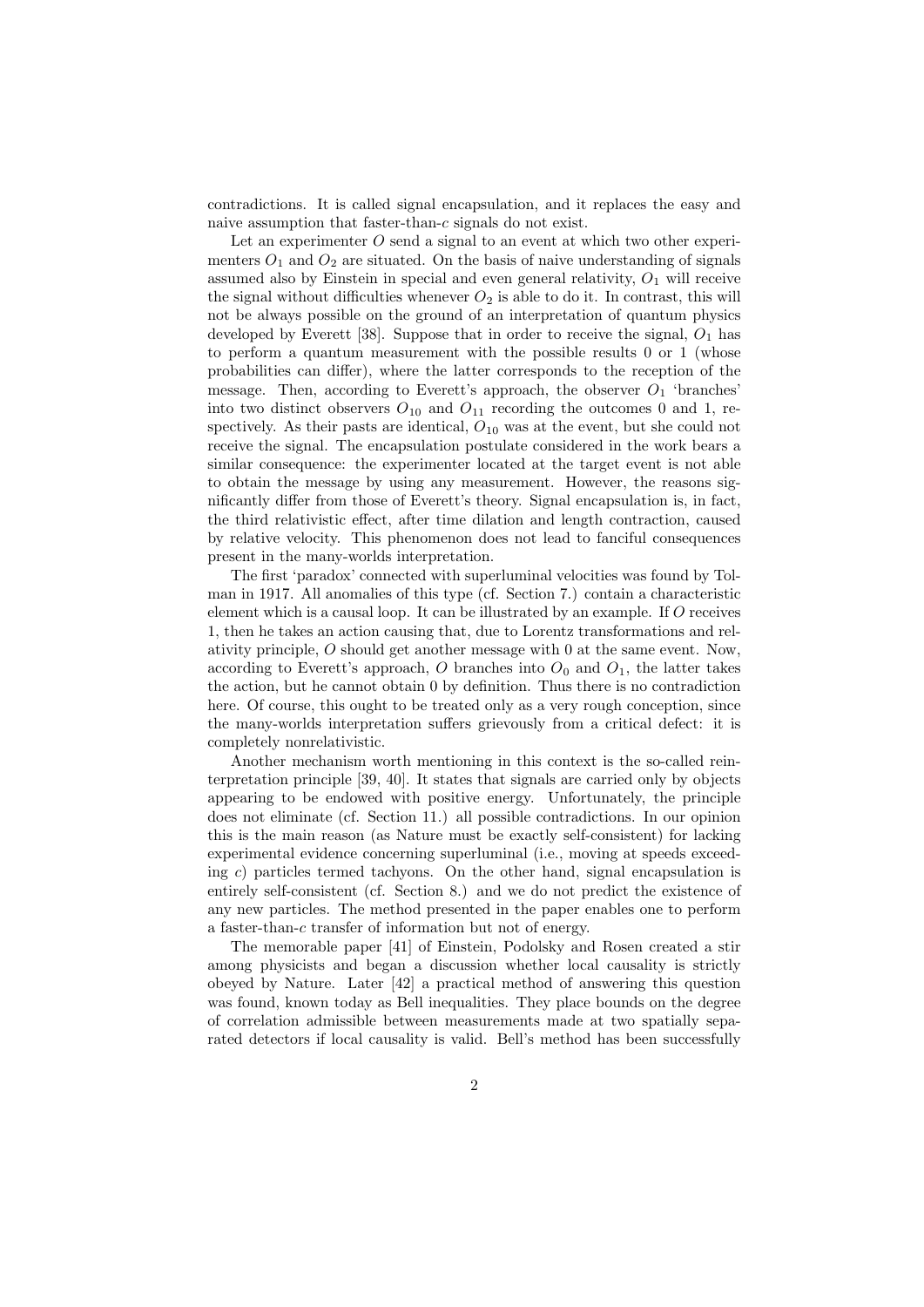applied in a number of experiments [43–53] corroborating that in quantum world a measurement affects the whole system being measured. That is, the result of a measurement at one detector depends not only on its local parameters but can be coupled via a quantum correlation to the parameters at the other detector. However, the power of quantum physics consists also in admitting measurements made 'in principle', i.e., such that even the mere possibility of performing them changes quantum reality. So far this fact, enabling us to demonstrate nonlocality with the use of a single detector, has not been employed in experiments showing the failure of Einsteinian causality. Our counterpart of the Bell inequality (but completely independent of the latter) and statistical procedure suitable for violating it are given in Section 5.

In Sections 2.–4. we present the outlines of three apparatuses for sending signals with speeds, at least in theory, arbitrarily exceeding  $c$ . The underlying quantum phenomena (Young's interference, far-field diffraction, and parametric down conversion) of our devices are well-known, but experiments, even only gedanken, have never been arranged in this manner. The closest experiment was performed by two young physicists, Hessmo and Mair, in 1997. An idea applied by them as well as its variant did enable us to overcome an experimental difficulty. In Section 3. we calculate that if Hessmo and Mair [54] had used two clocks and a shutter situated at a suitable location, they would have measured the transfer speed of the order of 10c.

The shutter (or another, also electronic, device performing the measurement 'in principle' whose result is of no relevance) plays a very important rôle in the experiments suggested in the paper because it replaces a detector. The argument of [55] against superluminal transmission via quantum phenomena does not apply here just inasmuch as each our apparatus enjoys merely one detector (cf. Section 9.).

The main result of the work is presented in Section 12. Using the signal encapsulation postulate we examine a variant of the experiments of Fig. 2. and 3., showing that it will be probably possible to employ it in order to send information with faster-than-c speeds over greater distances. This is a crucial prediction of our approach. If it is in accord with experience, it will become the source of many fruitful applications in computer technology (giving SIT, i.e., Superluminal Information Technology) as well as in astrobiology.

In a civilization such as ours the amount of information needed to be transmitted grows much faster than the state of infrastructure. For instance, businesspeople and other consumers increasingly rely on information downloaded from the Internet and become frustrated with the slow download speeds, but the number and capacity of cables and bands of frequencies can be augmented only gradually. It seems that we will witness the worsening of the situation. However, a solution must be found. In Section 13. we advance the supposition that quantum links with single detector will enable one to achieve, most probably within a dozen or so years, the average signal velocity of the order of  $10^9c$ in wide-area networks. As messages are permanently being exchanged in them, this should significantly increase their capacity as well.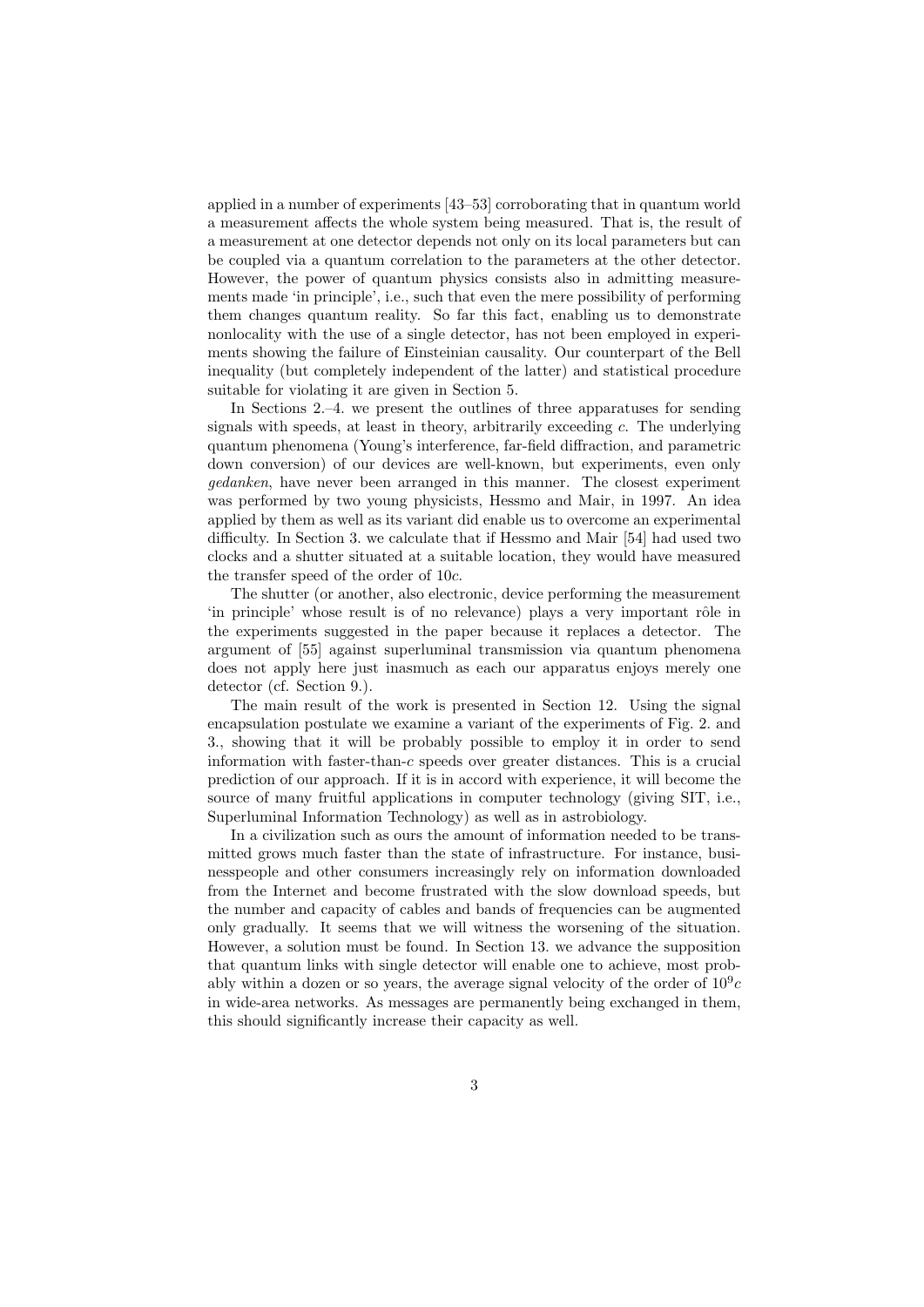Another class of equally serious problems is connected with the partial breakdown of Moore's law, stated recently by computer scientists and engineers. The process of computation being still relatively fast, it is difficult to transmit quickly the results between various parts of the computer. Here our approach enables one to regard every digital system as a palm-sized computer or even a single microchip. And if this method is applied during a voyage to Mars, the velocity will be of the order of  $10^{15}c$ , i.e., a supercomputer on the earth will be able to control the flight in real time.

In Section 2. we begin our journey with the relatively small speed 1.005c, but in Section 14. (in connection with the project SETI: Search for ExtraTerrestrial Intelligence) we reach the mind-boggling  $10^{30}c$ . Welcome on board!

# 2 Archetypal experiment

Our first experimental proposal is presented in Fig. 1., where the source  $L$  emits spatially coherent monochromatic light with a wavelength  $\lambda$ .



Fig. 1. Fundamental quantum nonlocality with single detector.

The light can get behind the wall  $W$  solely through two slits  $S_1$  and  $S_2$  having the same width  $w$  such that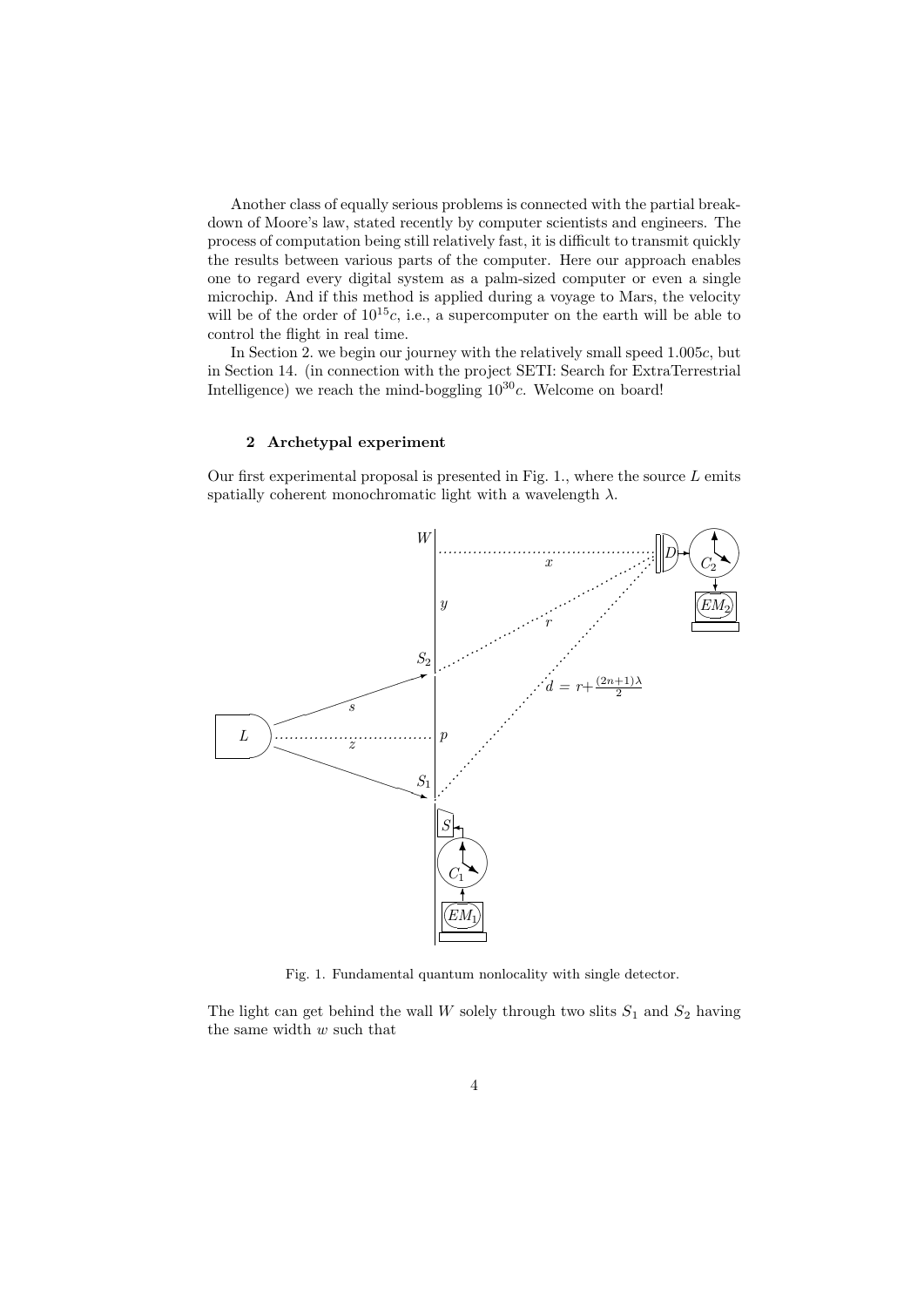$$
w < \lambda,\tag{1}
$$

and situated at the same distance  $s$  from  $L$ . The distance  $z$  between  $L$  and  $W$ satisfies

$$
\frac{w^2}{\lambda} \ll z,\tag{2}
$$

which is implied by, e.g.,  $w \ll z$ .  $S_2$  is constantly open, whereas  $S_1$  can be closed by the shutter  $S$  activated by means of the computer  $EM_1$ . When it generates a signal, the clock  $C_1$  registers a time  $t_1$ , and in a moment S starts closing  $S_1$ . There is also a photon detector  $D$  located behind  $W$  in such a way that its distances from  $S_2$  and  $S_1$  are equal to r and  $d = r + (2n + 1)\lambda/2$  respectively, where  $n$  is a nonnegative integer. The distances:  $x$  from  $D$  to  $W$  and  $p$  between the central lines of the slits satisfy

$$
p \ll x.\tag{3}
$$

In agreement with the rules of quantum optics  $[54]$ , the probability P that a photon will be detected by D fulfills

$$
P \propto \left| \varphi_1 e^{ikr_1} + \varphi_2 e^{ikr_2} \right|^2, \tag{4}
$$

where  $k = 2\pi/\lambda$  is the wave number of the photon. Thereby, no photon emitted by L normally reaches D, but after the beginning of closing  $S_1$  some of them can be registered. The clock  $C_2$  records a time (in reality somewhat later)  $t_2$  of the event. We see that there is a correlation between sending a signal by  $EM_1$ and detecting a photon by D.

According to [56], ". . . speed of quantum information can be defined formally in any frame. Its definition goes as follows: since correlations were observed, the quantum information must have traveled the distance between the two detectors in the time interval between the two detections." We adopt this definition with a correction: the rôle of the first detection should be played by the generation of a signal by the computer. (It can be replaced by, e.g., pressing a button by the first experimenter. He may do this after long hesitation.) Having the time interval  $\langle t_1, t_2 \rangle$  and distance between the clocks, no less (as may be assumed) than d, we are in a position to define what we want to measure in this experiment. Namely, it is

$$
v = \frac{d}{t_2 - t_1},\tag{5}
$$

i.e., the speed of quantum information. Note that it, unlike the one considered in [56], can be treated as the speed of the transmission of a useful signal. (If D has recorded photons, then the second experimenter knows that, e.g., she has been asked out to dinner.)

Calculating  $v$  is no easy task because owing to uncertainty we may get a different speed each time. By  $v_{\text{max}}$ , the maximal speed, we denote the least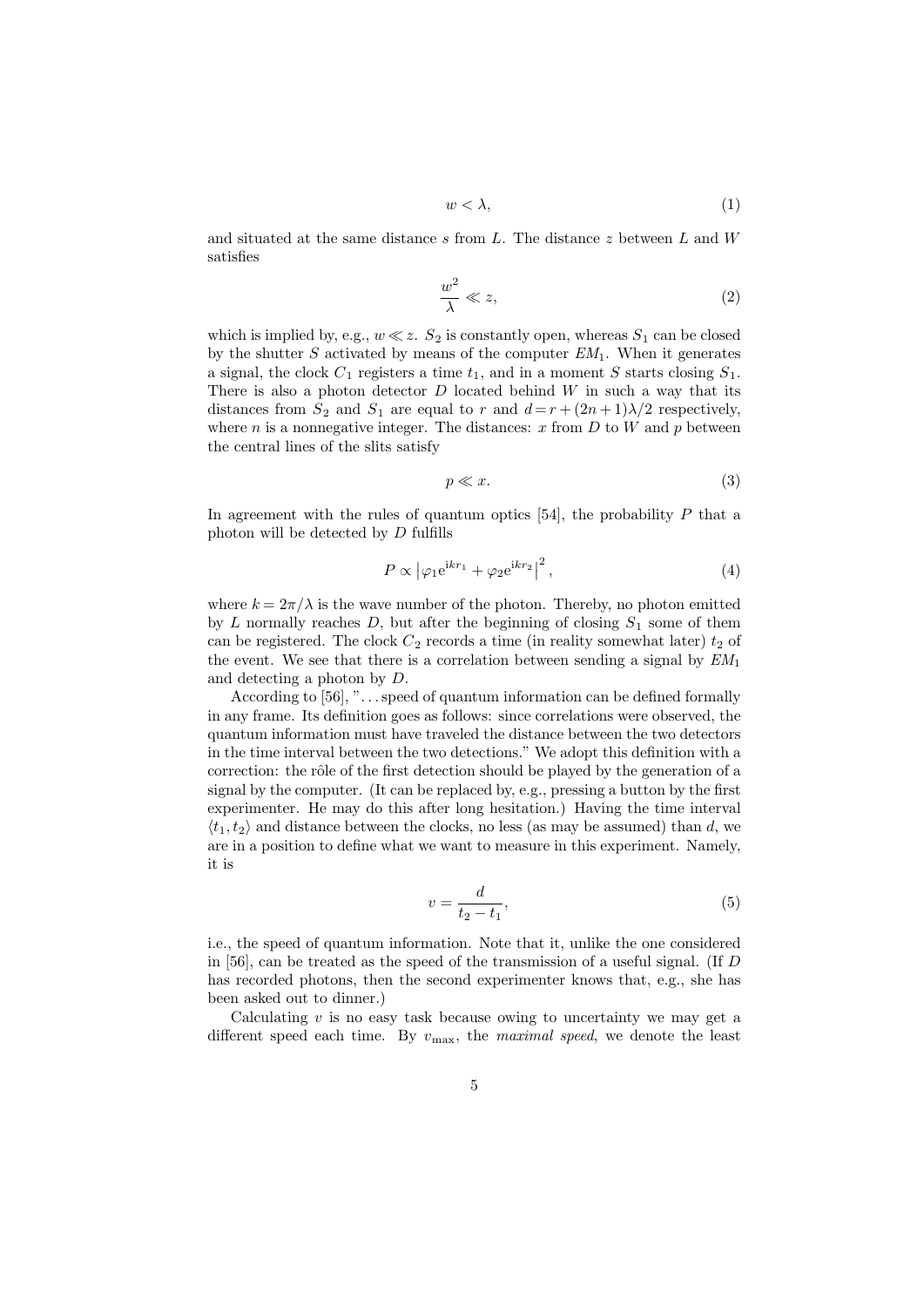upper bound of the set of all speeds which can be obtained in a great number of experiments. We try to estimate  $v_{\text{max}}$  considering a worst-case scenario. Suppose that the interference has not been destroyed by the partial closing of  $S_1$ , i.e.,

$$
t_2 \ge t_1 + T_0 + T,\t\t(6)
$$

where  $T_0$  is the 'idle time', i.e., the sum of two periods of time: from  $t_1$  to the beginning of closing  $S_1$  and from detecting a photon by D to  $t_2$ , while T is the total time of closing the slit. From the definition of  $p$  it follows that

$$
w
$$

whence using  $(1)$  and  $(3)$  we get

$$
\frac{w^2}{\lambda} \ll x.\tag{7}
$$

It and (2) mean that x and z are effectively infinite. Therefore, when  $S_2$  is the sole open slit, Young's interference will be eventually replaced by far-field diffraction. Then the probability amplitude  $A(D)$  that a photon passing through the aperture will be recorded by  $D$  satisfies [54]

$$
A(D) \propto \text{sinc}\left(\frac{\pi wy}{\lambda r}\right),\tag{8}
$$

where  $y$  is the position of  $D$  at a virtual screen (see Fig. 1.), and

$$
\operatorname{sinc}(\alpha) = \frac{\sin \alpha}{\alpha}.
$$

As  $y \leq r$ , from (1) it follows that (8) does not vanish for any y, so D can register photons. (The same can be achieved even if (1) is not satisfied, but (7) still holds. This follows from the fact that diffraction fringes depend on the position of one slit, while fringes of Young's interference — on two.) Thus  $D$ will record photons whenever the number of experiments or luminous intensity of L is sufficiently large.

At this point we can estimate the arrival time. In our worst-case scenario Fraunhofer diffraction involves only wavepackets generated by  $L$  after the entire closing of  $S_1$ . Thus photons emitted by L and detected by D must cover the distance  $s+r$ . We agree entirely with the following general remark [57]: "In practice, one cannot extend the arrival time to any time before the detection of the first photon." Therefore, instead of considering front velocity and related notions, we shall be using operational definitions expressed in terms of photons straight away. In this section we assume that experiments are performed in a near-perfect vacuum. The equality of the light speed in a perfect vacuum to c means, operationally, that if photons travel a distance u, then for every  $\varepsilon > 0$  at least one of them will be detected before elapsing the time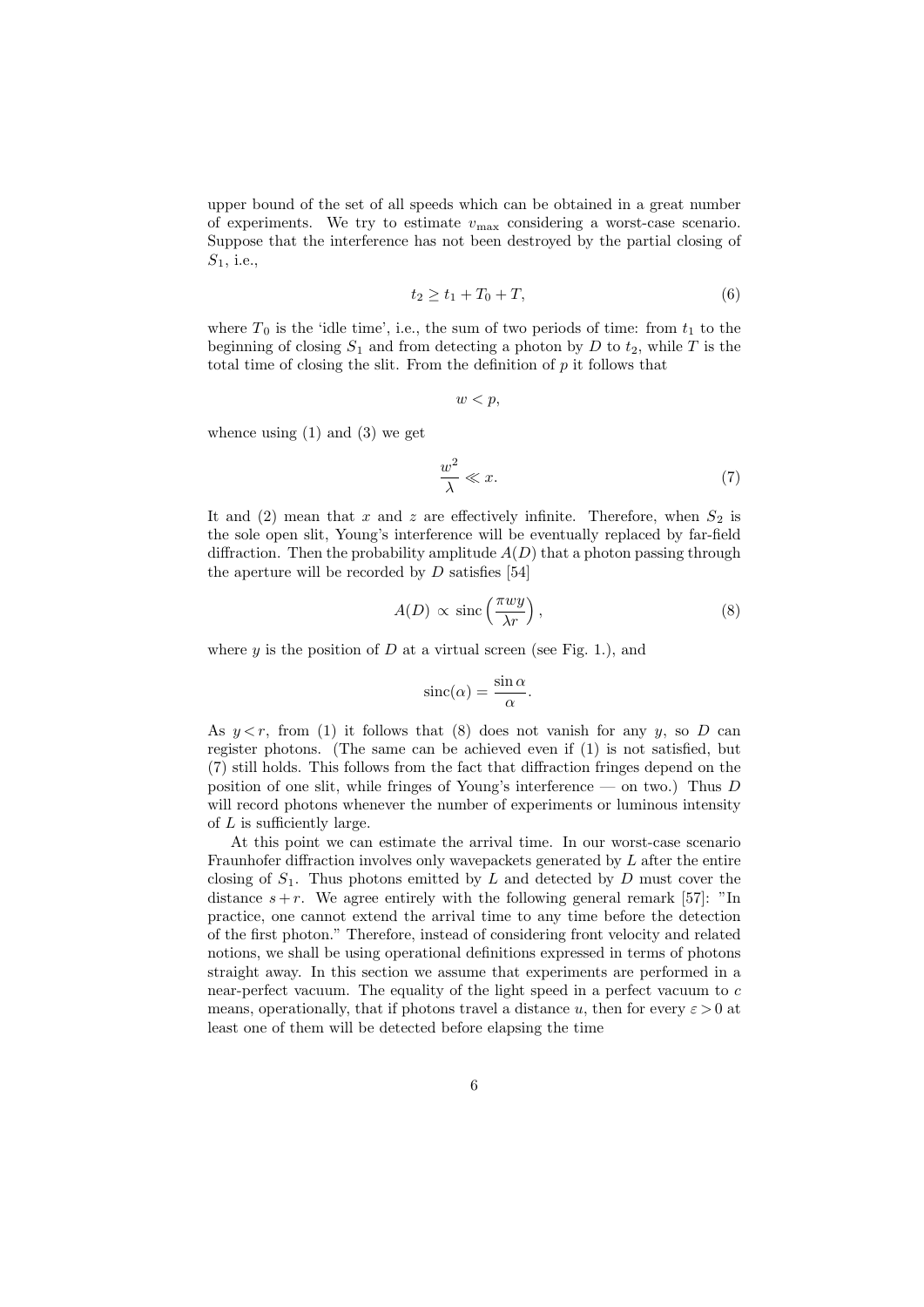$$
\frac{u}{c} + T_0 + \varepsilon, \tag{9}
$$

as long as the intensity of light or the number of experiments is sufficiently large. Here  $T_0$  can depend on the wavelength and properties of the used sources, detectors, and clocks, but it has to be independent of u whenever the vacuum is really perfect. Indeed, otherwise the speed would be simply different from c. By virtue of  $(9)$ , using  $(5)$ , and taking  $(6)$  into account (as we may assume that  $T_0$  of (6) and (9) has the same, sufficiently large, value), we get

$$
v_{\text{max}} \ge \frac{d}{T_0 + T + \frac{s+r}{c}}.\tag{10}
$$

The right side of  $(10)$  exceeds c if and only if

$$
d - r > (T_0 + T)c + s.
$$
 (11)

Note that we have to have  $d-r < p$ , and choosing x and y sufficiently large (which enables one also to ensure (3)) one can obtain  $d-r$  arbitrarily close to p. Furthermore, if we increase p keeping z and w constant, then  $p - s$  tends to positive infinity, while (2) remains true. Thus (11) will be fulfilled whenever  $p$ , x, and y are sufficiently great with unchanged  $z$  and  $w$ . Obviously, no perfect vacuum exists, but if we have found a configuration fulfilling (11), then we can try to create a state, in a bounded region, such that at least some photons interact with no atoms, i.e., the time (9) is adequate for them.

We see that the superluminal transmission will be workable regardless of the possessed shutter (the time T) as well as detector and clocks  $(T_0)$ . Let us note that uncertainty and other possible side effects (any 'standard retardation time', bunching and antibunching of photons, etc.) are already contained in  $T_0$ . However, a more detailed analysis shows that, even though T and s can be omitted in (10), the velocity of the information transfer remains here of the order of c. It is caused by the necessity of  $(3)$ . For example, the speed exceeds c by 0.5% whenever  $p = x/100$ . This suggests that the apparatus of Fig. 1. will not be probably used for practical purposes. Nevertheless, it is of great theoretical importance, inasmuch as from the viewpoint of relativistic consistency there is no difference between the speeds 1.005c and, e.g.,  $10^{30}c$ .

#### 3 Superluminal transmission by two postgraduates

If you have found the foregoing experiment too difficult to carry out, you may try out the method of superluminal information transfer discovered by a Scandinavian-Austrian group [54]. Hessmo and Mair applied the configuration presented in Fig. 2., albeit without the shutter nor clocks, which impeded measuring any speed. We shall see, however, that some velocities of the experiment must have been superluminal, and they will be possible to be measured.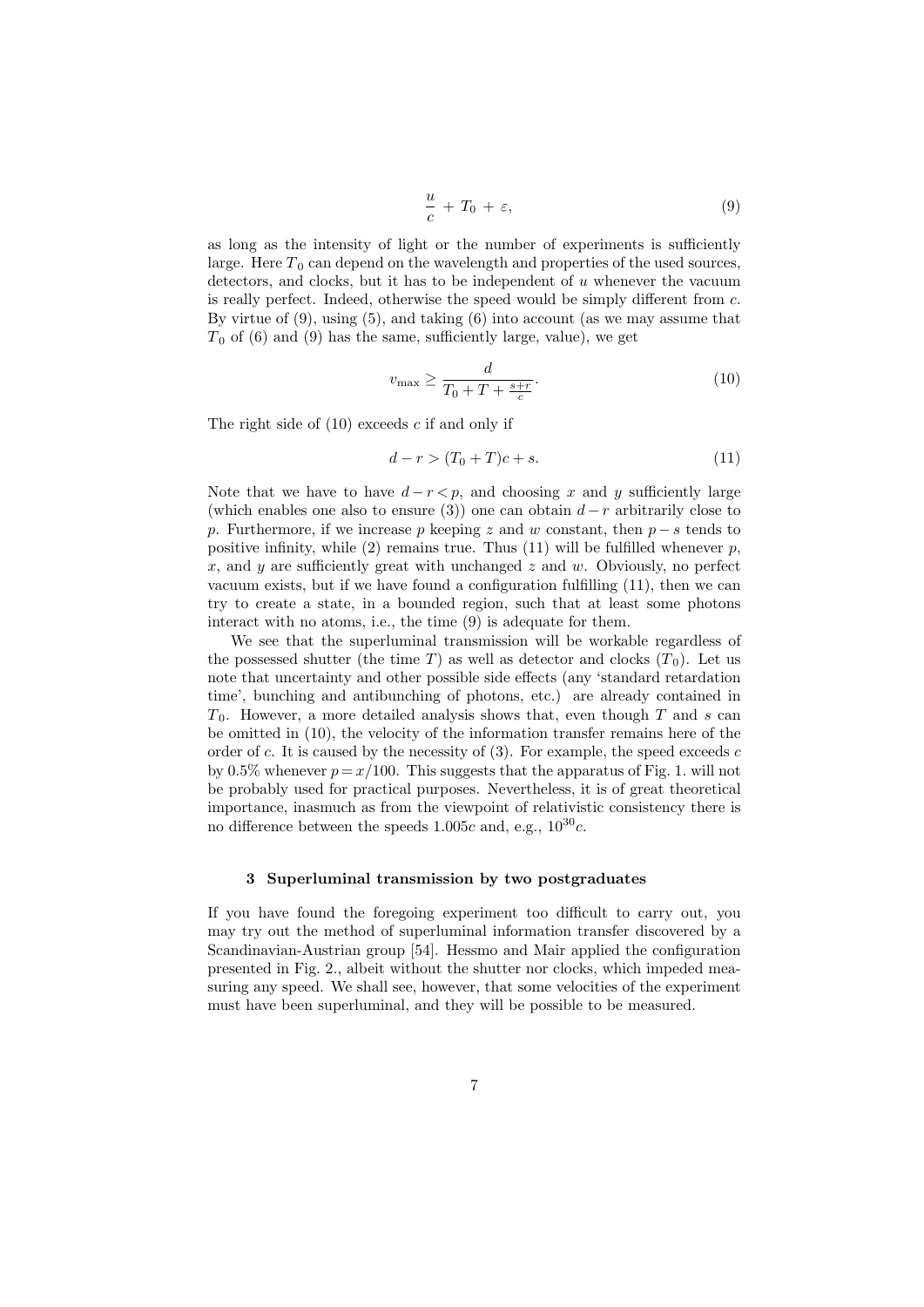

Fig. 2. Quantum nonlocality by two postgraduates.

The main intention of the two ingenious postgraduates was 'to understand certain aspects of diffraction and complementarity' [54] in the context of Young's double slit experiment. Note that, in principle, we tried to do the same in the previous section. However, our considerations were limited to single-particle states, while the young scientists reached out for quantum entanglement, i.e., multiparticle superposition according to Schrödinger's definition [58, 59].

In Fig. 2. pump photons of a frequency  $\omega$  emitted by L interact with a nonlinear medium DC in the process called parametric down-conversion [60– 63]. It can cause that an incident particle splits into two photons, historically known as signal and idler, whose frequencies add up to  $\omega$ . The twins emerge simultaneously in different directions and their state is an entangled quantum state. Hessmo and Mair were probably the first to demonstrate experimentally that the manipulation of idlers can influence the second-order interference of signal photons behind two slits. Just this fact is utilized in our second proposal for sending superluminal signals.

It is known [64] that energy and momentum must be conserved in the process of parametric down-conversion. Therefore, if the idler leaves  $DC$  in a specific angle with respect to the propagation of its high-frequency parent, and the entanglement of twins is perfect, then it is possible to say with the probability unity in which direction the signal photon propagates. In other words, a position measurement on the idler photon determines the position of its signal partner.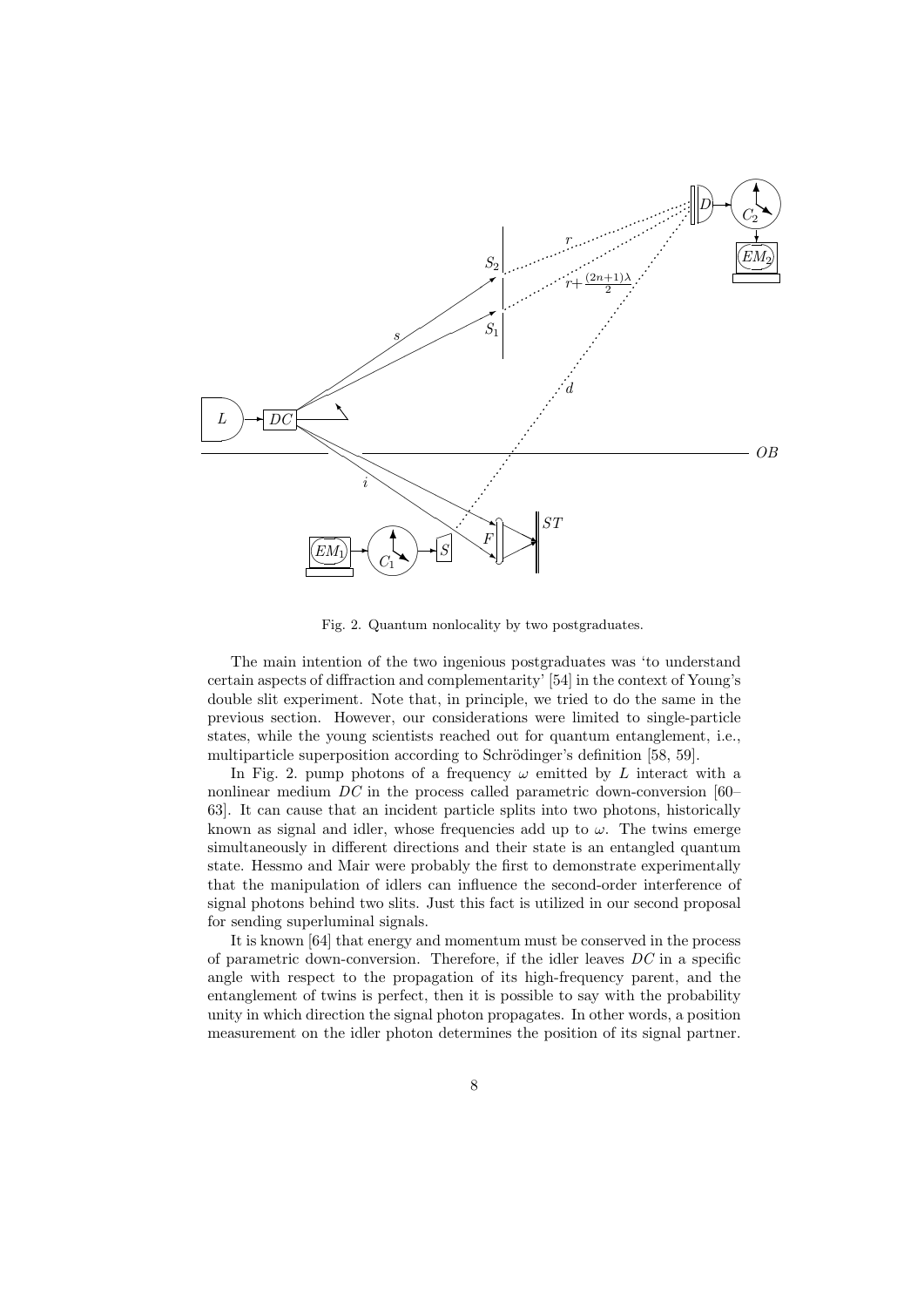In reality the entanglement can be partial; we have, limiting considerations to two pairs of paths, the following state [54]

1

$$
|\Psi\rangle = \frac{1}{\sqrt{2}} (|U\rangle_i (\cos \alpha |L\rangle_s + \sin \alpha |U\rangle_s) + |L\rangle_i (\cos \alpha |U\rangle_s + \sin \alpha |L\rangle_s)), (12)
$$

where the subscripts i and s refer to idler and signal photons respectively,  $|U\rangle$ and  $|L\rangle$  denote their upper and lower paths (see Fig. 2.) correspondingly, and  $\alpha$  of  $\langle 0, \pi/4 \rangle$  depends on the size of the pump beam. If it is sufficiently wide, then  $\alpha$  vanishes, i.e., the entanglement is maximal [65]. In this case we know certainly that, e.g., the signal photon passes through  $S_1$  whenever the idler has been detected on the upper path. Then, of course, there should not be any interference behind the double slit. In general, the detection of an idler in the upper or lower arm does not allow one to infer with certainty that its twin is in the opposite arm. Instead we find that it has the amplitude  $\cos \alpha$  (sin  $\alpha$ ) for the opposite (same) arm.

The distinguishability  $\mathcal D$  of paths in a double-slit experiment was defined [66, 67, 54] as

$$
\mathcal{D} \stackrel{\text{def}}{=} |p_1 - p_2| \,,
$$

where  $p_i$  is the probability of passing through  $S_i$ . Here it is equal to  $1 - 2\cos^2 \alpha$ . Thereby D vanishes solely for  $\alpha = \pi/4$ , i.e., when the twins are not entangled at all. At the same time [54] we have

$$
\mathcal{D}^2 + \mathcal{V}^2 = 1,
$$

where  $V$  is the visibility. Hence we infer that whenever they are partially entangled, and a position measurement performed on the idler particle determines its path, then the visibility cannot be unity.

However, in order to obtain  $V = 1$  we cannot simply give the position measurement up. In a variant of the experiment by Hessmo and Mair the idler photons were 'ignored', which means that they were absorbed by, e.g., a wall. But it is, from the viewpoint of Nature, a type of detector; one could in principle to measure the height of the point where the absorption took place. Thus a crucial observation [54] is that "If momentum is measured on the idler photon, all knowledge of its position is destroyed since momentum is complementary to position. Also the possibilities of knowing the position of corresponding signal photon are lost, then there should be interference with full visibility behind the double slit." The vectors corresponding to twin photons can be represented with the use of a basis rotated by 45◦ in the Hilbert space

$$
\begin{split} |U\rangle_t &= \frac{1}{\sqrt{2}}(|\Lambda\rangle_t + \left| \Lambda^\perp \right\rangle_t), \\ |L\rangle_t &= \frac{1}{\sqrt{2}}(|\Lambda\rangle_t - \left| \Lambda^\perp \right\rangle_t), \end{split}
$$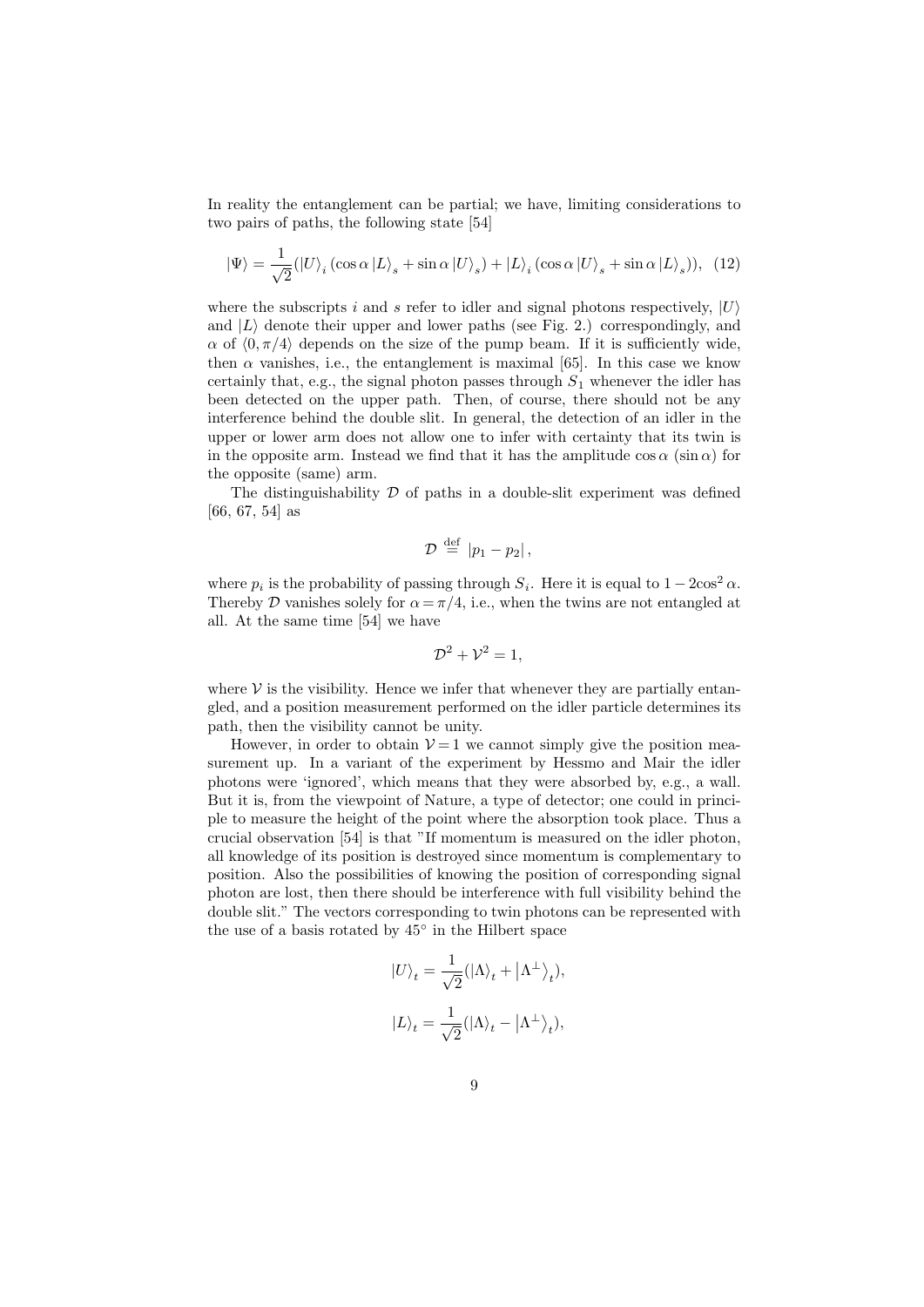transforming  $|\Psi\rangle$  of (12) into its Schmidt decomposition [68]

$$
|\Psi\rangle = \frac{1}{\sqrt{2}} (|\Lambda\rangle_i | \Lambda\rangle_s (\sin \alpha + \cos \alpha) + |\Lambda^{\perp}\rangle_i |\Lambda^{\perp}\rangle_s (\sin \alpha - \cos \alpha)).
$$
 (13)

The observable with the eigenstates  $|\Lambda\rangle$  and  $|\Lambda^{\perp}\rangle$  is complementary to the one having the eigenstates  $|U\rangle$  and  $|L\rangle$ . If  $|\Lambda\rangle$  or  $|\Lambda^{\perp}\rangle$  is measured on the idler, it will be impossible to get path information (about  $|U\rangle$  and  $|L\rangle$ ) for the photon. From (13) it follows that the measurement will also project its signal twin into the same state. As the amplitudes for the paths  $U$  and  $L$  are equal in the states  $|\Lambda\rangle$  and  $|\Lambda^{\perp}\rangle$ , the full visibility should be recovered. This has been exactly corroborated in the experiment [54].

When the shutter  $S$  of Fig. 2. is shifted down, idler photons, not disturbed by it, reach the lens  $F$ . In its focal plane there is a detecting (in principle, maybe) station ST. Normally, ST performs a position measurement, but in this case, owing to  $F$ , different momenta of idlers are mapped to distinct points of the plane. Thus ST measures momentum. As the results for photons  $|U\rangle_i$  and  $|L\rangle_i$  can be identical (their paths are able to be parallel), this measurement does not reveal the paths of signal photons. Thereby the visibility far behind the slits  $S_1$  and  $S_2$  equals unity. Therefore,  $\lambda$  being the wavelength of signal photons, the detector D of Fig. 2. cannot register them.

Now suppose that  $S$  is shifted up in such a way that at least some lower idler photons cease to reach  $F$ . The shutter acts exactly as the wall; it is a type of detector enabling one, in principle, to determine the paths of idlers. Thus if the twins are at least partially entangled, then the visibility decreases, whence at least some signal particles can be recorded by D. We see that, similarly as in Section 2., there is a correlation between generating a signal by  $EM_1$  and detecting a photon by D. The speed of quantum information is also given by (5) with d being the distance between S and D.

In Fig. 2. i denotes the distance from DC to S, while  $s$  — from DC to  $S_2$ . In the section we assume that

$$
i \le s. \tag{14}
$$

If an idler is absorbed by the shutter, then its twin, to be registered by  $D$ , has to travel the distance  $s - i + r$ . The locations of  $C_1$  and  $C_2$  may not coincide exactly with those of S and D correspondingly, but this is taken into account via  $T_0$  defined here as the sum of two periods of time: from  $t_1$  to the beginning of disturbing idlers by  $S$ , and from detecting a photon by  $D$  to  $t_2$ . Thus we get

$$
v_{\text{max}} = \frac{d}{T_0 + \frac{s - i + r}{c^*}},\tag{15}
$$

where  $c^*$  is the maximal real number such that if photons travel a distance  $u$ , then in a great number of experiments at least one photon emitted by the source will be detected before elapsing the time  $u/c^* + T_0 + \varepsilon$ . Of course,  $c^*$  can be treated as the speed of light in the laboratory, i.e., it is possible that  $c^* < c$ .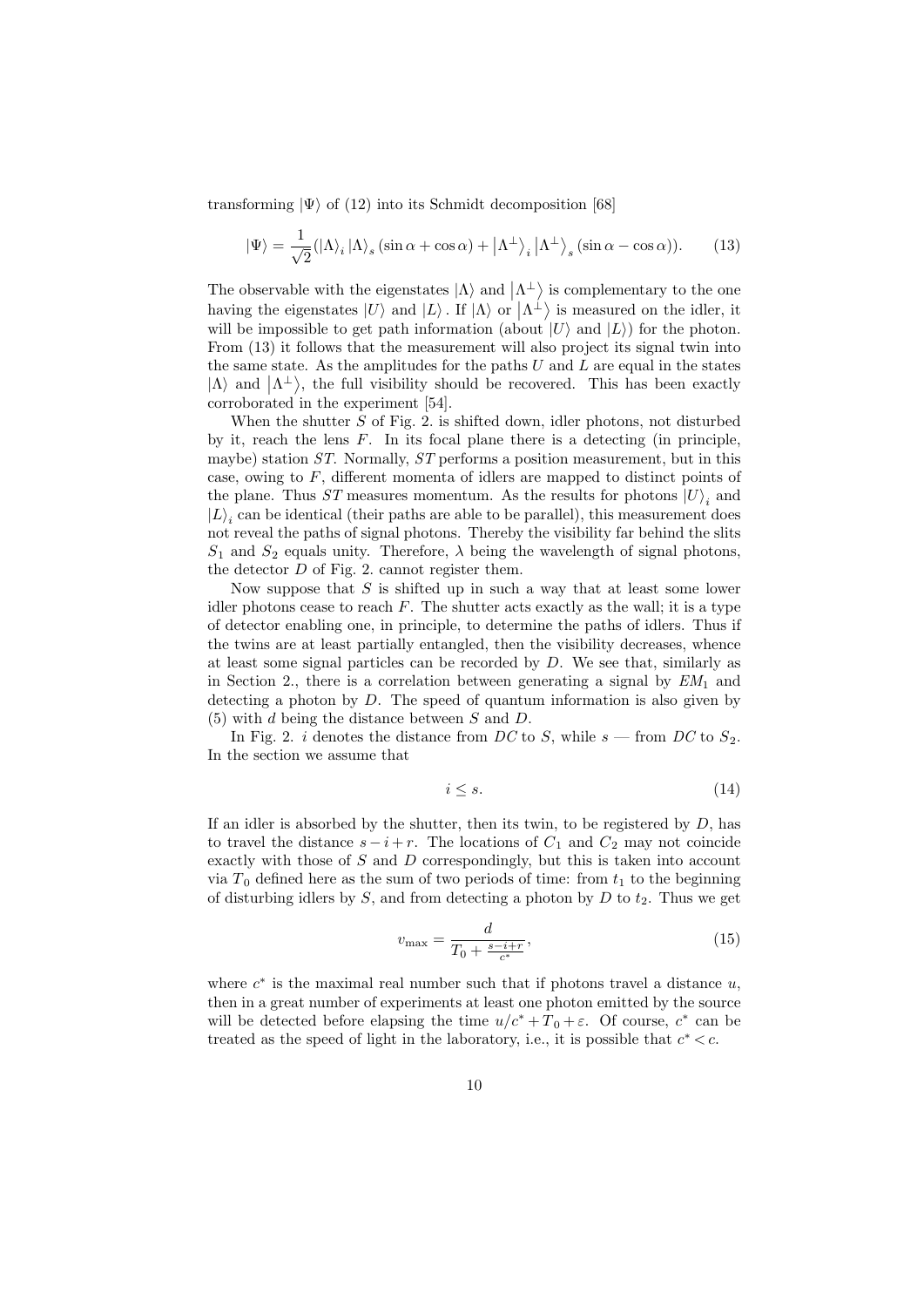In the above argument, we assumed that  $ST$  enjoys near-unit efficiency. Nonetheless, the lack of such detectors does not have to be any essential obstacle; in Sections 5. and 6. we present alternatives for this case. The method the postgraduates used, who had just a detector ST with low efficiency, cannot be recommended here. They sent simply an electric signal from  $ST$  to  $EM<sub>2</sub>$ , and the latter omitted the detections done by  $D$  unless they occurred in coincidence. In experiments proposed in the paper no conventional connection between ST and  $EM<sub>2</sub>$  can be utilized, although it may, of course, exist and carry delayed information. In any case, let us say clearly: The necessity of waiting to record interference or not until a subluminal message is received does not follow from the equations of quantum physics and would be contrary to its spirit. Besides, it is necessary to note that if ST measures the momentum of an idler, its signal twin (whose path is then certainly unknown and cannot be, even in principle, disclosed) has to interfere even if no information about this fact leaves ST. Therefore, even if  $ST$  is poor and isolated from other devices except  $F$ , a difference of intensities recorded by  $D$  should appear. This confirms that  $ST$  may be also a detector 'in principle'. It seems that a photographic plate, screen, beam stop, wall, or other objects absorbing light will work equally well.

It is worth admitting that Hessmo does not write either that the registration of detections done by  $ST$  somewhere outside  $ST$  is necessary. His explanation is, in my opinion, entirely correct.

It is easy to see that  $d$  of  $(15)$  can be greater than the analogous distance in Fig. 1. Nonetheless,  $d$  will not be able to be arbitrarily large yet as long as the distances between the slits and the detector are fixed. The reason for that is, of course, diffraction. It causes that the photon paths are not exactly rectilinear, whence, for example [54], "If the diffraction pattern is wide enough to cover both slits of a double slit inserted in the path of the signal photon, even an optimal position measurement on the idler will not reveal with certainty the path of the signal photon." This limits not only  $s$  but  $d$  as well, since

$$
d \le 2s + r,\tag{16}
$$

is implied by (14). How one can break this barrier will be explained only in Section 12.

Hessmo [54, Fig. 1.3] has reported that even for  $s = 1$  m there were points at which no signal photon was registered in coincidence with a momentum measurement on the idler, and at which over 50 particles per second were recorded when the idler was ignored. This is already a correlation that can be utilized at least in our statistical procedure given in Section 5. The double slit in the experiment by Hessmo and Mair had the slit separation  $250 \mu m$  and slit width 80  $\mu$ m. Thus to get (3) we may assume that, e.g.,  $r = 5$  cm. Right after creating twins they could be send, with the use of mirrors, in opposite directions; this does not destroy the position entanglement. Hence we get  $d = 2.05$  m (cf. (16)). From Fig. 2. it follows that we would be able to set S and F in such a way that, from the practical point of view,  $i = s$ . Suppose that the atmosphere is so dense that  $c^* = 0.9c$ . (We would obtain speeds exceeding c in this experiment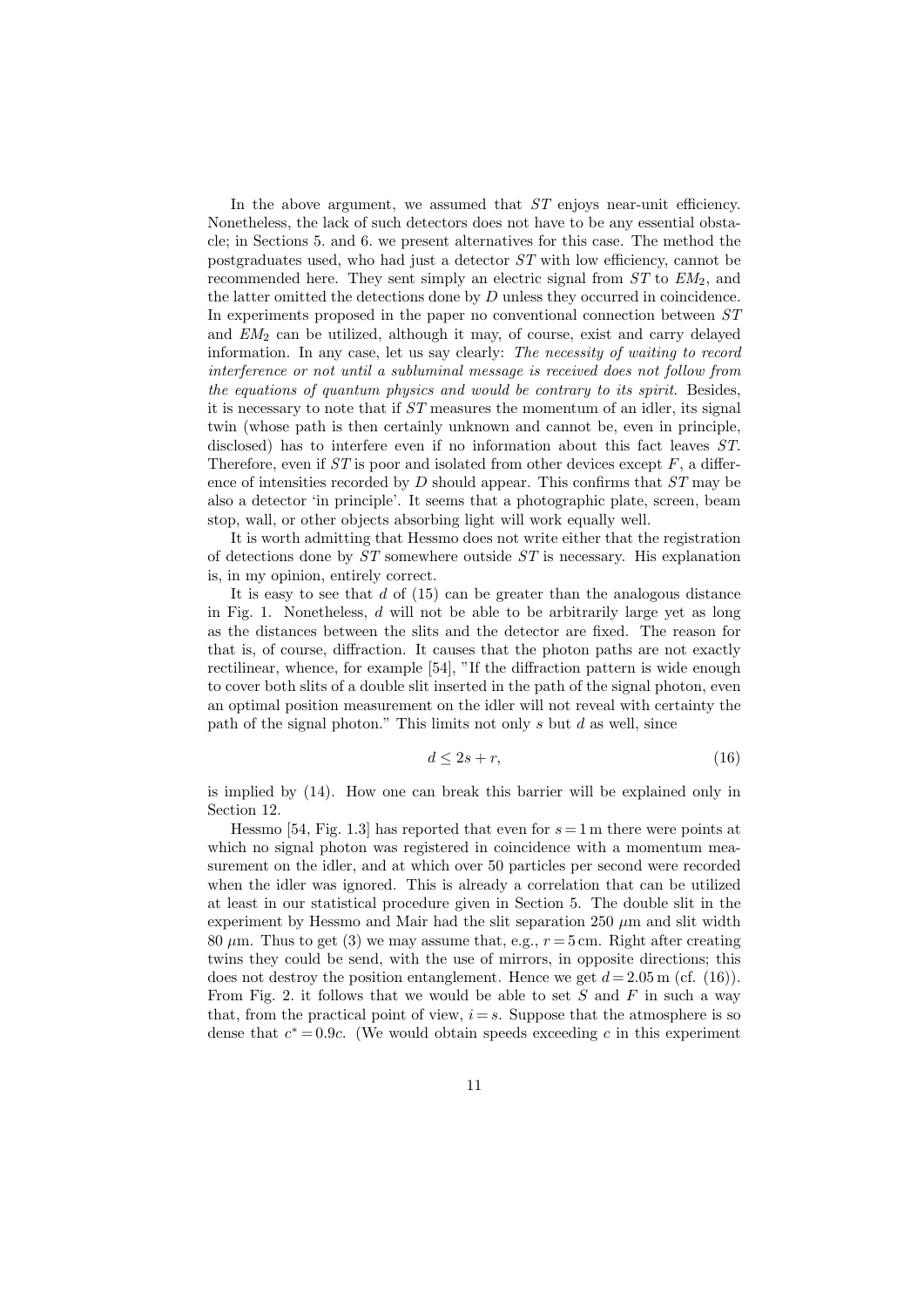even if it was performed in water. To tell the truth, the speed of conjugate photons equal to 0.05c would be still sufficient.) Finally, let us put  $T_0 = 0.5$  ns. This time should be enough for an electric current to flow from  $C_1$  to  $S$  and from  $D$  to  $C_2$  as long as the devices are separated by at most a few centimeters. Substituting the quantities into (15), one obtains  $v_{\text{max}}$  equal to about 3 m/ns. We see that by the simple addition of a shutter and clocks to the experiment of Hessmo and Mair one can measure velocities with the order of magnitude of 10c.

The question arises if the path information carried by idler photons can be erased by a position measurement as well. For example, one could introduce a second double slit instead of F. In [54] Hessmo states that "Only path information in the double slit is relevant for the interference. Therefore it is sufficiently to erase this information to obtain interference. It is not necessary to do this with a momentum measurement. For instance, to detect the idler photon on a screen behind a second double slit introduced in the idler's path will also erase path information." The words confirm once more that no subluminal connection between  $ST$  and  $EM_2$  is needed. Note that after passing through the double slit and its small neighborhood the idler may be ignored because then any wall will play the rôle of a far screen, i.e., detector with near-unit efficiency. Therefore, the path of the signal twin will not be able to be revealed. Nonetheless, if two double slits are used, then it may happen that the fourth-order effects, causing that 'the detection of one photon at one point rules out certain positions where the other photon can appear' [61], will mask the second-order ones. This will be able to be examined using a statistical method given in Section 5. Although it is possible that under suitable conditions the second-order interference will dominate over the fourth-order one, in the next section we suggest another position measurement in which the latter phenomenon certainly does not occur at all.

# 4 Usable superluminal device

The device of our third proposal does not contain any double slit at all, so it may be more convenient to utilize. The apparatus whose outline is presented in Fig. 3. consists of nine mirrors (denoted by  $M$ ), two beam splitters  $(BS)$  with equal transmission and reflection probabilities, two clocks  $(C)$ , a laser  $(L)$ , a photodetector  $(D)$ , at least one computer  $(EM)$ , a shutter  $(S)$ , two lenses  $(F)$ , a small aperture  $(A)$  in a wall  $(W)$ , and two identical nonlinear crystals  $(DC)$ able to realize parametric down conversion. The crystals should be optically pumped by a coherent pump wave emitted by L and split at  $BS_1$ . This may cause the conversion of the photons at one or both crystals, each with the emission of a signal particle  $s_i$  and an idler  $i_j$ , where  $j = 1, 2$ .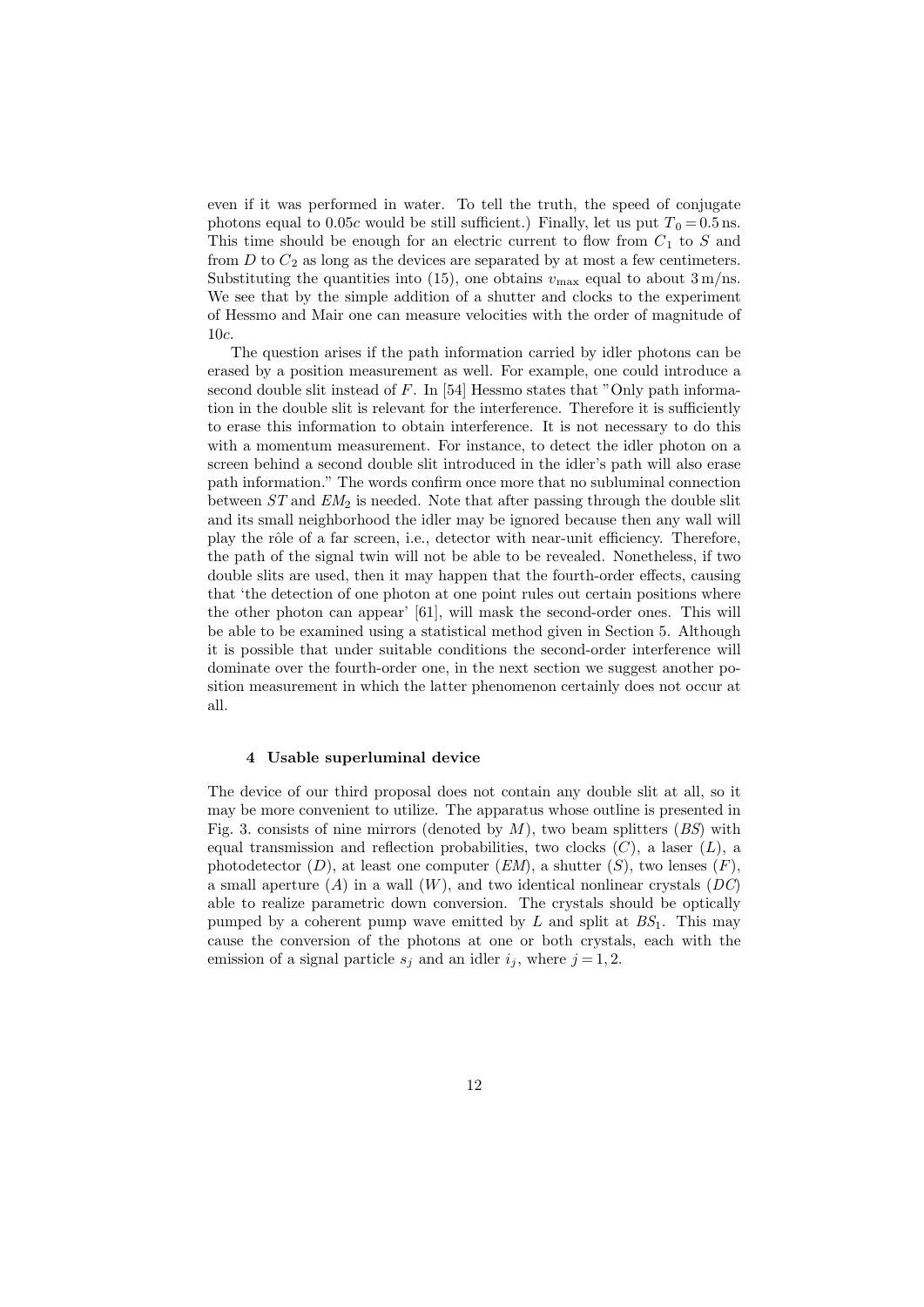

Fig. 3. One more quantum nonlocality with bounded propagation speed.

Consider first the situation when  $S$  allows idler photons to arrive (after focusing by F) at A. We assume that the optical paths from L through  $DC_1$ and  $DC_2$  to F are made as nearly equal as possible. It is important that the uncertainty principle not only does not stand in the way of our experiment being done but it even helps. Let us recall that [69] "One can readily show, from the uncertainty principle, that the packet must always be fairly large compared to a wavelength, in order not to spread too rapidly." We use this fact to replace the momentum measurement of the previous section by a position measurement enjoying an unusual property: the result is always identical. We get each time that the position of an idler is just the one of A with the accuracy  $\triangle A/2$ , where  $\Delta A$  is the diameter of A. (The wall surrounding the hole is a type of detector with near-unit efficiency. And if a detector with an efficiency  $p$ has not recorded a particle, then we know with the probability  $p$  that it is or was at another location. Note that the aperture certainly does not measure momentum.) The measurement is not destructive, but if  $\Delta A$  is sufficiently small, then independently of how and how well idler particles are measured after A, no information about their paths before A can be obtained. In fact, otherwise we would know that a photon was at A and had a definite momentum, which contradicts the uncertainty principle. As the accuracy of the momentum measurement can be expressed by the angle between indistinguishable paths,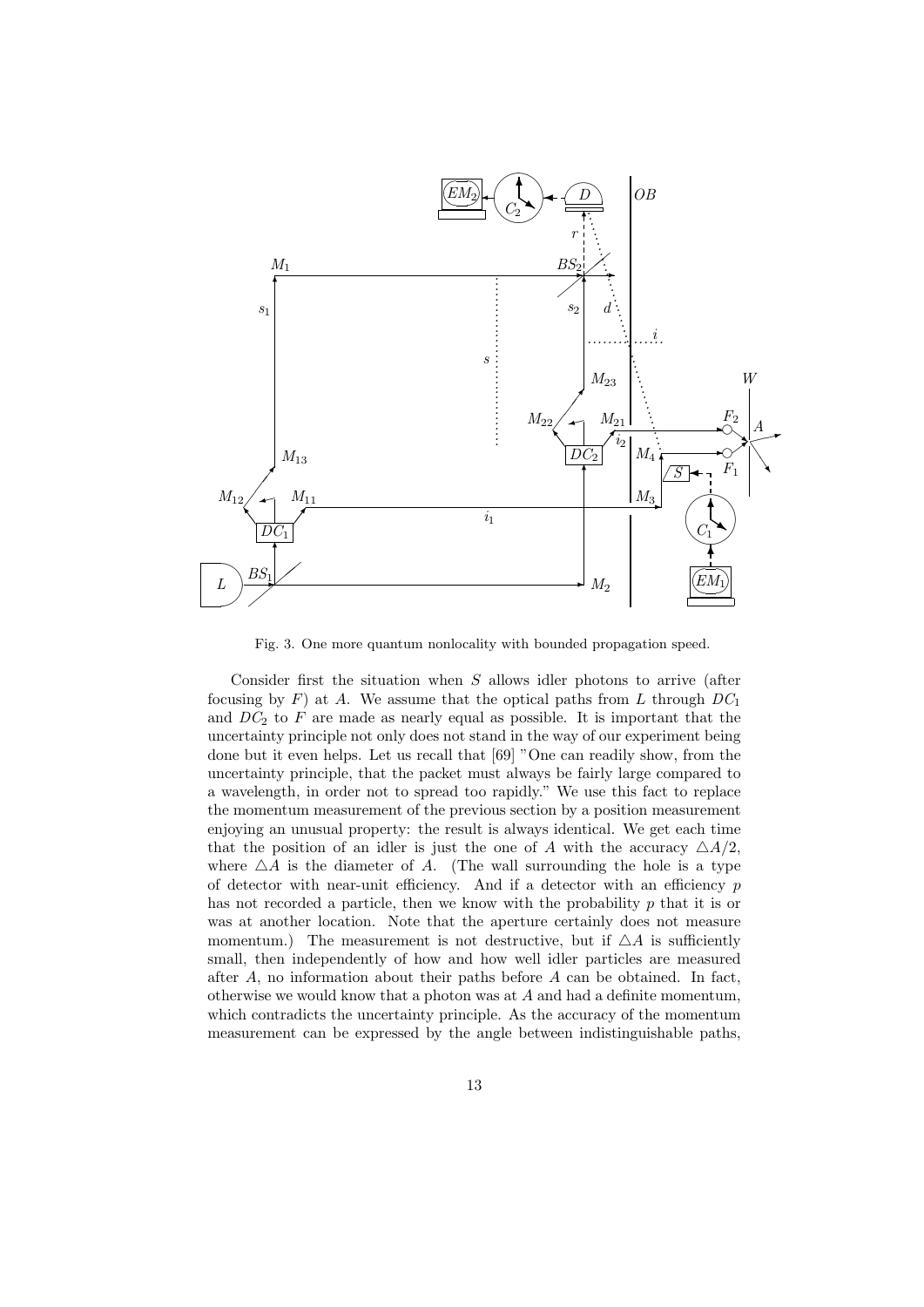we have to have

$$
\triangle A \triangle i < k\lambda,
$$

where  $\Delta i$  is the angular separation of  $i_1$  and  $i_2$ ,  $\lambda$  — the wavelength of idlers, and  $k - a$  constant.

Let us calculate an adequate size of the aperture. Suppose that it is still very large compared to the wavelength. Rayleigh showed, theoretically and experimentally, that the resolving power of a perfect objective with diameter  $\delta$ such that  $\lambda \ll \delta$  is  $\delta/1.22\lambda$ , i.e.,  $k = 1.22$  in this case. Thereby it seems that an aperture with the diameter  $\lambda/\Delta i$ , where  $\Delta i \ll 1$ , is sufficient, which gives the order of magnitude of 0.1 mm at laboratory conditions. This should ensure that, according to the discussion of the previous section, the welcher Weg information is lost after passing through the aperture. We assume that the optical paths from L through  $DC_1$  and  $DC_2$  to  $BS_2$  are also nearly equal. Thus the waves reaching  $BS_2$  recombine in phase, whence applying Dirac's reasoning [70, p. 9] in the case of single particles we infer that no photon (above the vacuum level) is recorded by D.

Now suppose that  $EM_1$  sends a signal to  $C_1$ . (Of course, the clock can be a part of the computer.) Then it registers time  $t_1$  and shifts S to the left. This causes that idler particles cease to be mixed at  $A$ , and  $i_1$  are 'recorded' by a 'detector' having 100% efficiency, i.e., the shutter. But this enables one, from the viewpoint of Nature, to determine whether a signal photon arriving at  $BS_2$ comes from  $DC_1$  or  $DC_2$ . Thus, according to the Feynman uncertainty principle ("Any determination of the alternative taken by a process capable of following more than one alternative destroys the interference between alternatives." [71, p. 9]), signal particles stop interfering, and some of them can be recorded by D. Then it sends a signal to  $C_2$  which registers a time  $t_2$ . We see that there is a clear difference between stopping idler photons before and after A. Just its existence is used in the suggested experiment.

More precisely speaking [cf. 72, p. 26], let  $|P\rangle$  denote a photon emitted by More precisely speaking [cr. *i*2, p. 20], let  $|P\rangle$  denote a photon emitted by<br>*L*. At  $BS_1$  we have  $|P\rangle \rightarrow (|DC_2\rangle + i |DC_1\rangle)/\sqrt{2}$ . At  $M_2$ ,  $|DC_2\rangle \rightarrow i |DC_2\rangle$ . At the crystals,  $|DC_j\rangle \rightarrow \eta |s_j\rangle_1 |i_j\rangle_2$ , where  $\eta$  is the amplitude for parametric down conversion. At  $M_1$ ,  $|s_1\rangle \rightarrow i|s_1\rangle$ . At the second beam splitter,  $|s_1\rangle \rightarrow$ ( $\langle \rangle^{\sim}D \rangle + i |D \rangle / \sqrt{2}$  and  $|s_2 \rangle \rightarrow (|D \rangle + i |D \rangle) / \sqrt{2}$ . At the shutter absorbing idlers with a probability  $p$ ,

$$
|s_1\rangle_1 |i_1\rangle_2 \rightarrow \sqrt{p} |s_1\rangle_1 |S\rangle_2 + \sqrt{1-p} |s_1\rangle_1 |i_1\rangle_2.
$$
 (17)

Finally, at A,  $|i_1\rangle \rightarrow |A\rangle$  and  $|i_2\rangle \rightarrow |A\rangle$ . Combining the terms we obtain, after some algebra,

$$
|P\rangle \rightarrow \frac{i\eta}{\sqrt{2}} \left( \sqrt{p} \left[ \frac{i(|^{\sim}D\rangle + i|D\rangle)}{\sqrt{2}} \right]_1 [|S\rangle]_2 + 2\sqrt{1-p} \left[ \frac{i|^{\sim}D\rangle}{\sqrt{2}} \right]_1 [|A\rangle]_2 + (1 - \sqrt{1-p}) \left[ \frac{|D\rangle + i|^{\sim}D\rangle}{\sqrt{2}} \right]_1 [|A\rangle]_2 \right). \tag{18}
$$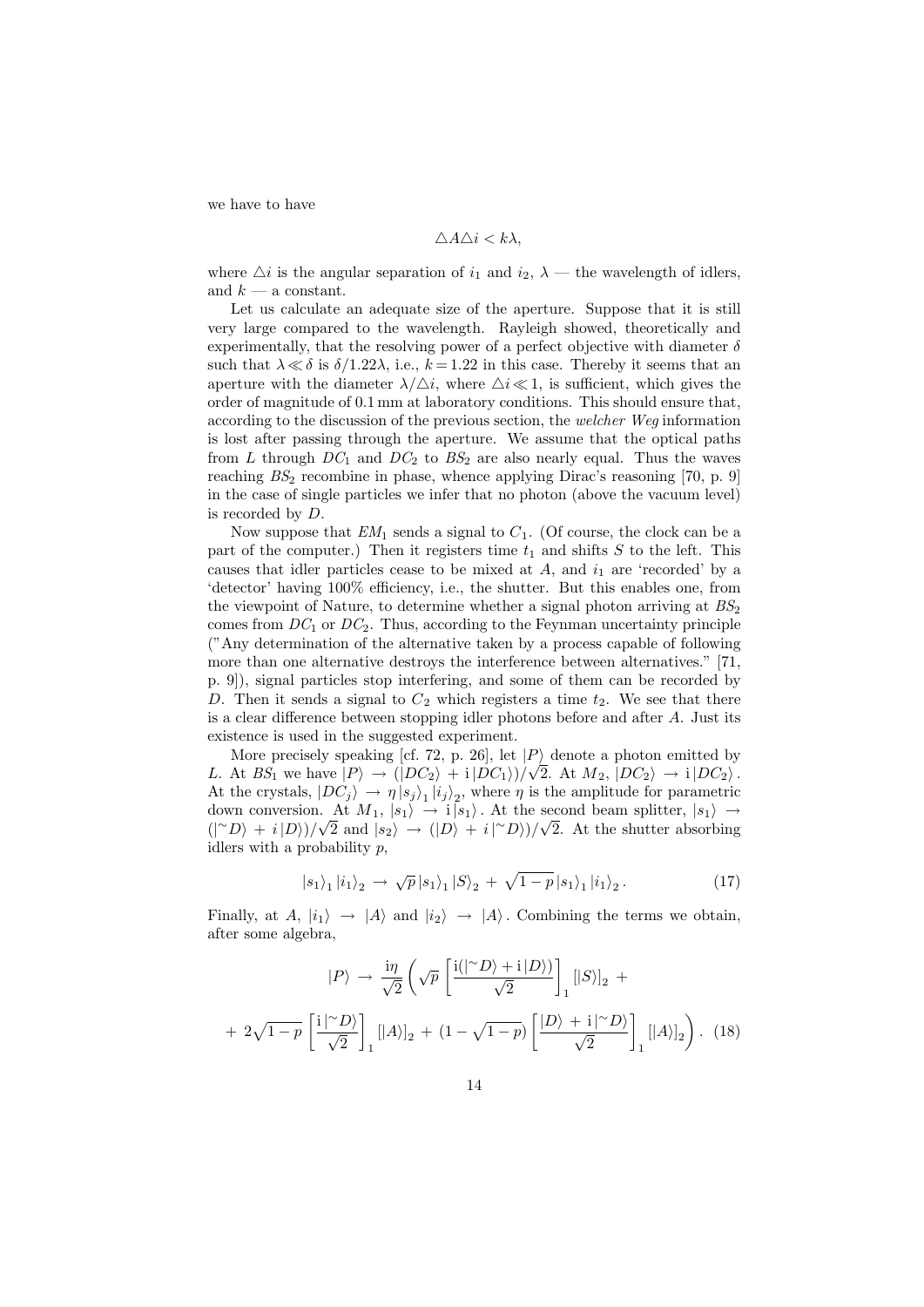We have here four events:  $DA$ ,  $DS$ ,  $\sim DA$ , and  $\sim DS$ . Denote by P the probability of the two first ones, i.e., the probability that the photon reaches  $D$ . From  $(18)$ it follows that

$$
\frac{P}{\eta^2 - P} = \frac{(1 - \sqrt{1 - p})^2 + p}{(1 + \sqrt{1 - p})^2 + p},
$$

whence we get

$$
P = \frac{\eta^2 (1 - \sqrt{1 - p})}{2}.
$$
\n(19)

This confirms, first of all, that if  $p$  vanishes, then the amplitude of detecting a signal photon by  $D$  equals zero. And if the shutter is shifted left entirely, then D records half of signal particles (whenever it has near-unit efficiency). But (19) holds also for p of the interval  $(0,1)$ . Just to prove this relationship we have used (18) instead of a nonlinear hamiltonian; the latter does not describe the action of the shutter.

In Fig. 3. i denotes the distance from  $DC_2$  to S, while  $s$  — from  $DC_2$  to  $BS_2$ . In the section we have to assume that  $(14)$  is fulfilled. Indeed, otherwise at the moment when  $i_1$  is absorbed by S,  $s_1$  would not exist, i.e., we could not write (17). Let  $d, T_0$ , and  $c^*$  be defined as in the previous section. The speed of quantum information is given here by (5) as well. At an instant  $t_1 + T_0 + \varepsilon$  we have  $p > 0$ , which, according to (19), implies  $P > 0$ . This means that in a great number of experiments an idler will be really absorbed by S at the time, and its twin will be recorded by  $D$ . The signal particle has to travel the distance  $s - i + r$ . Thus the maximal speed is also given here by (15). In this experiment  $v_{\text{max}}$  can be arbitrarily large. For example, in the geometry of Fig. 3. it is close to  $c\sqrt{5}$  whenever  $T_0$  and r are small, and  $c^*$  is almost equal to c (note that  $T_0$ , r, and  $c^*$  are independent of d and  $s - i$ ).

Concluding the section we consider whether the idlers can be equally well mixed with the use of a device different from the aperture. Suppose that  $i_1$  and  $i_2$  are made to be parallel and focused by a lens with a screen in its focal plane. Then idlers belonging to distinct paths can be absorbed at the same point of the screen, and the absorption rules out any later detection of the photons. We see that the method of Hessmo and Mair can be here successfully applied as well. Conversely, the unique position measurement could be used instead of the momentum measurement in the experiment of Fig. 2. In this case  $F$  should be replaced by a system of lenses.

It is tempting to remove  $M_4$  and install a first-surface mirror  $FSM$  at the intersection of  $i_1$  and  $i_2$ . Two possibilities are worth mentioning in this context. If FSM is a see-through (two-way) mirror [73], then some photons of  $i_1$  will be reflected, while some of  $i_2$  — transmitted. As this is not connected with interference, it seems that they will be, at least partly, indistinguishable. This resembles the solution of [52, 74], where  $i_1$  and  $i_2$  were lined up. The method of Zou et al. is useless here because they utilized the transparency of the down conversion crystal, and in our apparatus one cannot return to it. Nonetheless,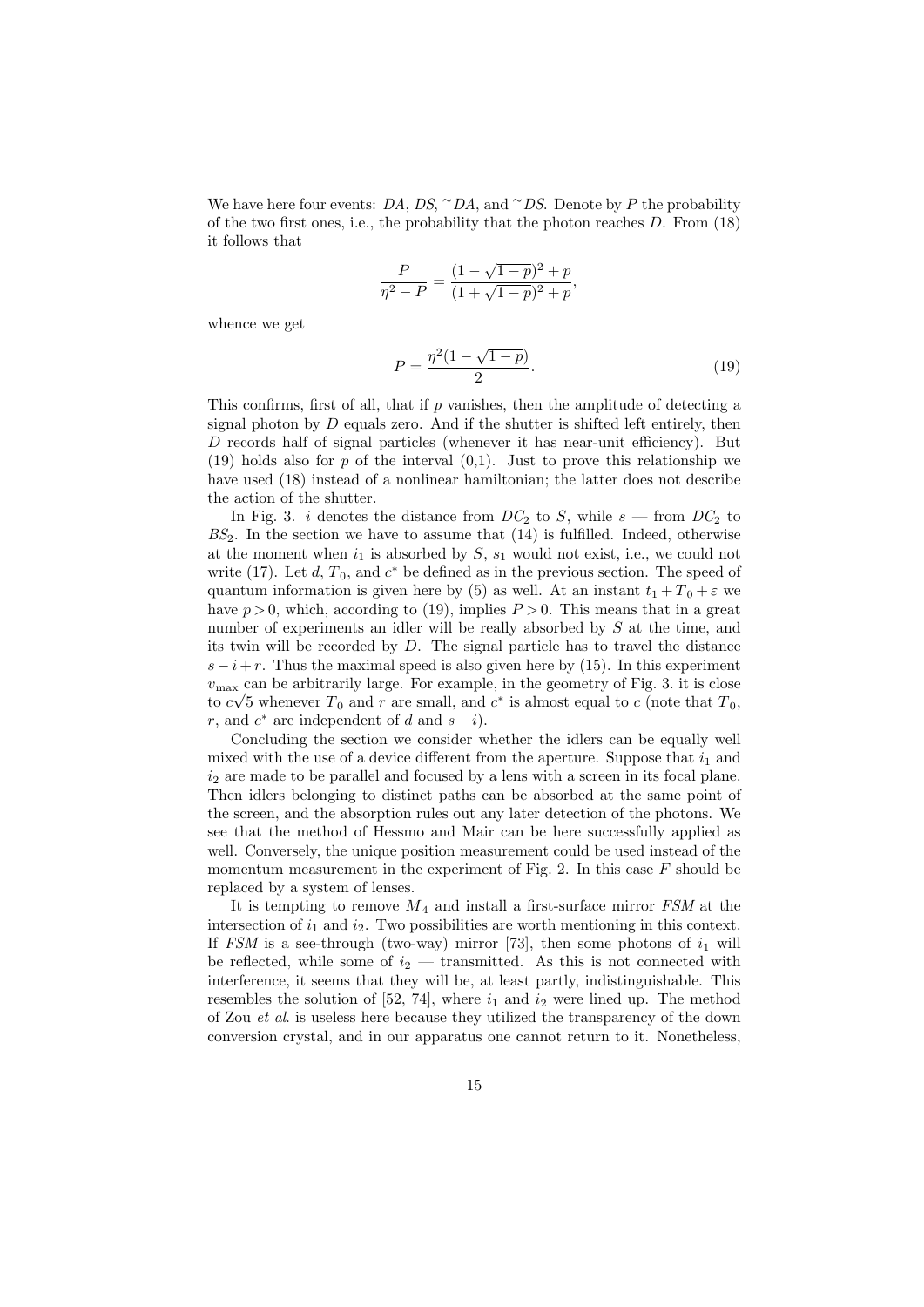they were able to corroborate that if idler beams are indistinguishable, then one can obtain ordinary single-particle interference fringes at D by varying the phase, while otherwise the fringes at D disappear independently of the phase. Finally, suppose that FSM is a 50:50 beam splitter, and at least one of the output beams is detected (before reaching one more possible splitter) in any way. The situation is similar to the one of the conclusion of the previous section; the twoparticle interference may affect the single-particle visibility. (The coincidence rate for simultaneous detections of signal and idler photons was measured in [75, 76].) Again, this can be examined using the approach of the next section (the results will likely depend on the difference of phases).

### 5 Basic inequality: how to violate it

In the section we give our counterpart of the Bell test of Einsteinian locality. The method can detect even minimal differences of intensities yielding the locality violation and solve a number of practical issues connected with the experiments proposed in the paper. For instance, it would be difficult enough to ensure that D records photons are exactly at a point. It is possible to decrease the operation region of  $D$  and at the same time adjust its sensitivity, but this is not entirely reliable. Another problem, connected with uncertainty, is that each time we may obtain a different speed. What is more, owing to vacuum fluctuations the apparatus can trigger an alarm without any reason, or due to problems with adjusting sensitivity it can remain silent despite  $EM_1$  sending a signal. We suggest, therefore, the following statistical procedure.

Consider an experiment performed by  $EM_1$  and consisting of cycles following one another repeatedly, each of which involves two stages. In the first stage (termed the *action period*) the shutter begins to close  $S_1$  or the way for idlers, at a moment absorbs or scatters a maximal number of photons, and finally returns to the initial position. In the second stage (termed the standby period) the way for photons is entirely open all the time. The duration  $a$  of the action period is fixed for all cycles, while the length z of the standby one is increased gradually. The intensity of the light source either is constant or changes periodically. In the second case we recommend that  $a + z$  remains a multiple of the pulse duration. Let d be the distance from  $C_1$  to  $C_2$ ,  $V$  — a positive number termed the propagation speed, and  $w - a$  nonnegative one called the waiting period. (To be certain that the speed is superluminal, and there are no side effects, the distance should be measured between the nearest parts of the clocks or computers containing them.) Denote by  $Q$  be the quantity of alarms (in times of detecting a photon by D) raised during the time interval  $(t+w,t+a+z)$ , and by  $Q_0$  — during  $(t, t+d/V]$ , where t is the initial instant of a cycle. For each foregoing parameter x, denote by  $x^+$  and  $x^{\sim}$  its sum and arithmetic mean respectively over all cycles performed so far. The unreliability of the apparatus with the propagation speed  $V$  is defined by

$$
U(V) = \lim_{z \to \infty} \frac{Q^{\sim} d}{Q_0^{\sim} V(a + z^{\sim} - w)}.
$$
\n(20)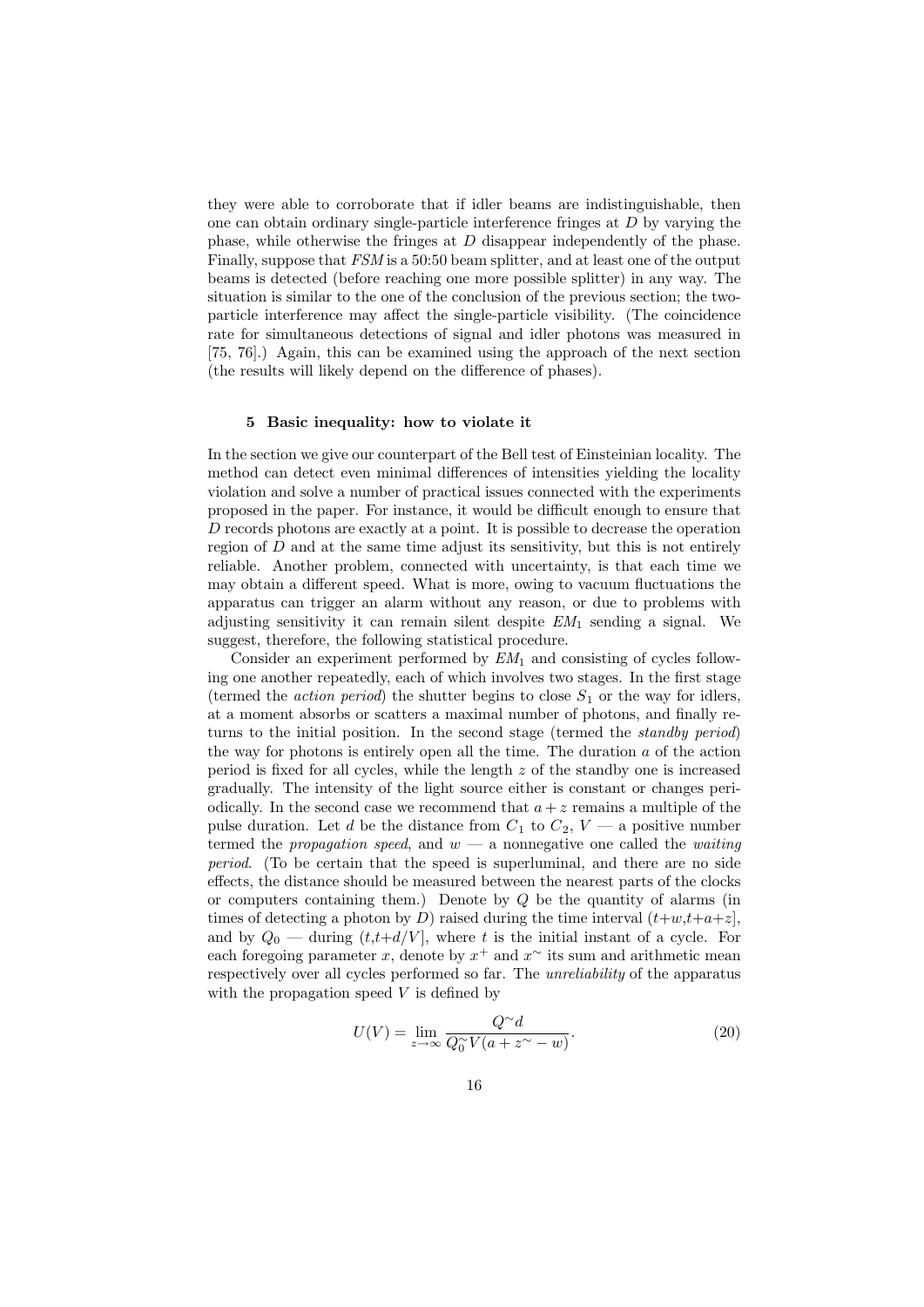For numerical purposes the equivalent formula

$$
U(V) = \lim_{z \to \infty} \frac{Q^+ d^+}{Q_0^+ V (a+z-w)^+},
$$

can be better. If  $Q_0$  does not vanish (which holds in practice because there is always some noise), then  $U(V)$  is a number of  $\langle 0, 1 \rangle$ . The *reliability* of the device with the speed  $V$  is defined by

$$
R(V) = 1 - U(V).
$$

This measure seems to be more convenient, at least verbally. One may also apply (if you like numbers greater than 1)

$$
S(V) = \frac{R(V)}{U(V)} = \frac{1}{U(V)} - 1,
$$

termed the signal-to-noise ratio of the superluminal device. This is a counterpart of the ratio of signal power to noise power, employed in the transmission of electromagnetic signals. The least upper bound of the set  ${V: R(V) > 0}$  (i.e., the set of all propagation speeds for which a systematic action of the apparatus can be observed) will be called the *actual speed*  $v_{\text{act}}$  of the transmission. Thereby  $v_{\text{act}}$  is the maximum speed achieved actually. In the case of  $R(V) = 1$  the device works at the speed perfectly, since  $Q_0^{\sim}/(d/V)$  is the frequency of 'good' alarms, while  $Q^{\sim}/(a+z^{\sim}-w)$  for z converging to infinity — of noises.  $R(V) = 0$  for every V signifies that the apparatus operates in an entirely random way.

Obviously, in practice to calculate  $U(V)$  it suffices to increase z merely to a ceiling. From the theoretical point of view the waiting period is not essential, but its nonzero value can improve the convergence of (20).

In Section 7. we show that if Einsteinian locality were true, then  $U(V)$  would be less than 1 for no  $V$  exceeding  $c$ , that is, we should have

$$
v_{\text{act}} \leq c. \tag{21}
$$

On the other hand, we prove also that breach of (21) does not cause any contradictions on the ground of the theory, similarly as that of Bell inequalities is not at odds with quantum mechanics. Thus (21) is our counterpart of the Bell inequality.

Violating (21) ought to be relatively easy. In practice, it suffices to set devices, turn on them, and wait for a sufficiently long time. Of course, one should previously estimate using, e.g., (15) whether  $v_{\text{max}} > c$ . All disadvantageous factors (uncertainty, masking, etc.) are already taken into account in the definition of unreliability, whence in the one of  $v_{\text{act}}$  as well. If the number of experiments is large, then  $v_{\text{act}}$  will be close to  $v_{\text{max}}$  albeit the reliability can be small. This method will work even in the case of the experiment of Fig. 1. because the probability that a photon reaches  $D$  changes somewhat when  $S$  begins to close the slit.

In the case of Bell inequalities the distance between the detectors is irrelevant. For example, the polarization of a two-photon state is depicted [54] by the quantum state vector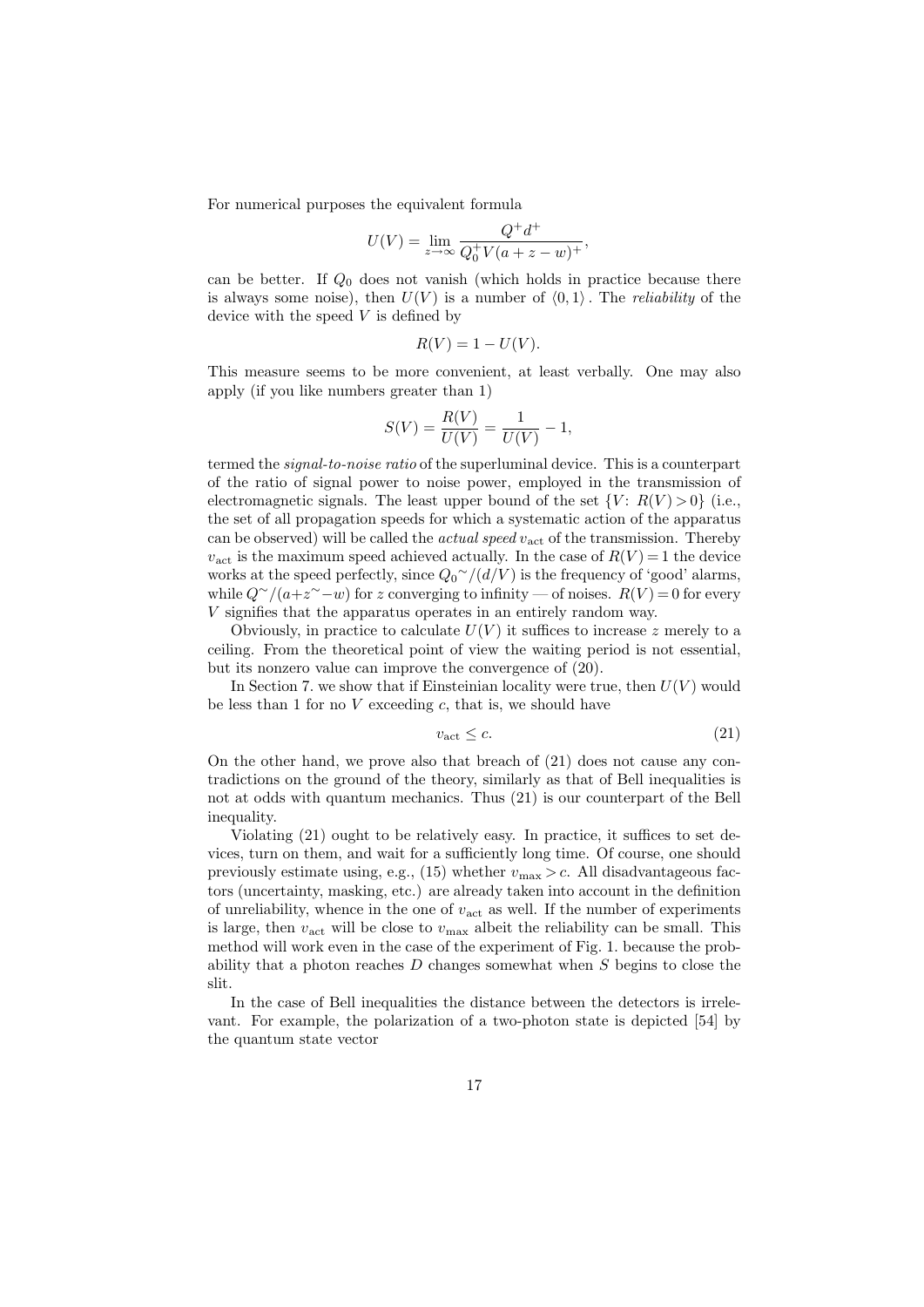$$
|\Phi\rangle = \frac{1}{\sqrt{2}} (|H\rangle_1 |H\rangle_2 + |V\rangle_1 |V\rangle_2),
$$
\n(22)

where the subscripts 1 and 2 are assigned to distinct (but being in a perfectly entangled state) photons, and H and  $V$  — to their horizontal and correspondingly vertical polarization. As the probability amplitudes of events corresponding to  $|H\rangle_1 |V\rangle_2$  and  $|V\rangle_1 |H\rangle_2$  vanish, a measurement of polarization of the photons gives the same result with the probability unity. Notice that (22) states nothing about the distance between the photons. Thus the two entangled photons should be found with the same polarization regardless of distance between them [54]. On the other hand, the parameter d appears in (20), whence also in (21).

The correlation between analyzing stations, such as the one implied by (22), is sometimes [56] considered as due to a superluminal influence that the first photon sends to the second one. In [56] the speed at which this influence should propagate from one analyzing station to the other one is called the speed of quantum information (cf. Section 2.). If it is superluminal, then there is always a frame in which the two measurements are simultaneous, i.e., the speed becomes infinite. This can happen even in a preferred or laboratory frame, e.g., by accident, although the perfect simultaneity cannot be confirmed experimentally due to finite accuracy of measurements [56]. Again, in our apparatuses the situation is different. The speed of quantum information will never be infinite; even only in theory (we shall see that this is caused by signal encapsulation). World records will be able to be set and broken in at least the three branches: speed  $v_{\text{act}}$ , reliability  $R(V)$  with  $V > c$  (or, later, maximal speed with the reliability 1), and distance d with a superluminal speed.

#### 6 Shutter visibility

Consider an experiment with a shutter  $S$ , interference device  $I$ , and detector D. We shall say that S is *visible* (by  $D$ ) if the probability that a particle being within I at the time 0 will be recorded by  $D$  changes when  $S$  can stop (absorb, scatter, etc.) a particle at a time  $-T_1$  such that  $T_1 \geq 0$ , and

$$
\frac{r}{c^*} + T_1 < \frac{d}{c},\tag{23}
$$

where  $c^*$  is the speed of the flight from I to D, r is the distance between I and D, and  $d$  — between S and D. The particles do not need to be photons; (23) ensures that we shall have a superluminal effect here even if  $c^*$  is very small. The numerical value of the shutter visibility is

$$
\mathcal{W} \, \stackrel{\text{def}}{=} \, \frac{P_{\text{a}} - P_{\text{b}}}{P_{\text{a}} + P_{\text{b}}},
$$

where  $P_a$  and  $P_b$  are the probabilities of the detection with the shutter advanced and shifted back respectively. The visibility is full if  $|\mathcal{W}| = 1$ . Note that, unlike fringe visibility,  $W$  can be negative, but in all the experiments discussed in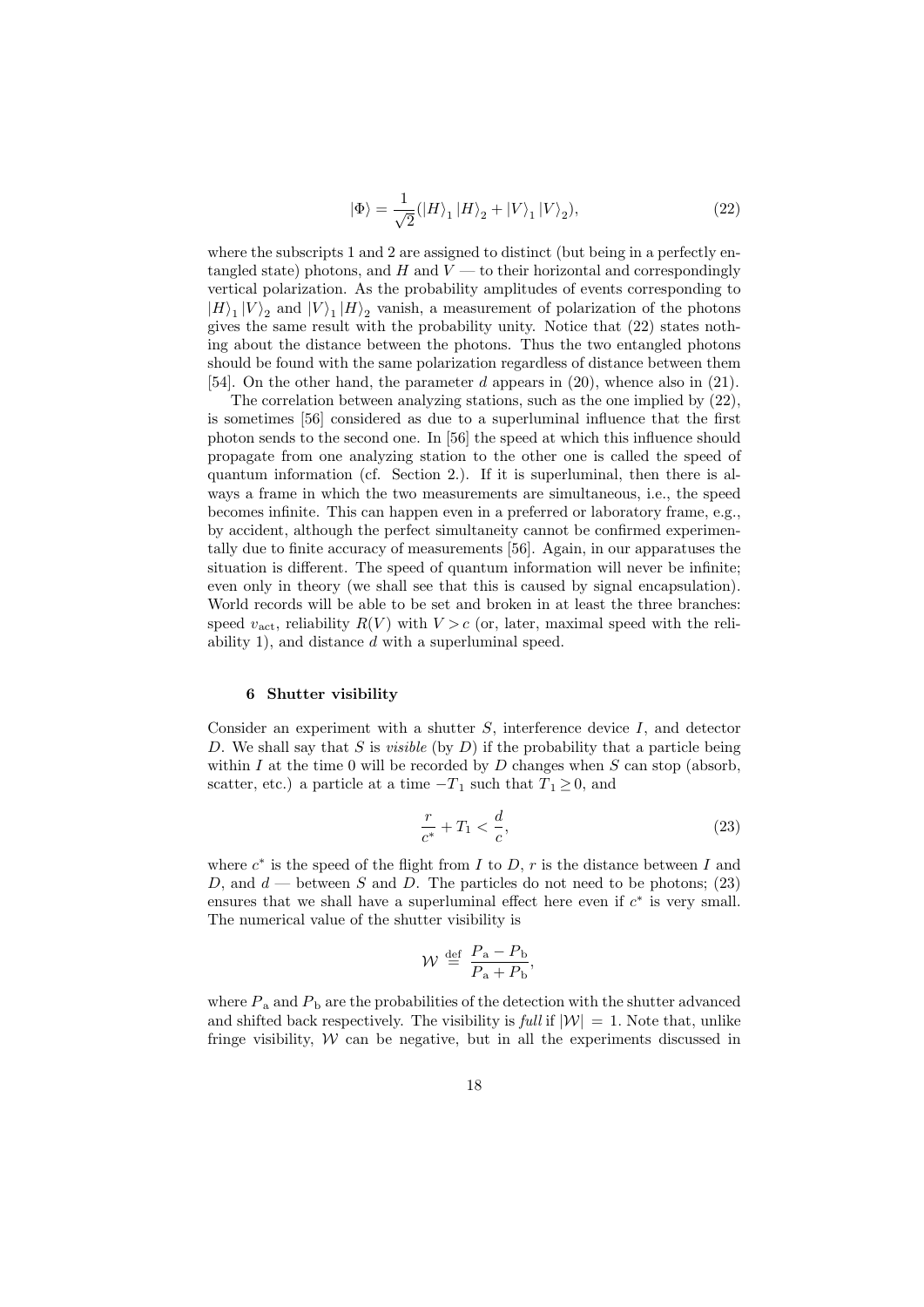Sections 2.-4. the shutter was positively and fully visible, I being the double slit or  $BS_2$ . Using parametric down conversion,  $T_1$  can be nonzero, for it equals  $(s-i)/c^*$  whenever (14) holds. From (23) it follows that in the case of negative visibility the particle absorbed by  $S$  is not the one lacking at  $D$ . Thus the shutter can be visible only if there is really an interference within the device I.

By shutter we mean any device performing a measurement 'in principle' whose result — unlike the case of detectors — is irrelevant. Indeed, the position of scattering not only does not matter, but it may not arise at all. The shutter should simply shut — at least with a nonvanishing probability — a way, and that is all. (Of course, a detector can be used as a shutter, but note that then it may be arbitrarily turned.) Thus it does not need be a mechanical part. For instance, it is possible to use a beam of electrons scattering photons. We remain such solutions to the inventiveness of experimenters.

Denote by  $N_1$  and  $N_2$  the average numbers of particles registered by  $D$  in a period of time  $T_2$  when S visible by D scatters a maximal number of particles and none of them correspondingly. The computer  $EM<sub>2</sub>$  analyzes the results online. Only if the number of detections during  $\langle t, t + T_2 \rangle$  for a t becomes greater (less in case of  $N_1 < N_2$ ) than

$$
N_2 + l(N_1 - N_2), \t\t(24)
$$

where l is a fixed real number of  $(0, 1)$ ,  $EM_2$  activates an alarm, i.e., it affirms that a signal is received at a time  $t_2 > t + T_2$ , probably owing to the generation of a signal by  $EM_1$  at  $t_1 < t + T_2$ . For example, in the experiments of the article we may put  $l = 0$  and take any  $T_2 > 0$ , since  $N_2 = 0$ , and  $N_1 > 0$ . The parameters  $T_2$  and l are arbitrary, but the reliability can depend on them. (Alternatively, l can be a number of  $(0, 1)$  provided the number of detections equal to  $(24)$  gives an alarm as well.) As we have proved that in the experiments of Fig. 2. and 3. the maximal speeds have no upper bound, it is possible to find  $T_2$  such that the transmission speed, equal here to

$$
\frac{d}{T_0+T_1+T_2+\frac{r}{c^*}},
$$

is arbitrarily large as well.

In this manner, the second computer enters into operation. The method is of no great importance from the purely theoretical viewpoint, while practical applications may require high reliability. The connection of the receiver to the electronic digital machine working on-line can just reduce the frequency of false alarms. Furthermore, it is indispensable for the shutter to be negatively visible.

#### 7 Fundamental contradiction with Einstein's relativity

It is sometimes stated that superluminal transfer of information is not at odds with special relativity itself, but only with the theory combined with causality principle. In the section we add to special relativity something treated frequently as the opposite of causality, namely, indeterminacy, and we obtain a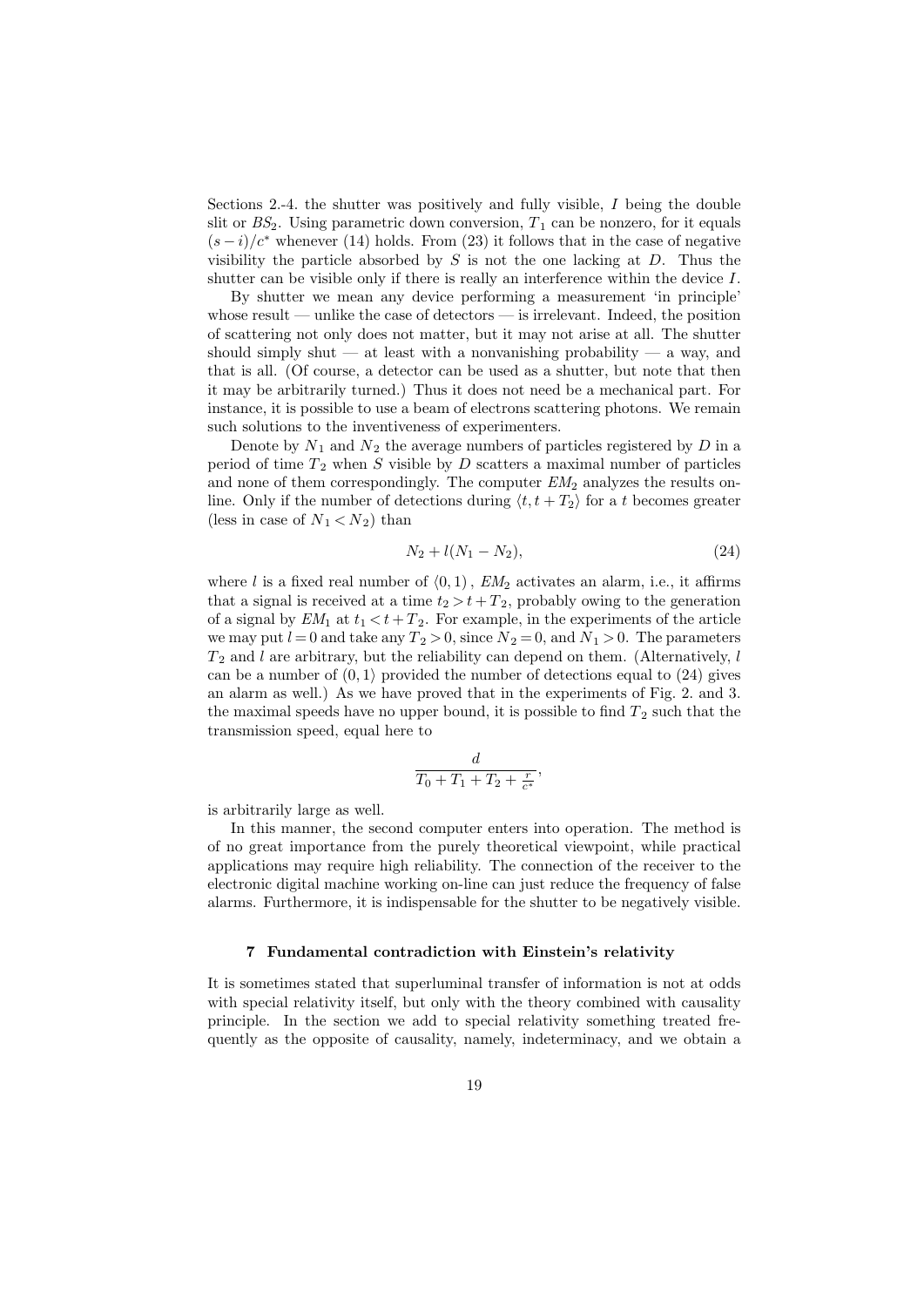contradiction as well. Our proof does not need the concepts of 'cause' and 'effect' [cf. 77, 78]. We use here the terminology of information theory [79], although it is not crucial.

Suppose that we have an apparatus for sending signals with a speed  $V > c$ . It can be utilized, by virtue of the relativity principle and the stipulation of the isotropy of space, by any inertial observer and in any direction. Even if the device does not work perfectly, due to, e.g., quantum uncertainties, it is still possible to use it to build a noisy discrete binary channel. Let an experimenter O travel from  $(x,s)$  to  $(y,w)$ . During the journey he performs an experiment whose result X has a probability  $p_1$  distinct from 0 and 1. At  $(\mathbf{y},w)$  he sends a signal S to  $(r,t)$ , fulfilling

$$
|y - r| = (t - w)V,
$$

if and only if X has been obtained. Thus  $1$  if X and 0 otherwise form the input alphabet, while receiving S at r within a time interval  $\langle t - \varepsilon, t + \varepsilon \rangle$  corresponds to 1 at the channel output. By virtue of Lorentz transformations we may assume that a computer  $O'$  at  $(r',t')$  moves in such a way that

$$
|\mathbf{x}' - \mathbf{r}'| = (s' - t')V. \tag{25}
$$

Using an analogous device,  $O'$  copies the output sending the acknowledgment S' to  $(x', s')$ . Therefore, if O receives S' at  $(x, s)$ , he knows that the probability of obtaining  $X$  in the starting experiment is equal to

$$
p_2 = \frac{p_1(p_{11}^2 + p_{10}p_{01})}{p_1(p_{11}^2 + p_{10}p_{01}) + p_0p_{01}(p_{00} + p_{11})},\tag{26}
$$

where  $p_0 = 1 - p_1$ , and  $p_{ij}$  is the transition probability that if i is transmitted, then it is received as j. (Note that  $p_{i0} + p_{i1} = 1$ .) It is not hard to check that if our device works at least somewhat, that is,

$$
p_{01} < p_{11}, \tag{27}
$$

or merely  $p_{0j} \neq p_{1j}$  for some j (i.e., the channel capacity is positive, which is equivalent also to  $p_{00} + p_{11} \neq 1$ , then  $p_2$  is greater than  $p_1$ , a contradiction. And even if we substituted  $p_2$  for  $p_1$ , then by virtue of the continuity of (26) we would get 1 in the limit. This means that by using the superluminal device Einstein's dream could be eventually realized; all indeterminacies (in quantum physics, Las Vegas, etc.) would be removed!

If the channel is perfect (it suffices that  $p_{01} = 0$ ), the contradiction consists in that  $O$  can exactly predict the result of the experiment. Nevertheless, the apparatus still transmits a positive amount of information whenever, for instance, both  $p_{00}$  and  $p_{11}$  are greater than 0.5. According to the spirit of information theory, the effect should be similar, and it really is.

Now consider the case of a device for which

$$
v_{\text{act}} > c \tag{28}
$$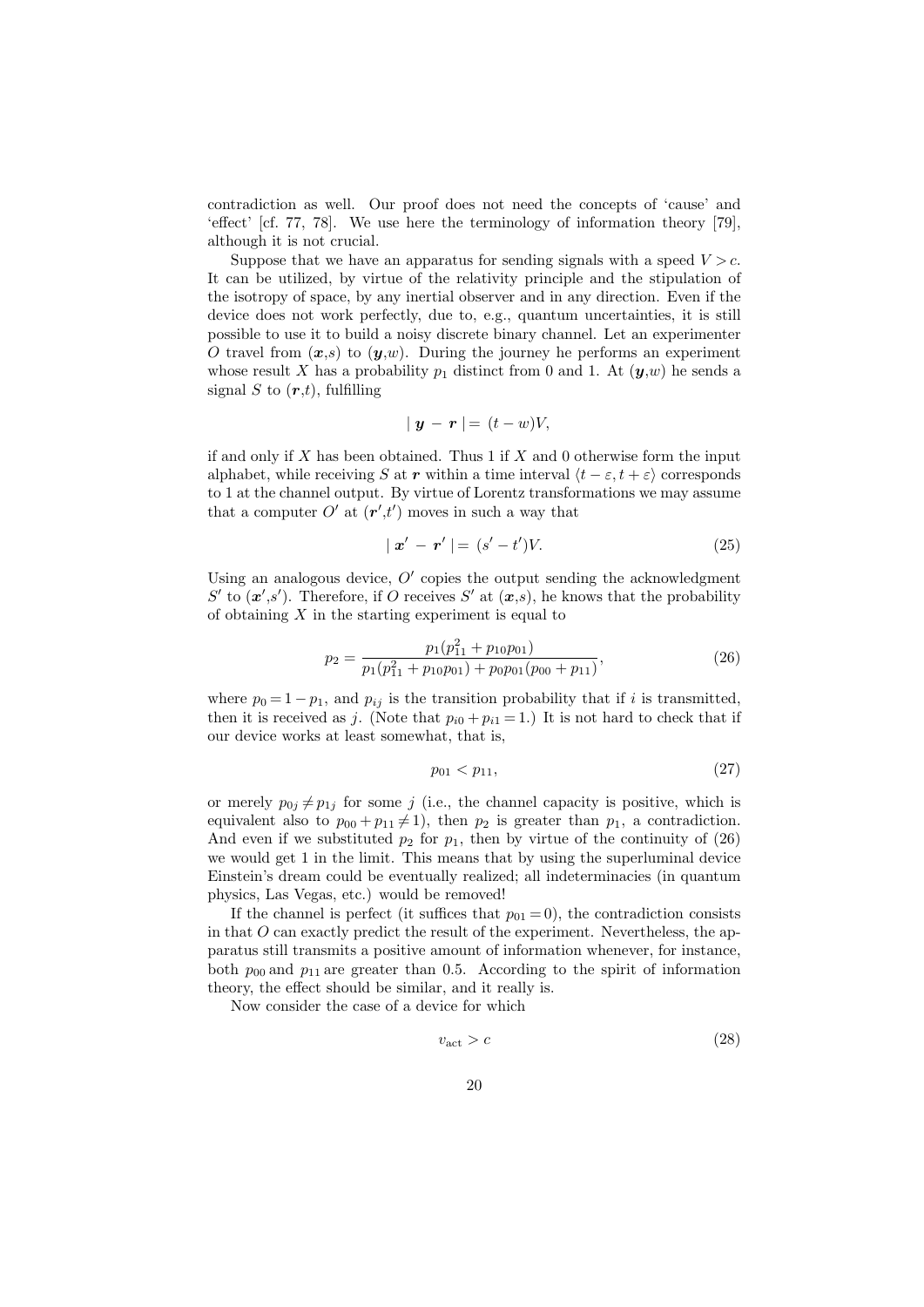has been affirmed. Increasing, if necessary,  $T_0$  we obtain the existence of a  $V > c$ such that for every  $W > V$  we have

$$
R(W) < R(V).
$$

Thus assuming that the device sends signals with the speed V one can build a channel satisfying (27) with an arbitrary  $\varepsilon$ . In this way we have proved that Einsteinian locality implies  $R(V) = 0$  for every  $V > c$ , that is, (21). Therefore, (28) will refute special relativity.

# 8 Solution: signal encapsulation

All superluminal anomalies appearing in the literature [80–82] are based, in fact, upon the causal loop of the previous section. They contain, from our point of view, a subtle (albeit principal) error. Namely, one supposes in them that every signal sent by an observer  $O$  is received by another observer  $O'$  moving with a nonvanishing relative velocity. In reality, this is not always true. We shall see in a moment that this simple remark clarifies everything and eliminates all contradictions.

We postulate adding to special relativity the following rule (and consequently removing Minkowski spacetime). We regard 'signal' as a primary notion, and we assume that it is transmitted between distinct events, i.e., its speed can be calculated.

#### s (Signal Encapsulation.)

A signal transmitted by one observer will be received with positive probability by another if and only if its speed measured by the latter would be nonnegative and finite.

The question arises if we can still derive Lorentz transformations. One answers in the affirmative whenever we apply, similarly to Einstein, the law of the constancy of the velocity of light in vacuo. We cannot deal here with details, but note that a spherical light wave is seen by all observers with a positive probability, while the occurrence of energy at other events is less or more random. On the other hand, if the classical composition law for velocities were true, then distinct observers would see the distribution of the energy in different shapes with greatest probabilities.

The postulate  $\circledS$  admits signals transmitted with superluminal albeit still finite and nonnegative speeds. Indeed, assuming that both the observers in  $\circledS$ are identical we obtain

8.1. COROLLARY. No observer can send any signal with infinite or negative speed.  $\boxtimes$ 

At this point we can eventually unravel the causal loops, for another consequence of  $\circledS$  is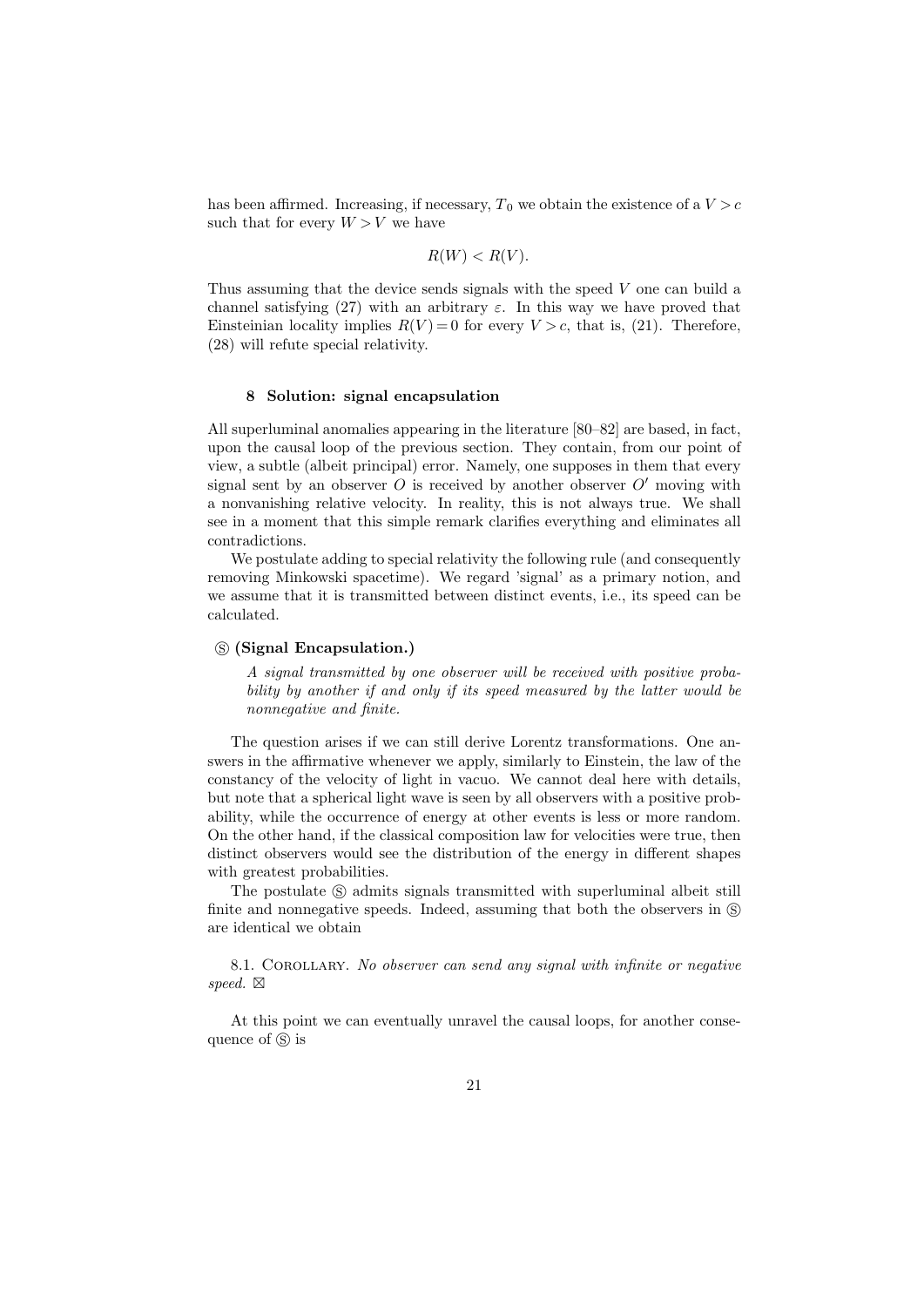8.2. COROLLARY. If a signal sent by O from  $(x, s)$  to another event  $(y, t)$  is received by O' with a positive probability, then  $s' < t'$ .  $\boxtimes$ 

Thus a signal leading to an anomaly will be always obtained with the probability zero. For instance, in Section 7. we have  $s < w < t$ , while by (25)  $t' < s'$ , i.e., by  $\circledS$  O is not able to receive S' at  $(x,s)$ . Thereby, the apparatus works in a completely random way, which removes the paradox at once.

Let us recall also, for relaxation, Arthur Buller's popular limerick [83]:

There was a young lady named Bright, Whose speed was far faster than light; She set out one day, In a relative way, And returned home the previous night.

In this case the error consists in the assumption that the heroine of this rhyme, moving in the frames  $O$  and  $O'$  probably at using superluminal teleportation, will be able to return. In reality, she may find a rubbish heap (in the frame  $O'$ ) in the place where her home should be (in the frame  $O$ ).

Consider a more complicated example termed 'negative transmission'. Suppose that O transmits a superluminal signal S from  $(r,t)$  to  $(r_1,t_1)$ , where there is (also in the frame O) another experimenter  $O_1$ . If  $O_1$  gets S, then she sends a subluminal signal  $S_1$  from  $(r_1,t_1)$  to  $(r_2,t_2)$ , where one more researcher  $O'$ , moving with respect to O and  $O_1$ , is on the watch. We assume that  $t'_1 \, < \, t'_2 \, \leq \, t'$ , whence, by virtue of  $\circledS$  applied for the concatenation of  $S + S_1$ ,  $O'$  cannot receive  $S_1$ . However, the sole essential obstacle is here the signal  $S$ ; if it were not,  $O'$  could obtain  $S_1$ . As the observers are frequently in this situation, they have arranged that the lack of  $S$  will be a message. In this case  $O<sub>1</sub>$  will transmit a signal  $S_2$  which will be able to be obtained by O'. Thus if O' receives  $S_2$ , he will know that he has got the message from his future.

The explanation of this 'paradox' is easy.  $O_1$  has to have a quantum detector D to record S. But if it has not been transmitted, and there is no other connection between O and  $O_1$ , then D will register noise. This means that  $O_1$ does not send  $S_2$  with the probability 50% because he thinks that S is received. Next, if S has been really transmitted,  $O'$  will record noise, i.e., he will get a 'false' signal  $S_2$  with the probability 50% again. We see that  $O'$  cannot obtain any piece of information.

Corollary 8.2. and Lorentz transformations imply also the following necessary condition for superluminal transmission. If O sends a signal with a velocity  $W$ , and  $O'$  moving with a velocity V with respect to O receives it, then

$$
\mathbf{V} \cdot \mathbf{W} < c^2,\tag{29}
$$

has to hold. Notice the fact that the inequality is vectorial;  $\boldsymbol{W}$  can be arbitrarily large whenever the relative velocity is sufficiently small or suitably directed. Every space-ship whose crew will wish to come into almost immediate contact with the earth will have to go into an orbit ensuring that the ship velocity V relative to the earth fulfills  $(29)$ . We see that signal encapsulation will be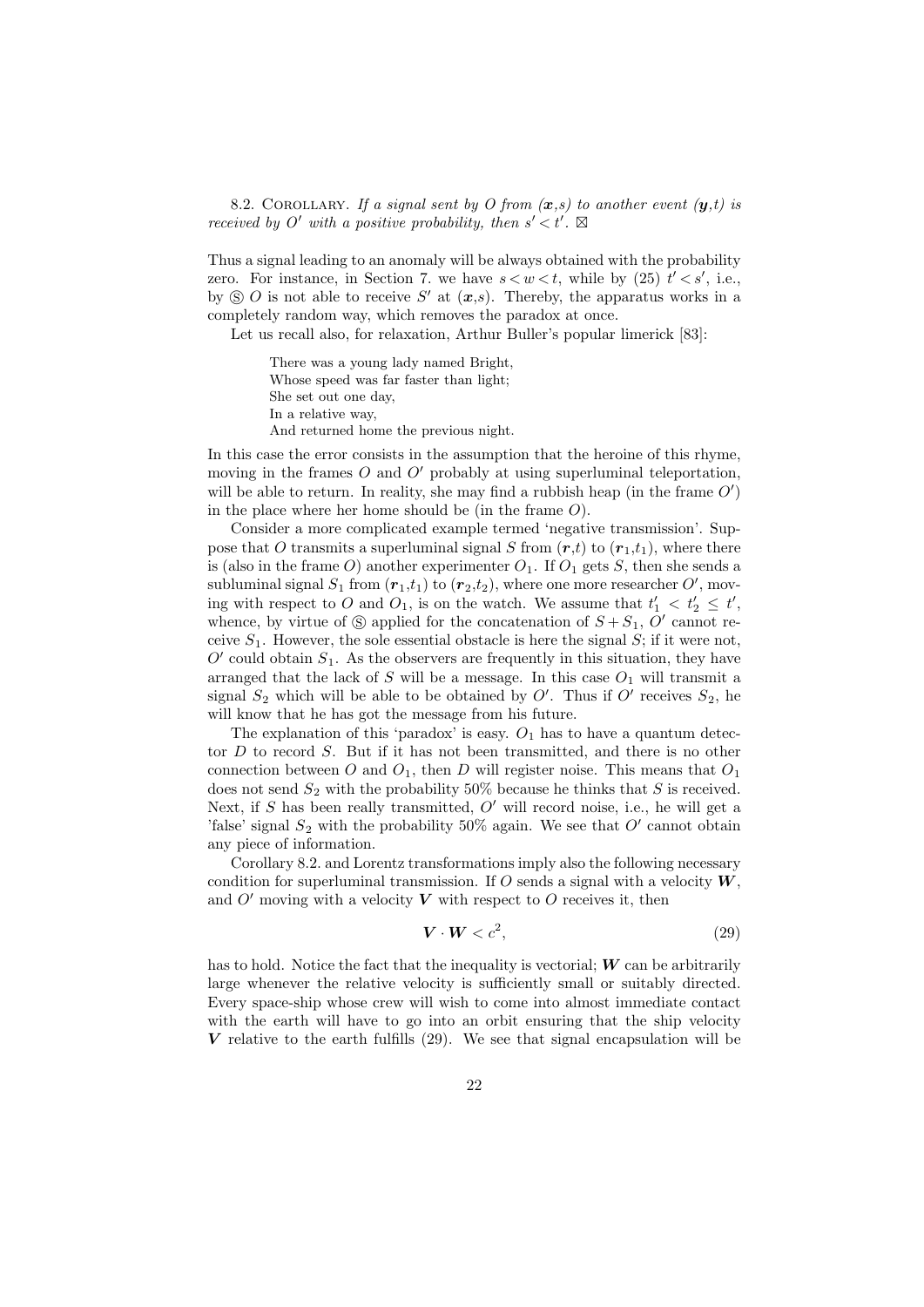able to be verified experimentally. What is more, as we believe that Nature is self-consistent, the results will have to be positive.

Let us note that  $\circledS$  could be considered also together with Galileo transformations, but then the result would be trivial: every signal sent by an observer can be received by another one. This was implicitly assumed by Einstein, but in the case of Lorentz transformations it cannot be preserved. We see that signal encapsulation is their natural complement.

Suppose that the speed of a signal S from  $(x,s)$  to  $(y,u)$  does not exceed c under O. From  $\circledS$  and Lorentz transformations it follows that O' should see the transmission with a positive probability  $p'$ . But if there is another signal  $S^*$ from  $(r,t)$  to  $(x,s)$  such that  $u' \leq t'$ , then by Corollary 8.2. O' cannot receive the concatenation  $S^* + S$ , whence also S at all. However,  $S^*$  must also be recorded by a quantum detector working with a probability  $p^*$  (obviously under  $O$ ). Since  $S^*$  carries an amount of information, we have  $p^* < 1$ . Thus S is obtained by O' with the probability  $p'(1 - p^*) > 0$ , which still agrees with  $\circledS$ . This example shows that the usage of probabilities in  $\circledS$  is indispensable. In particular, we cannot assume that subluminal signals are surely experienced by all observers.

To recapitulate, Corollary 8.2. ensures that if an experimenter transmits a superluminal signal, and another moving researcher gets a piece of information from their future whenever they obtain the message, then in reality the latter will receive solely noise. On the other hand, from  $\circledS$  it follows that the communication can be established as long as the temporal order of the transmission's begin and end remains unaltered (i.e., (29) holds). We see that the situation is as simple as possible.

#### 9 Consistency with quantum physics

At this point we know that the superluminal transmission suggested in the paper is not at odds with special relativity provided Minkowski spacetime is replaced by the signal encapsulation postulate. Nevertheless, the question remains whether it is consistent with quantum physics. To answer let us pay attention to the fact that in our devices the transmission is initiated by advancing the shutter, while a detector occurs solely at the end. Just owing to the asymmetry we omit technical difficulties with sending information between quantum events registered by two detectors.

Suppose, for instance, that we have a channel from  $D_1$  to  $D_2$  such that the eigenvalues recorded at  $D_2$  form the output alphabet, and there is a one-toone correspondence between the results at the detectors. Therefore, to transfer information we would have to control the eigenvalues at  $D_1$ . But having solely detectors just this is not possible; if we try to do it utilizing another detector  $D_0$ , then the problem of controlling the eigenvalues at  $D_0$  arises, etc. And in the case of partial entanglement sending information is all the more impossible.

We see that detectors are not suitable for transmitting messages (thereby correlations between detectors are not signals in the sense of  $\mathcal{S}$ ), albeit can receive them. This has nothing in common with Lorentz transformations, and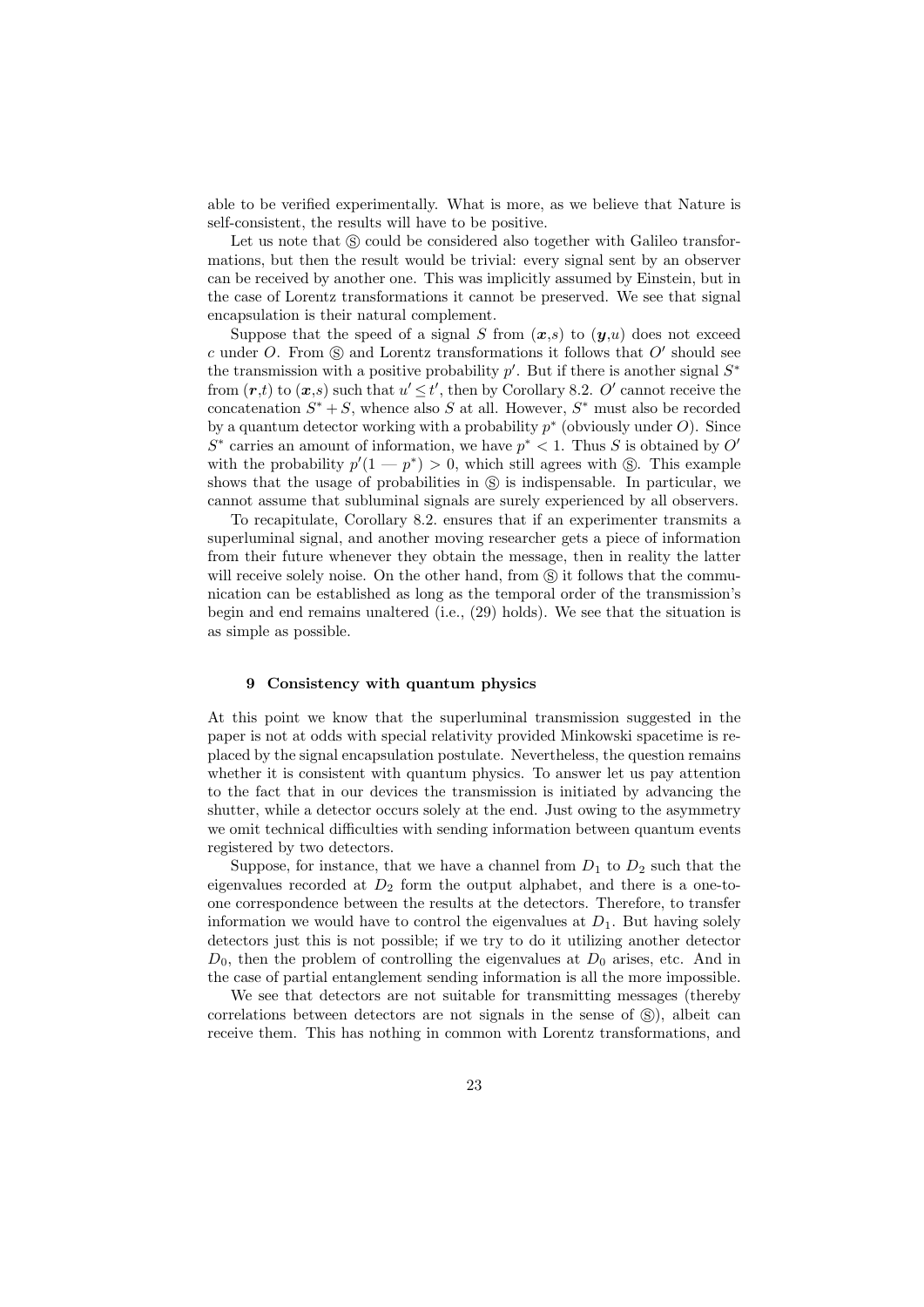there is no mystery here. What is more, this fact is independent of the signal velocity, but it was used to prove that on the ground of quantum physics superluminal transmission is allegedly impossible [84, 33, 85, 55, 86]. In reality, those authors did not take into account devices with single detector and proved solely that no signal can be sent with any speed at using two quantum detectors.

More precisely speaking, although a wavefunction can be connected with the visible shutter, the eigenvalue (or its lack, since no particle may be absorbed) obtained in the measurement 'in principle' is completely irrelevant (the subsystem containing the shutter is independent of that containing the detector, but not conversely). And just thanks to it quantum links with one detector — unlike those with two detectors — are controllable and able to transfer information.

# 10 Simultaneity and clock synchronization

Einstein's conclusion [1] that events that are judged to be simultaneous for one inertial observer are not simultaneous for another remains true. Of course, this follows from Lorentz transformations. In addition, we can give an operational method, not referring to any properties of any physical space, for determining when two — arbitrarily distant — events i and j stand in the relationship of the observer simultaneity. Namely,  $i$  and  $j$  are simultaneous if and only if the observer can send (using, e.g., a sort of the apparatuses described in Sections 2.–4.) a signal from the infinitesimal neighborhood of i to the infinitesimal neighborhood of  $j$  and conversely. The speed of the signals has to be, therefore, arbitrarily large albeit finite. As they can be concatenated, the relation is transitive [cf. 87], and even is an equivalence. The simultaneity is not absolute because, owing to the encapsulation, signals sent by the observer may not be seen by another one.

In order to work (e.g., to measure c) the experimenter needs clocks synchronized with any required accuracy. (It is known [88, 89] that 'no experimental procedure exists which makes it possible to determine the one-way velocity of light without use of superluminal signals'. But in the paper we have just such signals.) Suppose that a basic clock at i is set at zero, and another clock at i. where  $j$  is simultaneous with i according to the criterion of the previous paragraph, is equipped with a photocell switch circuit. Using a kind of the devices of Sections 2.–4., a signal sent from  $i$  reaches the infinitesimal neighborhood of j after arbitrarily small time  $\varepsilon$ . Then the photocell circuit will start the clock, and both they will show almost identical time (with the accuracy  $\varepsilon$ ).

At first sight, according to textbooks, we have here introduced an absolute time because we have used signals transmitted with arbitrarily large speeds. It is certain that the above procedure enables one to synchronize all clocks being at rest in the same universe. On the other hand, if the clocks at  $i$  and  $j$  are at relative motion, then it may happen, by virtue of our encapsulation principle, that the signal will not be received at  $j$ , i.e., the photocell will not react. Thus we have not obtained any absolute time, since 'to have this time everywhere in the Universe, we would have to synchronize all possible clocks' [90]. Let us note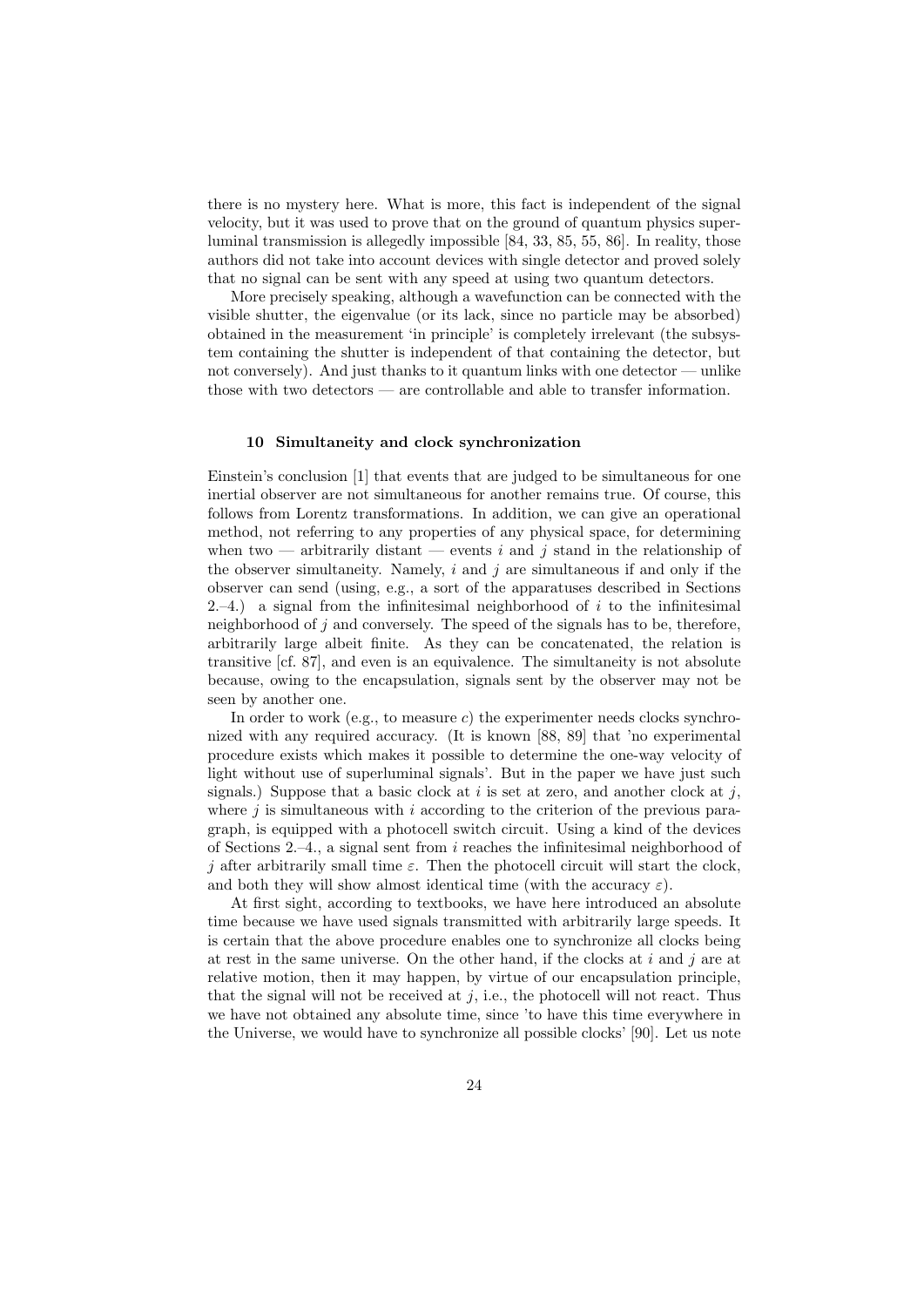that we avoid here any circularity because we do not assume the knowledge of c or any other speed.

# 11 Superluminal transfer of energy

In the paper devoted to the superluminal transfer of information, a few words should be mentioned about the possibility of the spacelike transmission of energy. It could be accomplished if, for example, there were particles moving with speeds exceeding c. Such objects were described and called 'tachyons' in [91]. Their, albeit only theoretical, existence was the source of many complications with causality [90, p. 58, 92–105]. In order to avoid them, a mechanism termed 'the reinterpretation principle' has been proposed [39, 106, 107, 40, 108, 109]. It commands us to reinterpret particles traveling backwards in time (whence appearing to be endowed with negative energy) as antiparticles traveling forwards in time (i.e., moving in the contrary space direction and endowed with positive energy). This argument removes, in fact, the simplest anomalies. Nevertheless, it seems that the principle does not unravel all contradictions involving two or more cooperating observers.

Suppose, for instance, that an observer  $O$  has apparatuses for sending and registering tachyons. Another observer  $O'$ , moving with an arbitrary velocity with respect to O, emits a radio signal  $S_0$  from  $(r'_0, t'_0)$  to  $(r', t')$ . Immediately after obtaining  $S_0$ , O (a computer, strictly speaking) sends a tachyon from  $(r,t)$ to  $(r_1,t_1)$ . We assume that  $t < t_1$ , i.e., the tachyon has a positive energy for O and it can be, according to the reinterpretation principle, used to send a message. As soon as a detector records the tachyon at  $(r_1,t_1)$ , another computer transmits a radio signal  $S_1$  to  $(r_2,t_2)$ . The experiment can be arranged in such a way that the interval between  $(r_0,t_0)$  and  $(r_2,t_2)$  is spatial. O' knows (and even wishes to know) nothing about tachyons and the reinterpretation principle. She is certain that her radio receiver is not any transmitter, and conversely. She emits normal radio waves at  $(r'_0, t'_0)$ , receives normal radio waves (carrying the same message) at  $(r'_2, t'_2)$ , and sees that she is able to do it with a speed not lying in the interval  $\langle 0, c \rangle$ . If the speed is negative, then she has the information transfer backwards in time at once. Otherwise, she enjoys a normal superluminal device that can be used to obtain all the paradoxes encountered in the literature.

This is not the only example [cf. 82, 110] indicating that the reinterpretation principle contributes too little to the goal of implementing superluminal transmission. (In the case of our superluminal devices the reinterpretation principle is completely useless, since in them neither positive nor negative energy is propagated with tachyonic speed.) Nature has to be exactly consistent, so it should be of no surprise that, despite many experimental efforts [111–127], no Feinberg-type tachyon has been ever detected. One of the last attempts made in this direction was the experiment — being a subject of extensive propaganda in the media — done by Wang and collaborators [30, 31]. They affirmed, basing on the classical light wave theory, the negative velocity of the light pulse peak. Nevertheless, no single photon with this property (such a particle would be just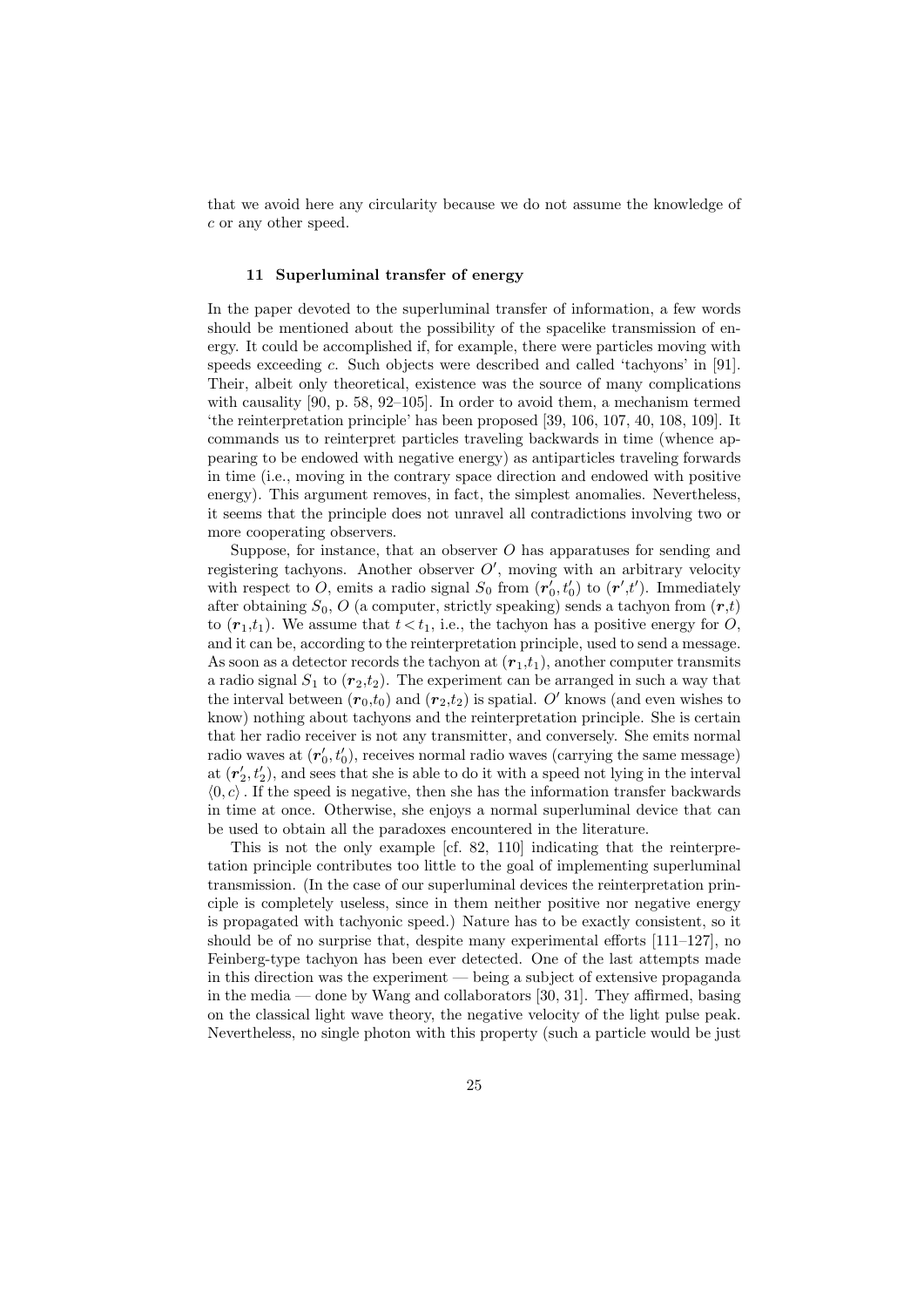a tachyon) was recorded [57]; the signal velocity was always positive and less than c (and this event was not equally well publicized).

Wang *et al.* had to lose because their work was not preceded by the elaboration of a theory removing all contradictions. It is true that some things have to depend on the observer, but the entirely correct mechanism is only signal encapsulation. It works reliably also in the foregoing example, since the concatenation of signals is a signal. Thereby  $\circledS$  implies that  $O'$  will receive noise instead of  $S_1$  at  $(r'_2, t'_2)$  unless  $t'_2 > t'_0$  and no causal loop has been arranged.

Although  $\circledS$  allows also superluminal transmission of energy, we do not think that classical massive particles crossing the speed of light limit can exist. This is, of course, caused by the fact that at this point they should have infinite energy. However, it is possible to accomplish such a transfer on the ground of quantum physics. Indeed, since quantum particles do not enjoy trajectories, no contradiction will be able to be obtained. The details will be given in another paper.

#### 12 Superluminal long-distance transfer of information

The section displays the principal result of the paper, closely connected with the experiments considered in Sections 3. and 4. We assumed there that (14) was satisfied. But nobody and nothing whatsoever could prevent us from arranging the configuration of Fig. 2. or 3. in such a way that

$$
s < i. \tag{30}
$$

Here comes a moment when we could ask a question as to what will happen then? What will be the maximal speed in this case?

In order to examine it a relativistic analysis is required. Note, first of all, that our considerations remain valid for apparatuses moving, without clocks and computers, rectilinearly and uniformly relative to the experimenter as long as

$$
t_i \le t_s,\tag{31}
$$

where  $t_i$  and  $t_s$  are respectively the times — measured by stationary clocks of the flight of idler and signal photons to the shutter and interference device. As the moving aperture  $A$  is even more difficult to pass, the uncertainty is not decreased. Alternatively one may use the fact that the momentum and position measurements are still mutually exclusive. For the experiment of Section 4. although  $BS_1M_1BS_2M_2$  can be a parallelogram instead of a square, (17) and (18) remain true. In the case of Section 3. the Doppler effect is irrelevant, since the source of light is motionless with respect to the detector. As the same involves the slits and the shutter, the conditions for Young's interference (the existence of amplitudes for passing through slits, etc.) and far-field diffraction (the size of the source) are unchanged. Thus we have a right to describe the behavior of signal photons by (4); it is true because  $r_1$  and  $r_2$  are modified by the same addend. The equation implies that when the shutter does not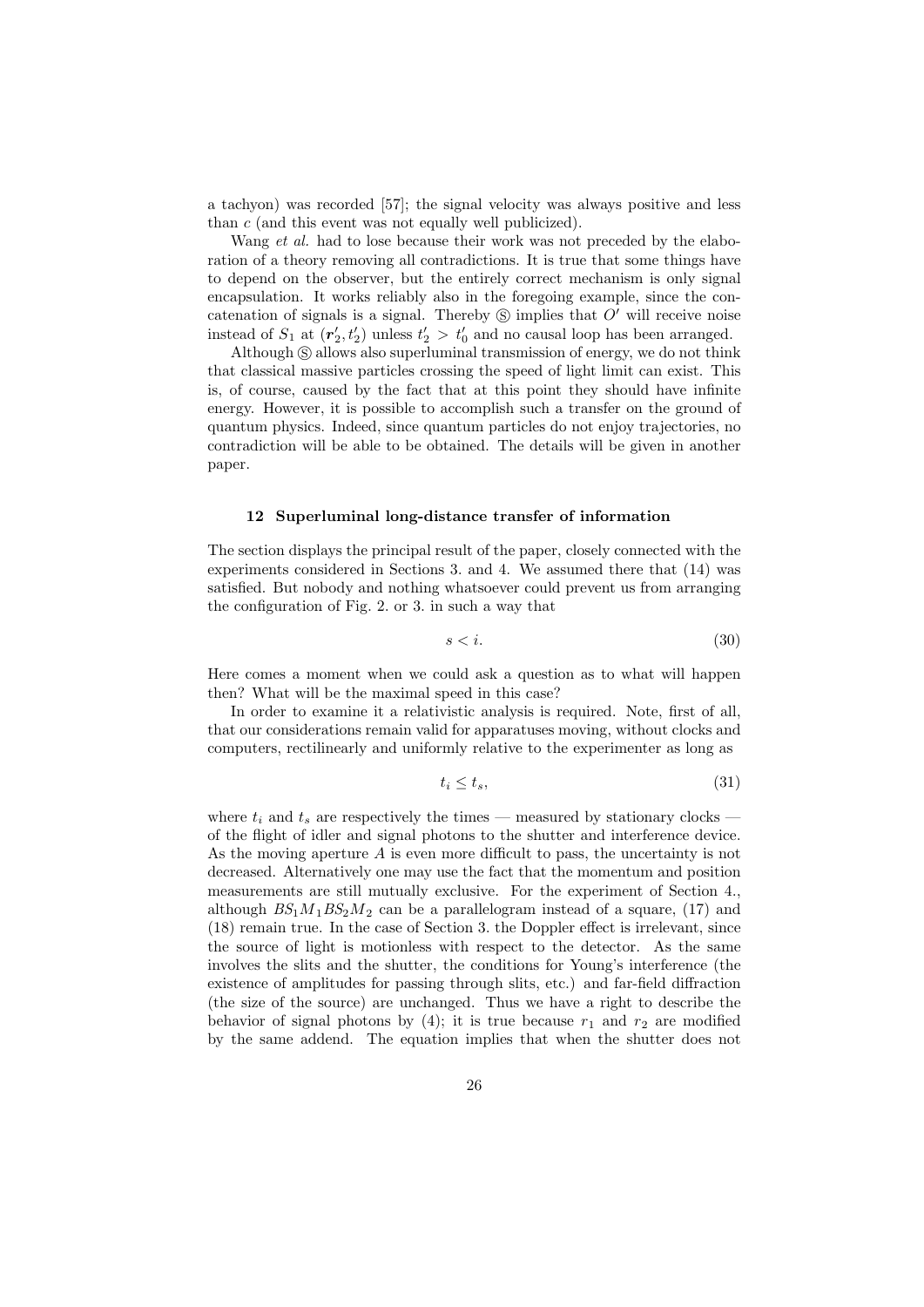absorb idlers, the detector does not register particles. Knowing the position of absorption of an idler by the shutter one can determine (in the same way as for the stationary apparatus) the probability of finding its signal twin at a position. As, owing to (31), this can be done before or just when the latter reaches the plane of the slits, we infer that (12) is satisfied (with  $\alpha$  found as for the stationary device). We see that to depict the experiments with satisfied (31) it suffices to apply state equations even if in the frame of the apparatus (14) does not hold.

We shall need a definition involving devices such as those in Section 3. and 4., within which a high-energy photon is down converted. An apparatus is called Archimedean (this term is used to enrich the language and it means 'regular in a sense') if

$$
l > c(t_i - t_s),\tag{32}
$$

where  $l$  is the distance between the interference device and shutter. This property, unlike (14) and (31), is Lorentz invariant. The configurations with the geometry of Fig. 2. or 3. are Archimedean even if (30) holds (as long as the speed of idlers is sufficiently close to  $c$ ).

Suppose that within a stationary (under  $O$ ) Archimedean apparatus the progeny of a high-energy photon reach the interference device and shutter (or a place where it would be if it were advanced) at  $(r,t)$  and  $(x,z)$  respectively, and (31) does not hold, that is,

$$
t < z. \tag{33}
$$

As by virtue of (32) the interval between the events is spatial, there exists  $O'$ moving with respect to  $O$  such that

$$
z' < t',\tag{34}
$$

i.e., from the viewpoint of  $O'(31)$  holds. Note that since the apparatus is stationary,  $z - t$  is independent of z and t. Suppose further that the shutter remains in the same state from w to  $w + u + z - t$ , where  $u > 0$ . Denote by  $t^{\sim}$ be the time of flight from the interference device to the detector at  $y$ . Let it record a quantum event under O at s fulfilling

$$
w + t^{\sim} < s < w + u + t^{\sim}.\tag{35}
$$

Putting  $t = s - t^{\sim}$  we get  $w < t$ , whence by (33)  $w < z$ , and

$$
w' < z'.\tag{36}
$$

Similarly, we have  $t < w + u$ , whence adding  $z - t$  one obtains

$$
z' < (w + u + z - t)'.\tag{37}
$$

We may assume that O sends a signal  $S_0$  from  $(x,w)$  to  $(y,s)$ . (36) and (34) imply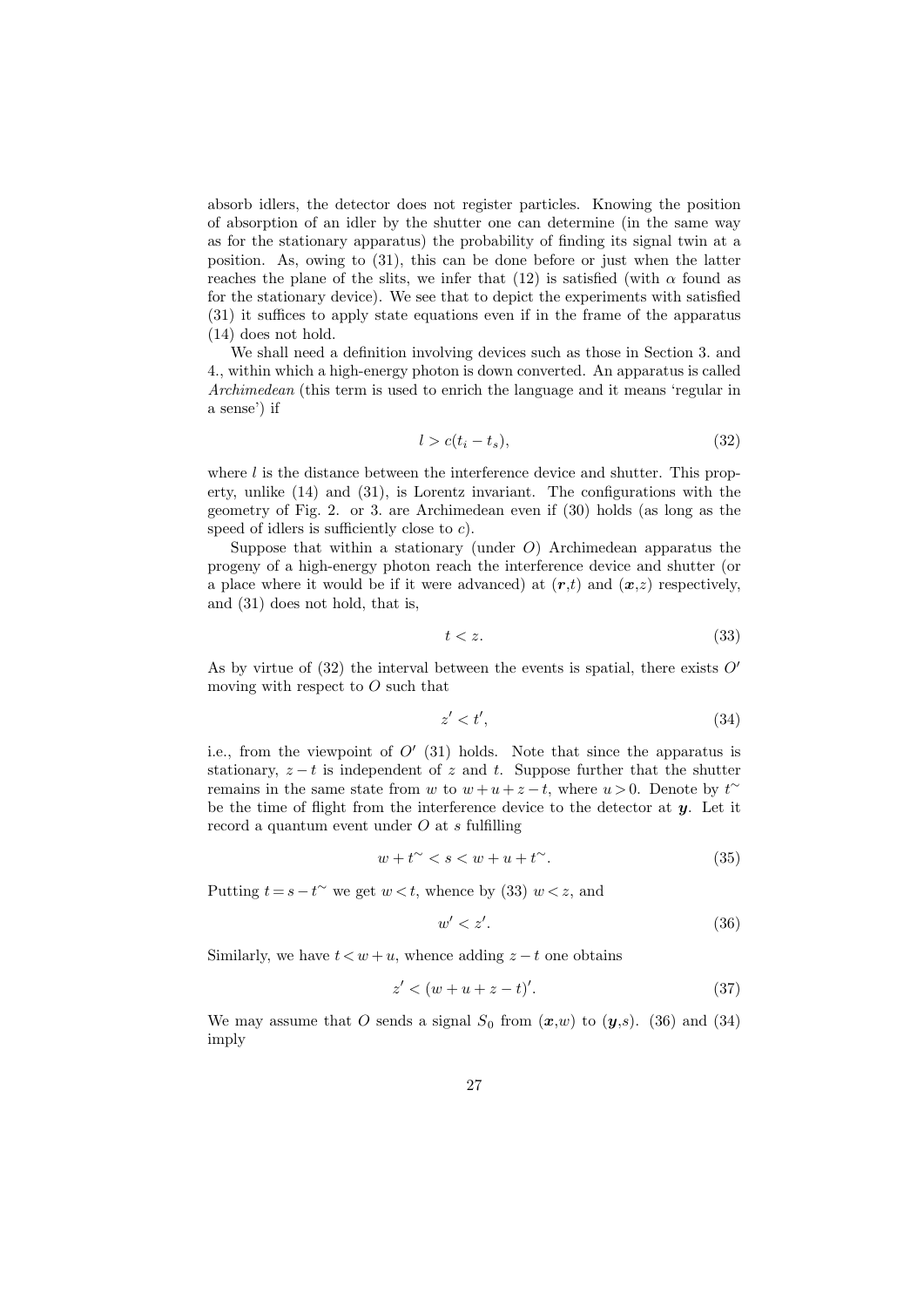$$
w' + t^{\sim} < s',\tag{38}
$$

i.e., by virtue of  $\circledS$  we infer that  $O'$  receives  $S_0$  with a positive probability. If the shutter does not stop idler particles from w to  $w + u + z - t$ , then from (36), (37), and our previous reasoning it follows that  $O'$  does not register signal particles, whence  $O$  cannot do it either. Conversely, if  $S$  absorbs photons in the time interval, then  $O'$  records, with a positive probability, a twin in a neighborhood of s'. Since one may also assume that O' sends a signal from  $(x', w')$  to  $(y', s')$ , using the first inequality of  $(35)$  and  $\circledS$  we obtain that the probability of registering a signal particle by  $\hat{O}$  is positive as well. In this way we have proved the main result of the work, that is,

12.1. Theorem. Given a stationary Archimedean apparatus for sending superluminal signals, the probability of recording signal photons in the time interval

$$
(w+t^{\sim}, w+u+t^{\sim}),
$$

is positive (vanishing) provided the shutter scatters (allows to pass correspondingly) idlers in

$$
(w, w + u + \max(t_i - t_s, 0)),
$$

where  $u > 0$ , and  $t<sup>∼</sup>$  is the sum of  $\max(t_s - t_i, 0)$  and the time of flight from the interference device to the detector.  $\boxtimes$ 

In the case of the apparatuses of Fig. 2. and 3. satisfying (30) we obtain

$$
v_{\text{max}} \ge \frac{d}{T_0 + \frac{r}{c^*}},\tag{39}
$$

where  $c^*$  is defined as in Section 3.

It is significant that Theorem 12.1. has been already in part corroborated experimentally. Namely, Hessmo [54] has reported that the visibility was low when idler photons were ignored, i.e., their momentum was not measured. This means that something else, e.g., a wall, played the rôle of a shutter. Thus Hessmo and Mair had s equal to 0.23 m and  $i$  — a few meters. On the other hand, the experiments with the shutter shifted back permanently can be described also on the ground of standard quantum mechanics. Indeed, we may use the fact that (12) and (18) do not depend on the time of the performance of the momentum (or unique position) measurement; there ought to be interference, since alternatives occur.

As we have mentioned in Section 3., a feature of the experiment by Hessmo and Mair consisted in the fact that the position entanglement between two downconverted photons was degraded by propagation. In spite of that, this should not make it impossible, in the light of Theorem 12.1., to perform a long-distance transfer of information using the apparatus of Fig. 2. Indeed, we propose here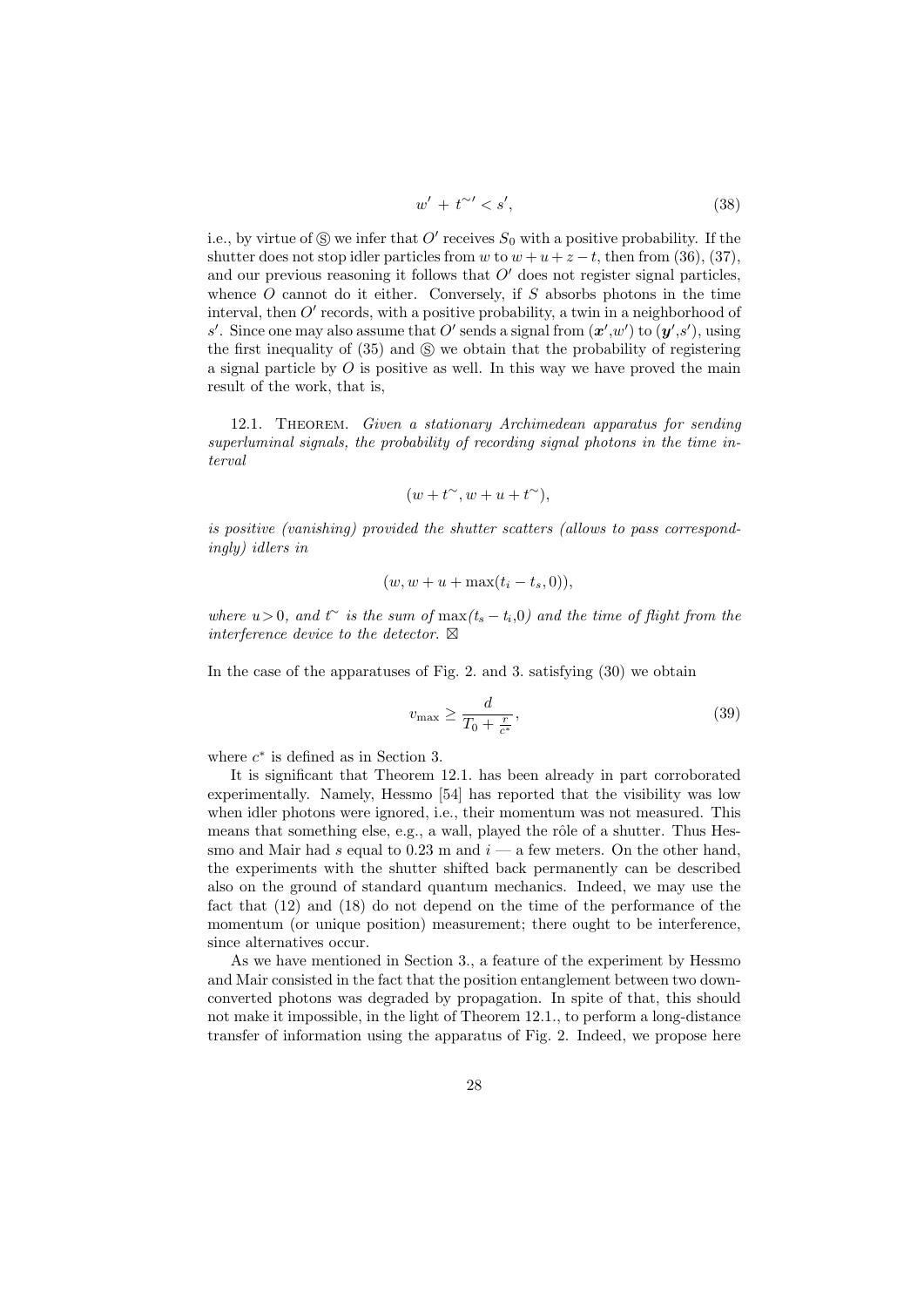to increase rather  $i$  than  $s$ ; the latter remaining such that the diffraction pattern of signal photons does not cover both the slits. For instance, s might be always equal to 0.23 m.

The question arises if  $r/c^*$  is essential in (39), since at first sight it seems that  $O$  will be able to detect a signal photon, without contradictions, at any time  $t + \varepsilon$  whenever the shutter scatters idlers from t on. However,  $\varepsilon$  should not be less than the Planck time, since otherwise we would get, in practice, infinite signal speed. This implies that a positive value has to be added to  $w$  and  $w'$ in (35) and (38) respectively, and only the flight time has a physical meaning. Therefore, combining (39) with (15), we get finally

$$
v_{\text{max}} = \frac{d}{T_0 + \frac{\max(s-i,0) + r}{c^*}},\tag{40}
$$

or, more generally,

$$
v_{\text{max}} = \frac{d}{T_0 + \max(t_s - t_i, 0) + \frac{r}{c^*}}.\tag{41}
$$

We see that the transfer speed (even neglecting  $T_0$ ) cannot be infinite yet.

It is certainly interesting to consider if it is imperative to use the words 'stationary' and 'Archimedean' in Theorem 12.1. An apparatus with moving parts can be examined with the aid of the encapsulation postulate (see the next section). In the latter case the best thing to do is to verify this experimentally: a non-Archimedean configuration should not be difficult to arrange, since the optical paths may be arbitrary. (E.g., one could aim at  $l = 0$  changing, with the use of a mirror, the direction of idlers.) Note, in addition, that if  $i - s$  is very large, and the speed of idler photons is even only slightly less than  $c$ , then the devices of Fig. 2. and 3. can cease to be Archimedean. Luckily, there is a general method of archimedeanisation: the retardation of arriving signal particles at the interference device. This does not decrease the transmission speed as long as  $t_i$  remains no less than  $t_s$ . Nonetheless, this means that a 'warming' of some superluminal apparatuses may be necessary.

# 13 Superluminal information technology

Theorem 12.1. suggests the possibility of transmitting bits by allowing the shutter to perform arbitrary motions. It should be completely feasible to recognize the bits by a computer (microprocessor, maybe) analyzing the number of detections during the unit transmission time  $u$  in a way similar to the one of Section 6. The connection created in this fashion will be termed a quantum channel or link with single or one detector.

Nevertheless, there is a disturbing, at first sight, inconvenience. Theorem 12.1. says that in the most interesting case  $t_s < t_i$  the shutter should remain in the same state for a time longer than u. The usage of  $1 + (t_i - t_s)/u$  apparatuses would be usually uneconomical, and a considerable tardiness of signal photons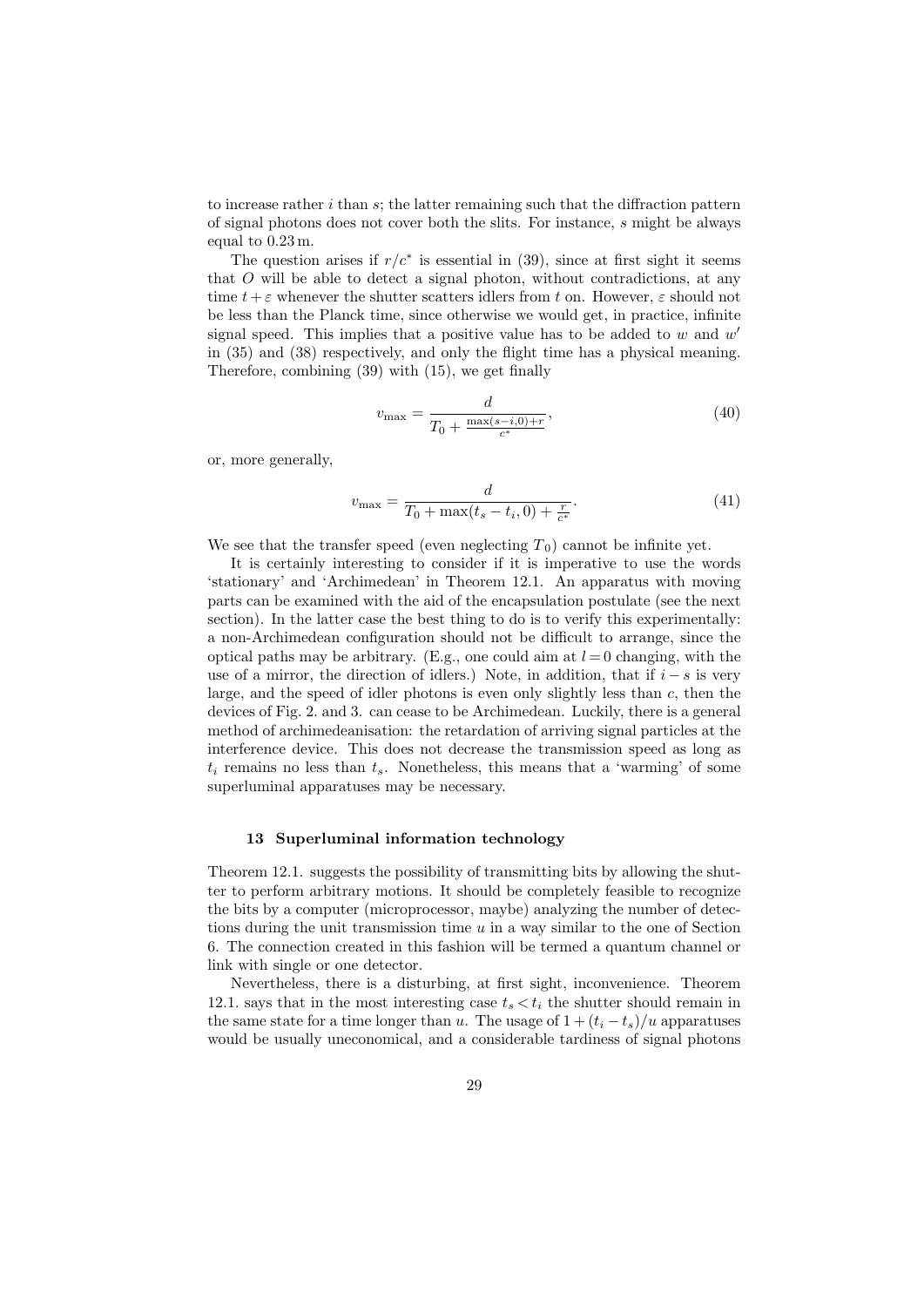(even up to  $t_s = t_i$ ) could be disadvantageous or hard to achieve. Fortunately, a heuristic reasoning shows that a single Archimedean device ought to be sufficient without any additional retardation. For suppose that its work is controlled by a nuclear decay: if it happens, the apparatus will begin to transmit the next bit. As the time interval between two decays can be arbitrarily long, and  $u$  of Theorem 12.1. can be arbitrarily small, the probability of the detection of signal photons has to be altered right after  $w + t^{\sim}$ . This follows from Corollary 8.1., since otherwise a signal could be sent to the past. And after the next decay another bit will be transferred according to the same rules.

As bits transmitted in practice cannot be predicted either (e.g., an arbitrarily long sequence of zeroes or units can occur), one may relinquish the decays and fix a time u. Thus the shutter should simply either scatter or allow idlers to pass during intervals  $(w,w+u)$  corresponding, provided (30) holds, to  $(w+t^{\sim}, w+u+t^{\sim})$  at the detector.

At this point we are in a position to clarify what is the line OB in Fig. 2. and 3. It represents any obstacle, even an ocean or cosmic space, since by virtue of Theorem 12.1.  $i - s$  can be arbitrarily large. The theory should be first thoroughly verified, of course, in physical laboratories, but later we will be able to try to transfer information at longer distances. There is only one difficulty: How to send idler photons if  $OB$  is, for instance, an ocean? In this case, however, the answer is obvious; we have to utilize light pipes. Indeed, they act as mirrors, so the idler photons will remain indistinguishable if directed to ST or A after leaving the fiber-optic cables. On the other hand, before sending into cosmic space,  $i_1$  and  $i_2$  can be amplified in two lasers. In both the cases Nature will assume that we register the idlers if those of at least one pipe or laser are scattered.

It should be emphasized that in the transmission the exact quantum states of  $i_1$  and  $i_2$  do not need to be preserved. In fact, they could be equally well replaced by quite different particles (even not being photons provided this is done without scattering). For if they travel in separate channels, then we will be still able to come to know which idler was sent. And this possibility vanishes if the particles of both the channels are mixed using the complementarity or uncertainty principle.

Let us imagine that OB is wide enough, i.e.,  $s \ll d$ . Then it is easy to distinguish two parts of our apparatus: the *transmitter* being on the right of OB in Fig. 3. (beneath OB in Fig. 2.), and the receiver — on the left. Both the devices will be able to be very small in comparison with  $d$ . For example,  $r$  can be measured in one-tenths of a millimeter,  $s$  — in centimeters, while i and  $d$ in hundreds of kilometers. Furthermore,  $T_0$  can be treated as the time needed to travel a distance of a few one-tenths of a millimeter with a speed close to c. Thus by virtue of (39) we get the maximal speed of the order of  $10^9c$ , possible to be achieved in the Internet.

The most unusual feature of a quantum channel with single detector is the phenomenon (see Fig. 4.) that information is here transferred in the direction opposite to the one of transmitted energy. (As the latter is positive, this stays at odds with the reinterpretation principle. This should not be surprising since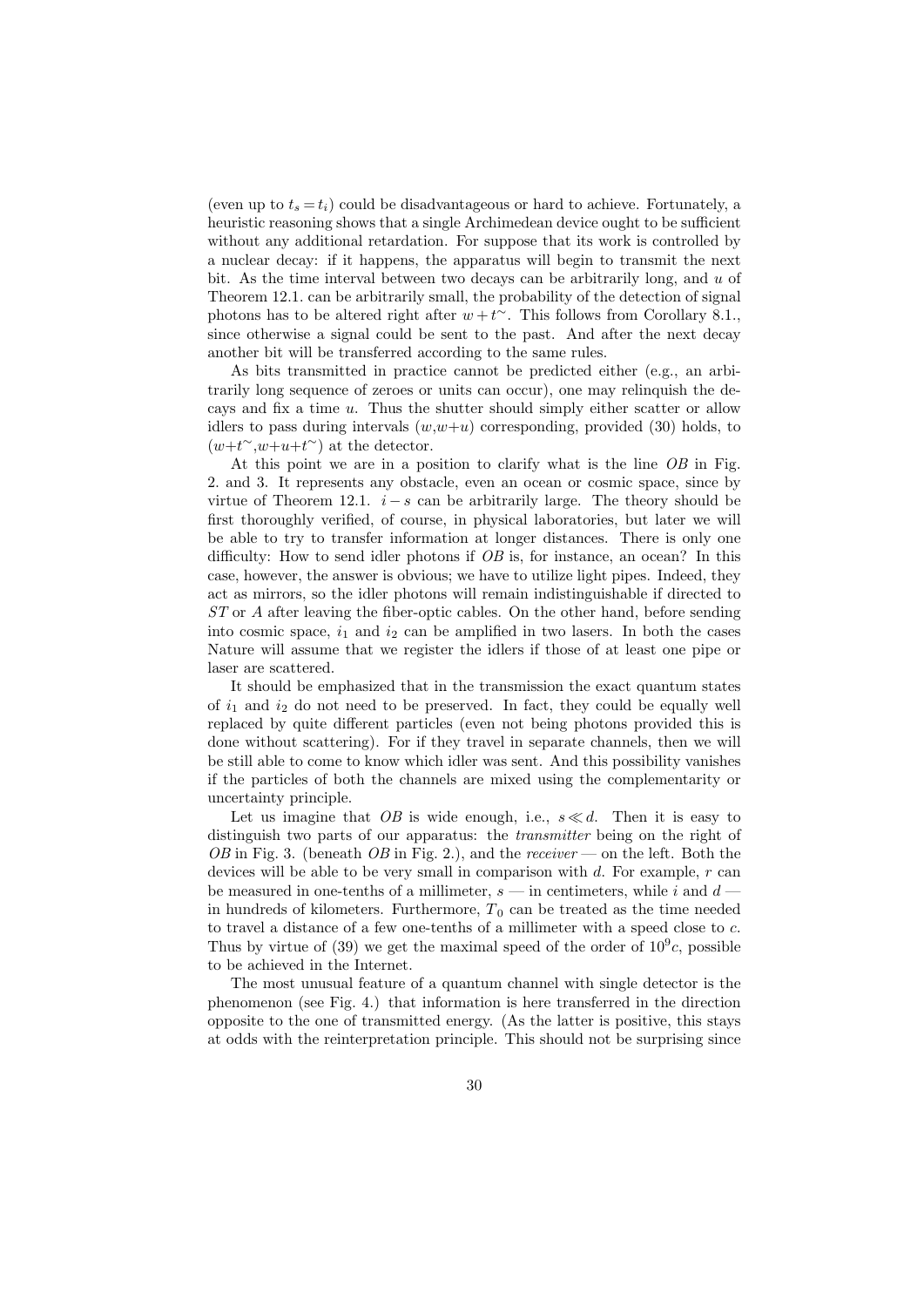the principle — as we saw in Section  $11.$  — raises its own serious difficulties.) Only the potential possibility of the energy transfer is essential because after sending information the further destiny of idlers is of no relevance.



Fig. 4. Quantum channel with single detector.

Another peculiar property is the fact that the communication of this type can be hastened by improvements to the transmitter and receiver, whilst fiber-optic cables or lasers may remain unchanged. (The latter conventional component of quantum links with single detector was successfully verified during the mission of SMART-1 [128]. The AMIE camera on board the spacecraft detected a laser beam sent from the earth.) This is of great importance because in a civilization such as ours, the amount of information needed to be transferred increases much faster than the state of infrastructure. There are more and more businesspeople who habitually rely on information downloaded from the Internet, other consumers who wish to have a chat, etc., while the number of cables or bands of frequencies remains limited. At this point a quantum channel with one detector can meet users' expectations, since its capacity will be able to be augmented preserving the same conventional component.

There is also another class of serious problems. At present, computer scientists and engineers are finding that Moore's law has ceased to be effective. The process of calculation remains still relatively fast, but a quick transmission of the results between various parts of the computer causes difficulty. They are trying to replace normal cables by fiber-optic ones, but since the latter are used in the classical fashion, the transfer speed cannot still exceed c. Thus they are looking forward to a technological breakthrough. In this connection note that thanks to our devices the actual distance d becomes irrelevant; any transmission must cover merely the local distance  $r(T_0)$  is unaltered). Thereby all parts of the digital system seem to be at the same place. And then the same light pipe can send bits (in the opposite direction) with the speed, e.g., 100c.

One hundred years ago, Einstein mainly thought of energy and he did not strive with the troubles of information. He was able, therefore, to assume with unconcern and ease that superluminal signals do not exist. However, it seems that in the 21st century we cannot do the same. It is even possible to imagine that quantum links with single detector will be the sole chance of our civilization.

The longer is the distance d, the larger speed (with the same transmitter and receiver) can be achieved. Thus the maximum benefit with minimal expenses will be probably obtained in the Internet. That is why we think [129] that in the first place the solution will be practically applied in wide-area networks, and only later in other fields. Since  $v_{\text{max}}$  in (39)–(41) depends also on  $T_0$  and  $r$ , they should be as small as possible. Fig. 5. gives the greatest attainable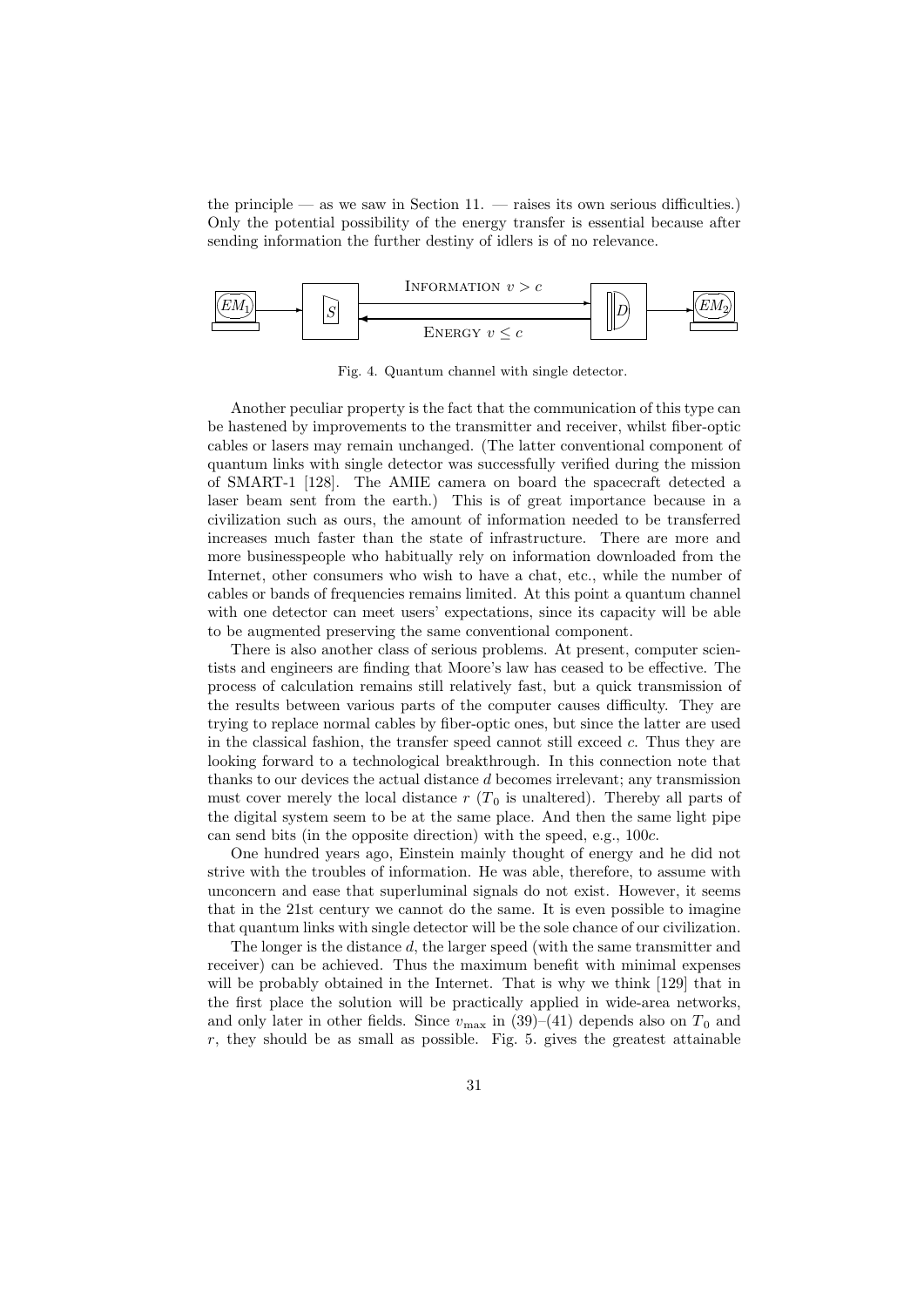| the speeds still more).    | than 0.1 mm (i.e., without using nanotechnology which will be able to increase |  |
|----------------------------|--------------------------------------------------------------------------------|--|
|                            |                                                                                |  |
| <i>Transmission within</i> | The order of maximal speed                                                     |  |

speeds within a few typical areas under the condition that r and  $cT_0$  are no less

| $\pm$ , where $\omega$ , and $\omega$ , and $\omega$ , and $\omega$ | $\pm$ 100 $\sigma$ 1 $\omega$ 01 $\sigma$ 1100000110000 $\sigma$ DCCW |  |
|---------------------------------------------------------------------|-----------------------------------------------------------------------|--|
| mobile phone                                                        | $10^2c$                                                               |  |
| <b>PC</b>                                                           | $10^3c$                                                               |  |
| supercomputer                                                       | $10^4c$                                                               |  |
| <b>Internet</b>                                                     | $10^{11}c$                                                            |  |
| Earth-Moon                                                          | $10^{12}c$                                                            |  |
| Earth-Mars                                                          | $10^{15}c$                                                            |  |
| solar system                                                        | $10^{17}c$                                                            |  |
| Milky Way Galaxy                                                    | $10^{24}c$                                                            |  |
| present universe                                                    | $10^{30}c$                                                            |  |
|                                                                     |                                                                       |  |

Fig. 5. The speed of superluminal signals.

The velocity of transferring information is the most essential when many signals are exchanged, e.g., in the Internet or a computer. The method can be useful also during a voyage to Mars. In this case minutes will be replaced by fractions of a nanosecond, so the flight will be able to be controlled on-line by a supercomputer on the earth.

In the case of cosmic applications it would be difficult to assume that the relative velocity of the transmitter and receiver vanishes. Suppose, therefore, that the detector (together with other devices above or on the left of OB) moves with a velocity  $V$  with respect to the shutter. From Theorem 12.1. it follows that if the devices were at relative rest, the signal could be received. Thus we ask here whether the message sent in the frame  $O$  (of the shutter) will be obtained by  $O'$  moving with the relative velocity. This problem was already solved in Section 8. By virtue of (29) we get that if the transmitter sends the signal at  $(x,s)$ , and it is to be received at  $(r',t')$ , then

$$
\mathbf{V} \cdot (\mathbf{r} - \mathbf{x}) < c^2(t - s) \tag{42}
$$

has to be fulfilled. Conversely, from  $\circledS$  it follows that if  $(42)$  holds for all events of the transmitter and receiver in a time interval, then the channel capacity will be positive. This ensures that during missions in the solar system the lowest attainable speed (even without using nanotechnology) will be still of the order of  $10^3c$ .

The experiments of Fig. 2. and 3. are not the only ones that can be applied to carry out a superluminal long-distance transfer of information. (Some of them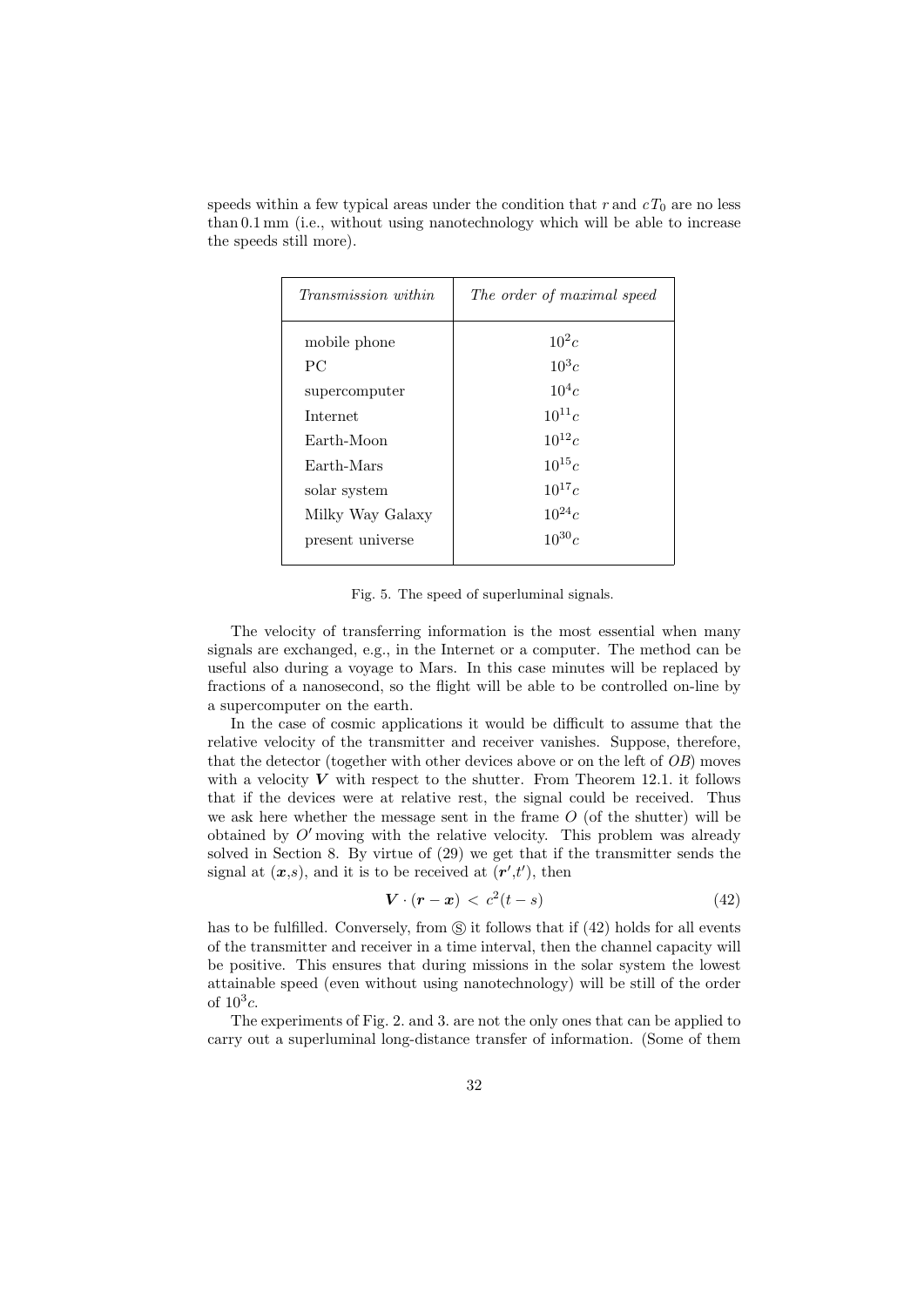do not include parametric down conversion.) If the results are positive, we will be able to say that SIT (Superluminal Information Technology) is a fact.

#### 14 Intergalactic communication

Our method of sending information requires a specific transmitter and receiver. During a mission to Mars the speed  $10^{15}c$  can be achieved, but in Fig. 5. there is as well a value with the doubled exponent. The data transfer with the speed  $10^{17}c$  will be able to be accomplished relatively easily at using unmanned deepspace probes. In the case of greater signal velocities, however, a sort of the devices of Fig. 2. or 3. would have to be situated far outside the solar system. Thus the question arises whether transmissions with such speeds will be workable in our lifetime.

In order to provide an answer here let us consider first another issue. For centuries humans have wondered if they are alone in the universe or if there might be other worlds populated by creatures more or less like themselves. A modern scientific examination of extraterrestrial intelligence started in the second half of the 20th century, when the physicist Drake made pioneering efforts in that matter (the Green Bank equation, Project Ozma). A branch of biology dealing with the search for extraterrestrial life, especially intelligent life, has been created and called astrobiology. Since the early 1960s astronomers have been attempting to seek out signals from supposed highly developed technical civilizations, relying mainly on radio astronomical technology. The most extensive ongoing project, the Search for ExtraTerrestrial Intelligence (SETI), focuses on analyzing electromagnetic signals received from space [130]. However, no evidence of intelligent extraterrestrial life has been observed so far. Does it mean that no other technologically advanced civilizations are in the universe?

In our opinion this is not the case. Above all, astronomers are not observing the current outer space but they can see only what it was a few or a dozen or so billion years ago. And experience (our existence) seems to indicate that the probability of the rise of intelligent life in a galaxy is nonzero. Nonetheless, the probability can be extremely small. (This could be caused by the fact that the form of intelligent life in our universe is unique (encoded in the Big Bang), that is, they are similar to us. Note that even if the probability equals 10<sup>−</sup><sup>7</sup> , the number of civilizations in the universe can be still greater that 100, i.e., approximately equal to the number of the member states of the United Nations.) Thereby the mean distance between two technical civilizations can be enormous. It is also conceivable that their development requires time. The last two assumptions together with the Big Bang theory suggest that civilizations must communicate via superluminal channels. For example, if the mean distance equals  $2.10<sup>9</sup>$  light-years (this value corresponds roughly to the probability  $10<sup>-7</sup>$ ), the minimal development time  $-14.10<sup>9</sup>$  years, and the age of the universe  $15·10<sup>9</sup>$  years (i.e., the oldest civilization arose  $10<sup>9</sup>$  years before ours), then we shall have to wait for one billion years to receive electromagnetic signals from another civilization.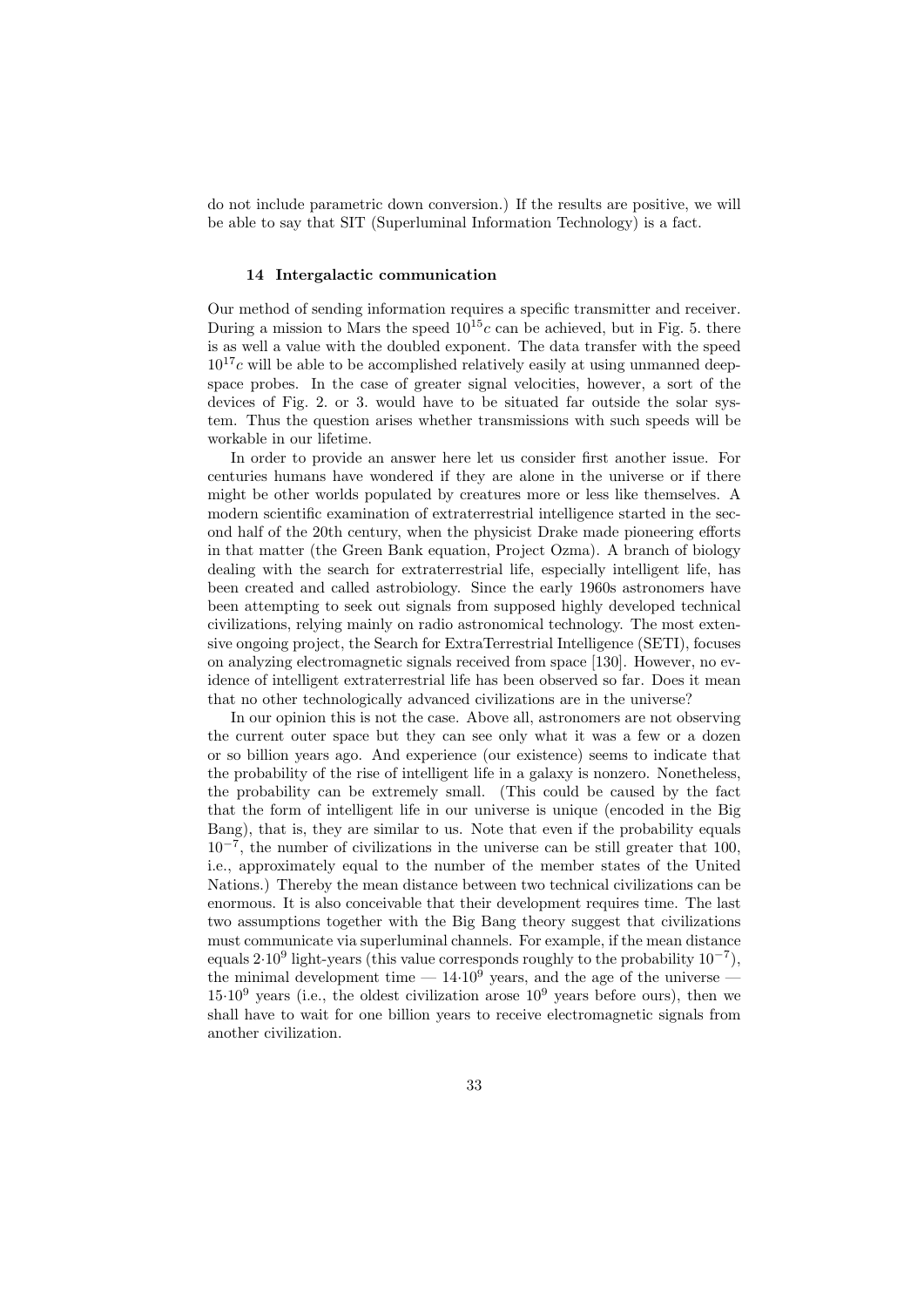If humans living on the earth are not the first technical civilization in the universe, then the work will be able to be experimentally verified in one more way. For such civilizations should maintain a permanent tachyonic watch (in search for savages similar to us). Therefore, it suffices to install the transmitter (a shutter before a measuring device) and receiver (with lenses focusing idlers before their emission) of Fig. 2. or 3., and repeatedly send a message, e.g.,

## 1011011101111101111111011111111111

in the same direction of space. The devices may be even of poor quality because it is likely that our possible interlocutor possesses very good ones. Nevertheless, it still may happen that our apparatus will have to be located on board of a satellite. The frequency of photons has no meaning. We assume that low visibility corresponds to a cleared bit, that is, the shutter should be normally advanced sending zeroes. Each bit ought to have a fixed, albeit arbitrary, duration. Initially, the detector will also receive mostly zeroes, i.e., signal photons will be recorded. If the number of detections during the same period of time falls below a value B, the computer will register a set bit. You should not be irritated obtaining merely random units inasmuch as the other civilization must be given time to focus a sufficiently powerful telescope system (or something of that sort) towards the earth. They undoubtedly will not be able to see us, but this will create the possibility of mixing our idler photons up. When they set to do it, our computer should begin to get almost exclusively units, i.e., the number of detections of signal photons will be smaller. This can be used to establish the value  $B$ . And if finally a reply such as, e.g.,

# 111111111111101111111111111111101111111111111111111,

is regularly received many times, we will be certain to have joined the family (called, maybe, the Cosmic Union). The event can be highly advantageous for us because they probably have subjects such as teleportation or immortality [131] (which can involve even humans who died a long time ago) at their fingers' ends.

Note that our method enables one to accomplish a true and pure quantum teleportation because the two bits describing the result of the measurement  $[132-134]$  can be transmitted — without energy — via a quantum link with one detector instead of a classical channel. Of course, the teleportation of more complicated systems is an extremely difficult challenge, but it will have to be taken up.

#### 15 Conclusion

In the paper we have demonstrated a few experimental proposals allowing one to transfer information with superluminal speeds. As far as relativistic contradictions are concerned, they vanish provided the signal encapsulation postulate is substituted for Minkowski spacetime in special relativity. We have shown that  $\circledS$  yields exactly what is needed here.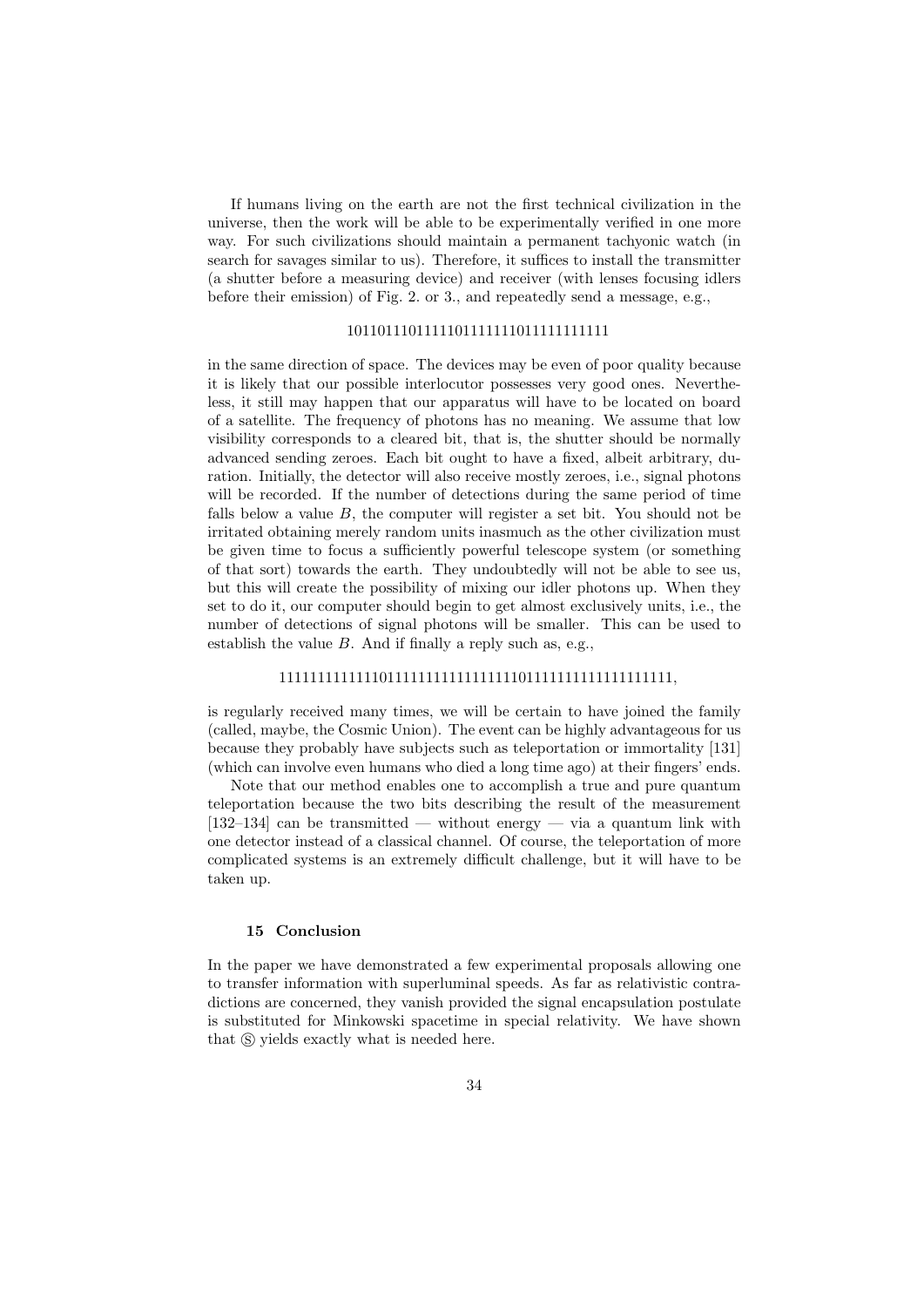We are far from maintaining that the performance of the experiments will be trivial. We suppose, however, that they should be workable with the use of current technology, and we have attempted to show that the effort can be a worth-while enterprise. Computer scientists and engineers are looking forward to it, for it is possible that the failure of experiments similar to the ones suggested in the paper will bring a practical end to the development of our civilization. In the history of physics one was witnessing events in which the elimination of contradictions led to important applications, also as far as means of communication are concerned. We are in principle confident that this will be the case here as well.

There is also an unusually important theoretical motivation [135] for signal encapsulation. Let us recall that one of the aims of quantum field theory was to explain the eternal mystery: How can distant particles interact with each other? The answer was to be given by using virtual bosons. However, for the time being we have obtained a quasi-response that only moves the problem elsewhere. Because, to send suitable bosons, distant particles have to communicate with each other. For example, a quark has to receive information on the current color of another colored particle. Thus quantum reality cannot do without the transmission of superluminal signals, and no experiment is even needed.

#### Lodz, Poland, November 2005

### Acknowledgments

I thank B. Hessmo and W. A. Rodrigues, Jr. for sending their manuscripts.

#### References

- [1] A. Einstein, Ann. Phys. (Germany) 17, 891 (1905).
- [2] N. G. Basov., R. V. Ambartsumyan, V. S. Zuev, P. G. Kryukov, and V. S. Letokhov, Sov. Phys. JETP 23, 16 (1966).
- [3] A. Icsevgi and W. E. Lamb, Phys. Rev. 185, 517 (1969).
- [4] C. G. B. Garrett and D. E. McCumber, Phys. Rev. A 1, 305 (1970).
- [5] L. Casperson and A. Yariv, Phys. Rev. Lett. 26, 293 (1971).
- [6] S. Chu and S. Wong, Phys. Rev. Lett. 48, 738 (1982).
- [7] B. Segard and B. Macke, Phys. Lett. 109A, 213 (1985).
- [8] E. Picholle, C. Montes, C. Leycuras, O. Legrand, and J. Botineau, Phys. Rev. Lett. 66, 1454 (1991).
- [9] G. C. Giakos and T. K. Ishii, Microwave and Opt. Tech. Lett. 4, 79 (1991).
- [10] A. Enders and G. Nimtz, J. Phys. I (France) 2, 1693 (1992).
- [11] A. M. Steinberg, P. G. Kwiat, and R. Y. Chiao, Phys. Rev. Lett. **71**, 708 (1993).
- [12] A. Enders and G. Nimtz, Phys. Rev. E 48, 632 (1993).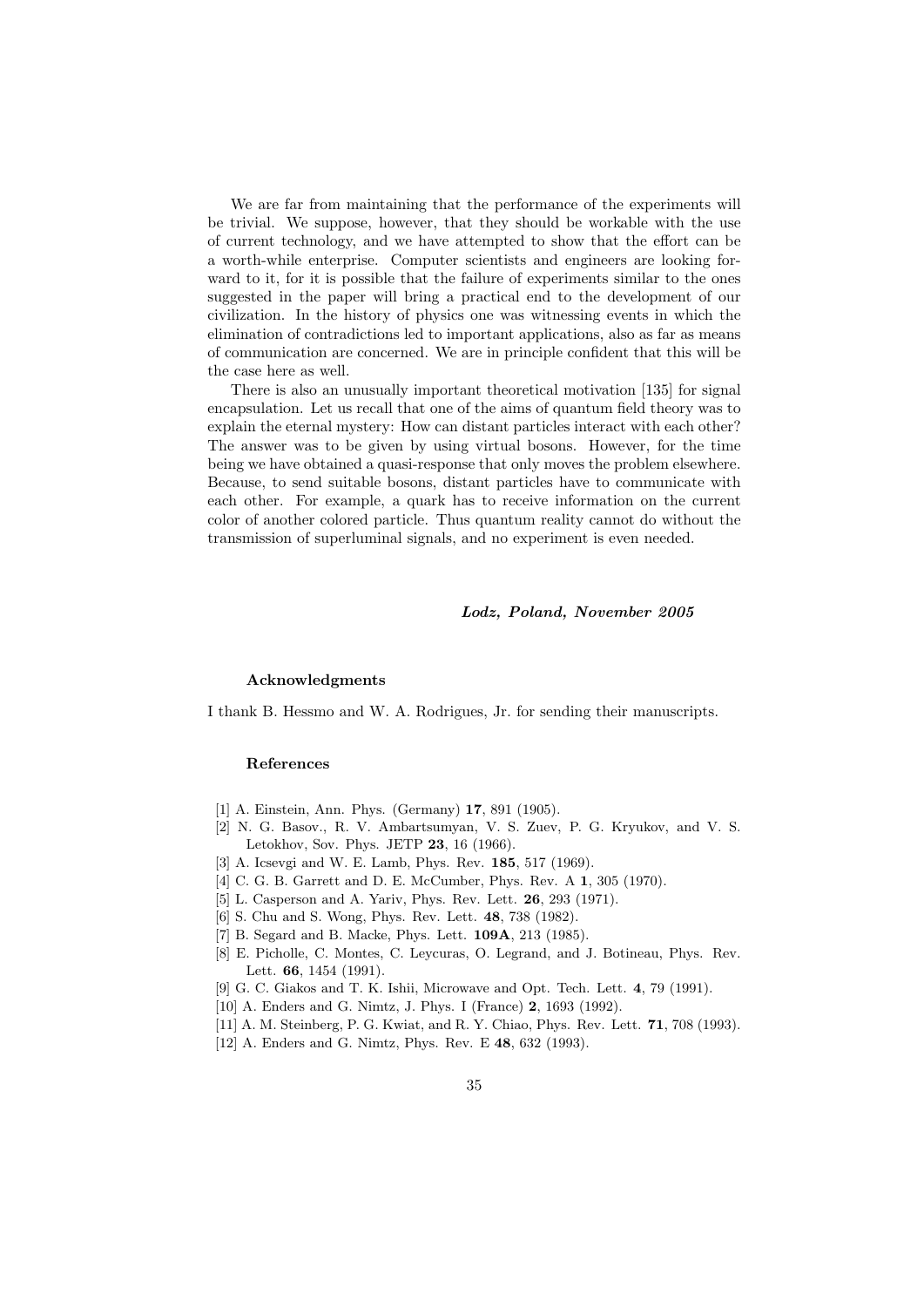- [13] R. Y. Chiao, Phys. Rev. A 48, R34 (1993).
- [14] E. L. Bolda, R. Y. Chiao, and J. C. Garrison, Phys. Rev. A 48, 3890 (1993).
- [15] D. Fisher and T. Tajima, Phys. Rev. Lett. 71, 4338 (1993).
- [16] A. Ranfagni, P. Fabeni, G. P. Pazzi, and D. Mugnai, Phys. Rev. E 48, 1453 (1993).
- [17] A. M. Steinberg and R. Y. Chiao, Phys. Rev. A 49, 2071 (1994).
- [18] E. L. Bolda, J. C. Garrison, and R. Y. Chiao, Phys. Rev. A 49, 2938 (1994).
- [19] C. Spielmann, R. Szipocs, A. Stingl, and F. Krausz, Phys. Rev. Lett. 73, 2308 (1994).
- [20] D. Fisher, T. Tajima, M. C. Downer, and C. W. Siders, Phys. Rev. E 51, 4860 (1995).
- [21] D. Mugnai, A. Ranfagni, and L. S. Schulman, Phys. Rev. E 55, 3593 (1997).
- [22] P. Balcou and L. Dutriaux, Phys. Rev. Lett. 78, 851 (1997).
- [23] G. Nimtz and W. Heitmann, Prog. Quant. Electr. **21**, 81 (1997).
- [24] P. Saari and K. Reivelt, Phys. Rev. Lett. 79, 4135 (1997).
- [25] D. Mugnai, A. Ranfagni, and L. Ronchi, Phys. Lett. A 247, 281 (1998).
- [26] M. W. Mitchell and R. Y. Chiao, Am. J. Phys. 66, 14 (1998).
- [27] A. M. Akulshin, S. Barreiro, and A. Lezama, Phys. Rev. Lett. 83, 4277 (1999).
- [28] V. Laude and P. Tournois, J. Opt. Soc. Am. B 16, 194 (1999).
- [29] D. Mugnai, A. Ranfagni, and R. Ruggeri, Phys. Rev. Lett. 84, 4830 (2000).
- [30] L. J. Wang, A. Kuzmich, and A. Dogariu, Nature 406, 277 (2000).
- [31] A. Dogariu, A. Kuzmich, and L. J. Wang, Phys. Rev. A 63, 053806 (2001).
- [32] J. S. Bell, Speakable and Unspeakable in Quantum Mechanics (Cambridge University Press, Cambridge, 1987).
- [33] P. H. Eberhard, Nuovo Cim. 46B, 392 (1978).
- [34] K. Popper, Found. Physics **12**, 971 (1982).
- [35] J. Rembieliński, Phys. Lett. A 78, 33 (1980).
- [36] J. Rembieliński, Int. J. Mod. Phys. A 12, 1677 (1997).
- [37] P. Caban and J. Rembieliński, URL:  $xxx$ .lanl.gov/quant-ph/9808013 (2001).
- [38] H. Everett, Rev. Mod. Phys. 29, 454 (1957).
- [39] O. M. Bilaniuk, V. K. Deshpande, and E. C. G. Sudarshan, Am. J. Phys. 30, 718 (1962).
- [40] E. Recami and R. Mignani, Riv. Nuovo Cimento 4, 209 (1974).
- [41] A. Einstein, B. Podolsky, and N. Rosen, Phys. Rev. 47, 777 (1935).
- [42] J. S. Bell, Physics 1, 195 (1964).
- [43] S. J. Freedman and J. F. Clauser, Phys. Rev. Lett. **28**, 938 (1972).
- [44] A. Aspect, P. Grangier, and G. Roger, Phys. Rev. Lett. **49**, 91 (1982).
- [45] A. Aspect A, J. Dalibard, and G. Roger, Phys. Rev. Lett. **49**, 1804 (1982).
- [46] L. Mandel, Phys. Lett. 89A, 325 (1982).
- [47] Z. Y. Ou and L. Mandel, Phys. Rev. Lett. **61**, 50 (1988).
- [48] Y. H. Shih and C. Alley, Phys. Rev. Lett. **61**, 2921 (1988).
- [49] J. G. Rarity and P. R. Tapster, Phys. Rev. Lett. **64**, 2495 (1990).
- [50] P. G. Kwiat, W. A. Vareka, C. K. Hong, H. Nathel, and R. Y. Chiao, Phys. Rev. A 41, 2910 (1990).
- [51] D. M. Greenberger, M. A. Horne, A. Shimony, and A. Zeilinger, Am. J. Phys. 58, 1131 (1990).
- [52] X. Y. Zou, L. J. Wang, and L. Mandel, Phys. Rev. Lett. 67, 318 (1991).
- [53] S. M. Tan, D. F. Walls, and M. J. Collett, Phys. Rev. Lett. **66**, 252 (1991).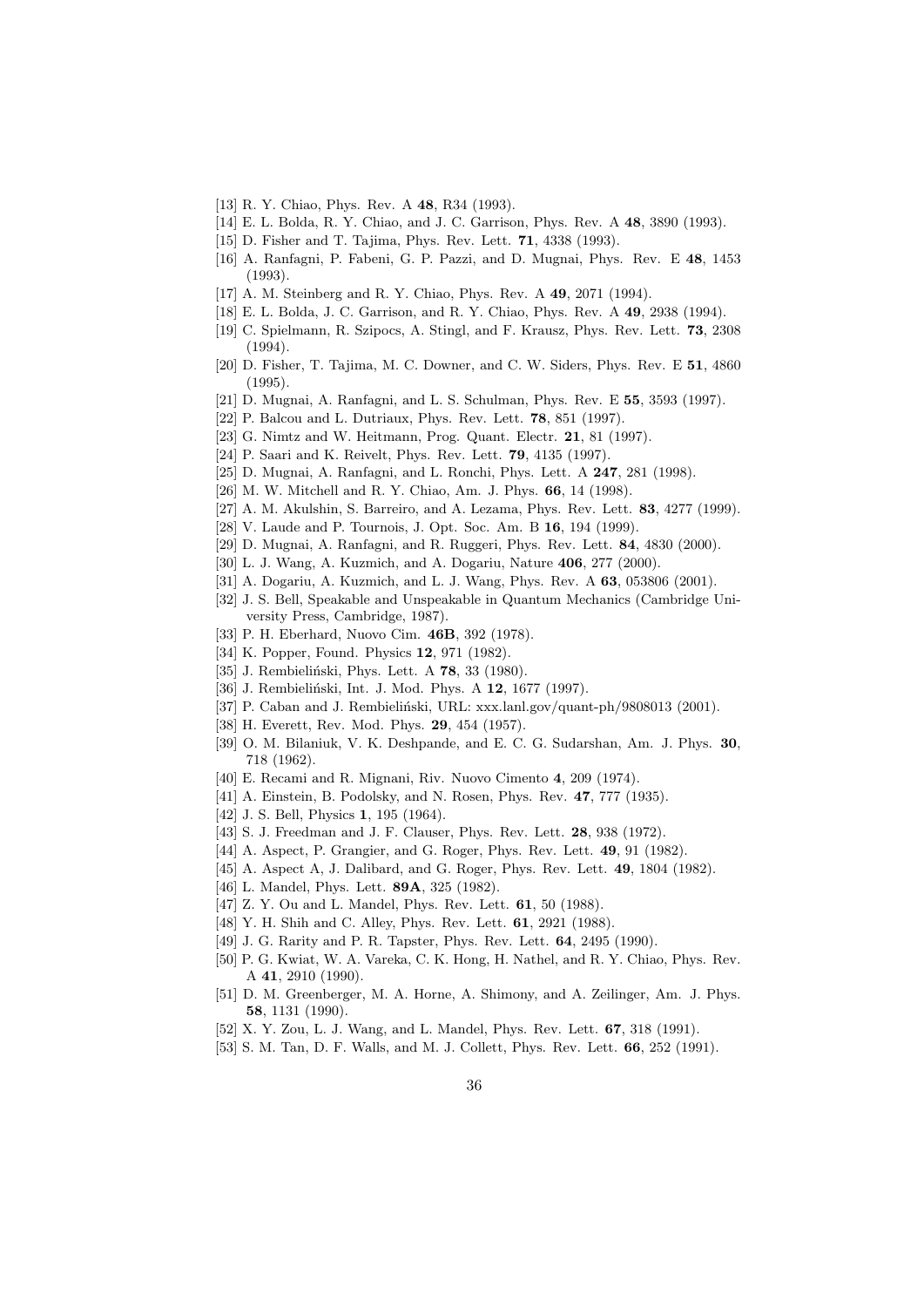- [54] B. Hessmo, Quantum Optics in Constrained Geometries (Acta Universitatis Upsaliensis, Uppsala, 2000).
- [55] G. C. Ghirardi, A. Rimini, and T. Weber, Lett. al Nuov. Cim. 27, 293 (1980).
- [56] V. Scarani, W. Tittel, H. Zbinden, and N. Gisin, Phys. Lett. A 276, 1 (2000).
- [57] A. Kuzmich, A. Dogariu, L. J. Wang, P. W. Milonni, and R. Y. Chiao, Phys. Rev. Lett. 86, 3925 (2001).
- [58] E. Schrödinger, Proc. Camb. Phil. Soc. 31, 555 (1935).
- [59] E. Schrödinger, Proc. Camb. Phil. Soc. 32, 446 (1936).
- [60] D. C. Burnham and D. L. Weinberg, Phys. Rev. Lett. 25, 84 (1970).
- [61] R. Ghosh and L. Mandel, Phys. Rev. Lett. 59, 1903 (1987).
- [62] M. A. Horne, A. Shimony, and A. Zeilinger, Phys. Rev. Lett. 62, 2209 (1989).
- [63] D. F. Walls and G. J. Milburn, Quantum Optics (Springer-Verlag, Berlin, 1995).
- [64] L. Mandel and E. Wolf, Optical Coherence and Quantum Optics (Cambridge University Press, Cambridge, 1995).
- [65] M. A. Horne, in: Experimental Metaphysics, edited by R. S. Cohen (Kluwer, Dordrecht, 1997), p. 109.
- [66] G. Jaeger, M. Horne, and A. Shimony, Phys. Rev. A **48**, 1023 (1993).
- [67] G. Jaeger, A. Shimony, and L. Vaidman, Phys. Rev. A **51**, 54 (1995).
- [68] A. Peres, Quantum Theory: Concepts and Methods (Kluwer, Dordrecht, 1993).
- [69] J. C. Slater, Modern Physics (McGraw-Hill, New York, 1955).
- [70] P. A. M. Dirac, The Principles of Quantum Mechanics, 4th ed. (Oxford University Press, Oxford, 1958).
- [71] R. P. Feynman and A. R. Hibbs, Quantum Mechanics and Path Integrals (McGraw-Hill, New York, 1965).
- [72] D. M. Greenberger, M. A. Horne, and A. Zeilinger, Physics Today 46, 22 (1993).
- [73] P. Kohler, URL: http://urbanlegends.about.com/library/blmirror.htm.
- [74] L. J. Wang, X. Y. Zou, and L. Mandel, Phys. Rev. A 44, 4614 (1991).
- [75] Z. Y. Ou, L. J. Wang, X. Y. Zou, and L. Mandel, Phys. Rev. A 41, 566 (1990).
- [76] Z. Y. Ou, L. J. Wang, and L. Mandel, Phys. Rev. A 40, 1428 (1989).
- [77] D. Bohm, The Special Theory of Relativity (Benjamin, New York, 1965).
- [78] R. G. Newton, Phys. Rev. 162, 1274 (1967).
- [79] F. Haber, An Introduction to Information and Communication Theory (Addison-Wesley, Reading, 1974).
- [80] R. C. Tolman, The Theory of Relativity of Motion (University of California Press, Berkeley, 1917).
- [81] E. Recami, Found. Physics 17, 239 (1987).
- [82] W. B. Rolnick, Phys. Rev. 183, 1105 (1969).
- [83] J. Marangos, Nature 406, 243 (2000).
- [84] P. H. Eberhard, Nuovo Cim. 38B, 75 (1977).
- [85] G. C. Ghirardi and T. Weber, Lett. al Nuov. Cim. 26, 599 (1979).
- [86] P. Mittelstaedt, Intl. J. Theoretical Physics **22**, 293 (1983).
- [87] R. B. Angel, Relativity: The Theory and its Philosophy (Pergamon, Oxford, 1980).
- [88] J. Rembielinski and P. Caban, in: Physical Applications and Mathematical Aspects of Geometry, Groups and Algebras, edited by H. D. Doebner, W. Scherer, and P. Nattermann (World Scientific, Singapore, 1997), p. 349.
- [89] C. M. Will, Phys. Rev. D 45, 403 (1992).
- [90] W. Kopczyński and A. Trautman, Space-time and Gravitation (PWN Wiley, Warsaw — New York, 1992).